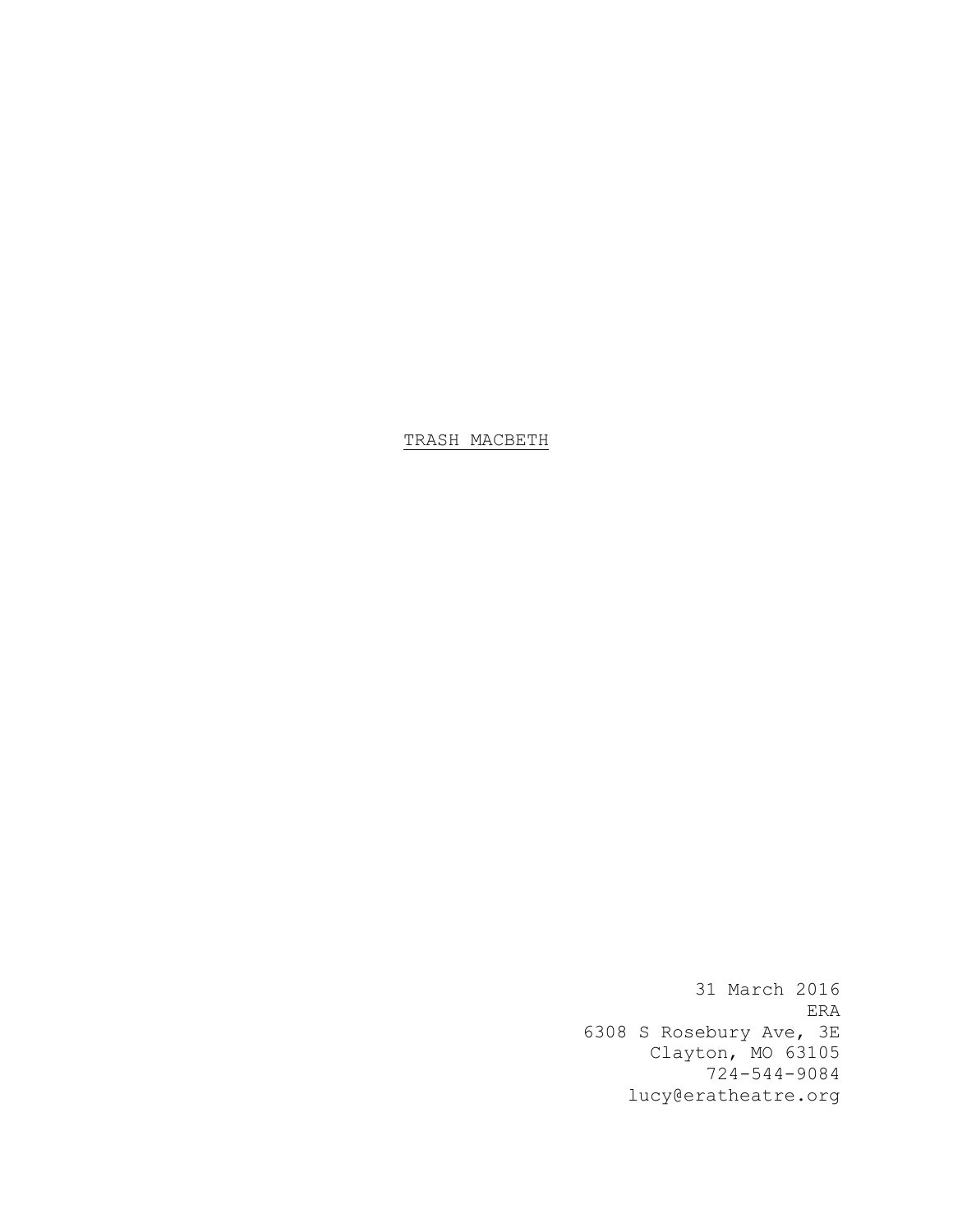*Macbeth Lady Macbeth Macduff Lady Macduff Emily Post Banquo King Duncan: played by the audience 1st Murderer: played by the actor playing Banquo 2nd Murderer: played by the actor playing Macduff 3rd Murderer: played by the actor playing Macbeth 1st Weird Sister: played by the actor playing Emily Post 2nd Weird Sister: played by the actor playing Lady Macduff 3rd Weird Sister: played by the actor playing Lady Macbeth Director Stage Manager Musicians Child/Son: recorded voice*

*Dramatis Personae:*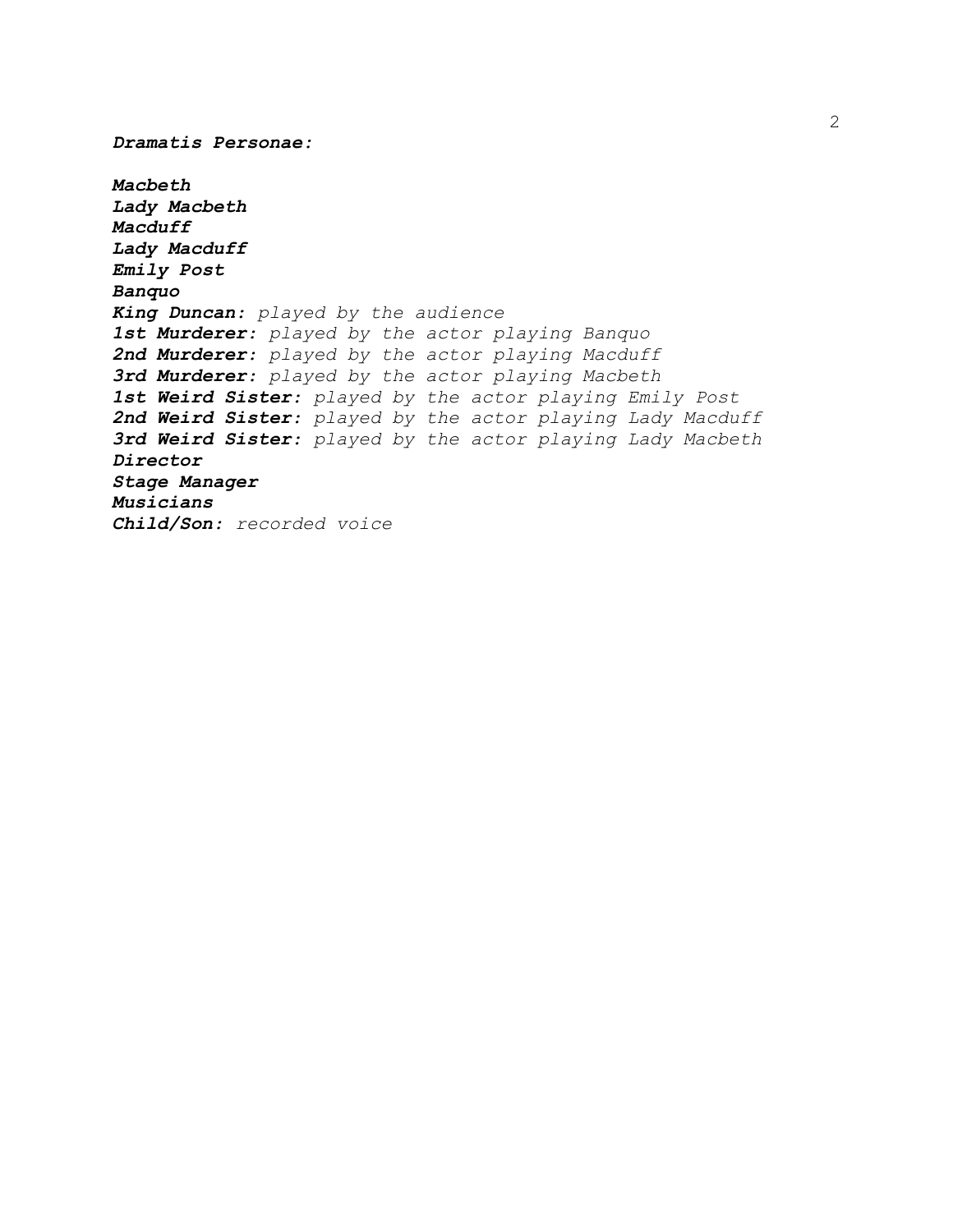*STAGE MANAGER opens the doors. The show begins.* 

# *SCENE 1: THE FIRST DINNER PARTY*

*LADY MACBETH makes introductions to every audience member. EMILY POST sees that MACDUFF, BANQUO, LADY MACDUFF, or MACBETH bring each audience member to their correct seat. STAGE MANAGER and DIRECTOR serve drinks to seated audience members and inform them of their participation.* 

EMILY POST

Lady Macbeth, may I present King Duncan.

# LADY MACBETH

How do you do?

#### EMILY POST

King Duncan may I present Mr. Banquo (*or Macduff, or Lady Macduff, or Macbeth, depending on who is available*). Banquo (*or Macduff, or Lady Macduff, or Macbeth, depending on who is available*) could you please take in King Duncan? (*Alternately: Mr. Banquo, you know King Duncan, don't you? Could you please take in King Duncan?*)

BANQUO, MACDUFF, MACBETH, or LADY MACDUFF How do you do, King Duncan, I am Banquo. (*Alternately: How do you do, King Duncan, my name is Banquo.*) Didn't I meet you at Dunsinane (*or Fife or the Macbeth's or the Macduff's*) last year? (*Alternately: I hear that you are going to be in Scotland all summer.*) (*Alternately [for MACDUFF, MACBETH, and LADY MACDUFF]: I think my wife [or husband], Lady Macduff [or Lady Macbeth or Mr. Macduff], is a friend of yours.*)

> *Audience member is escorted to his seat.*

Good-bye, I am very glad to have met you.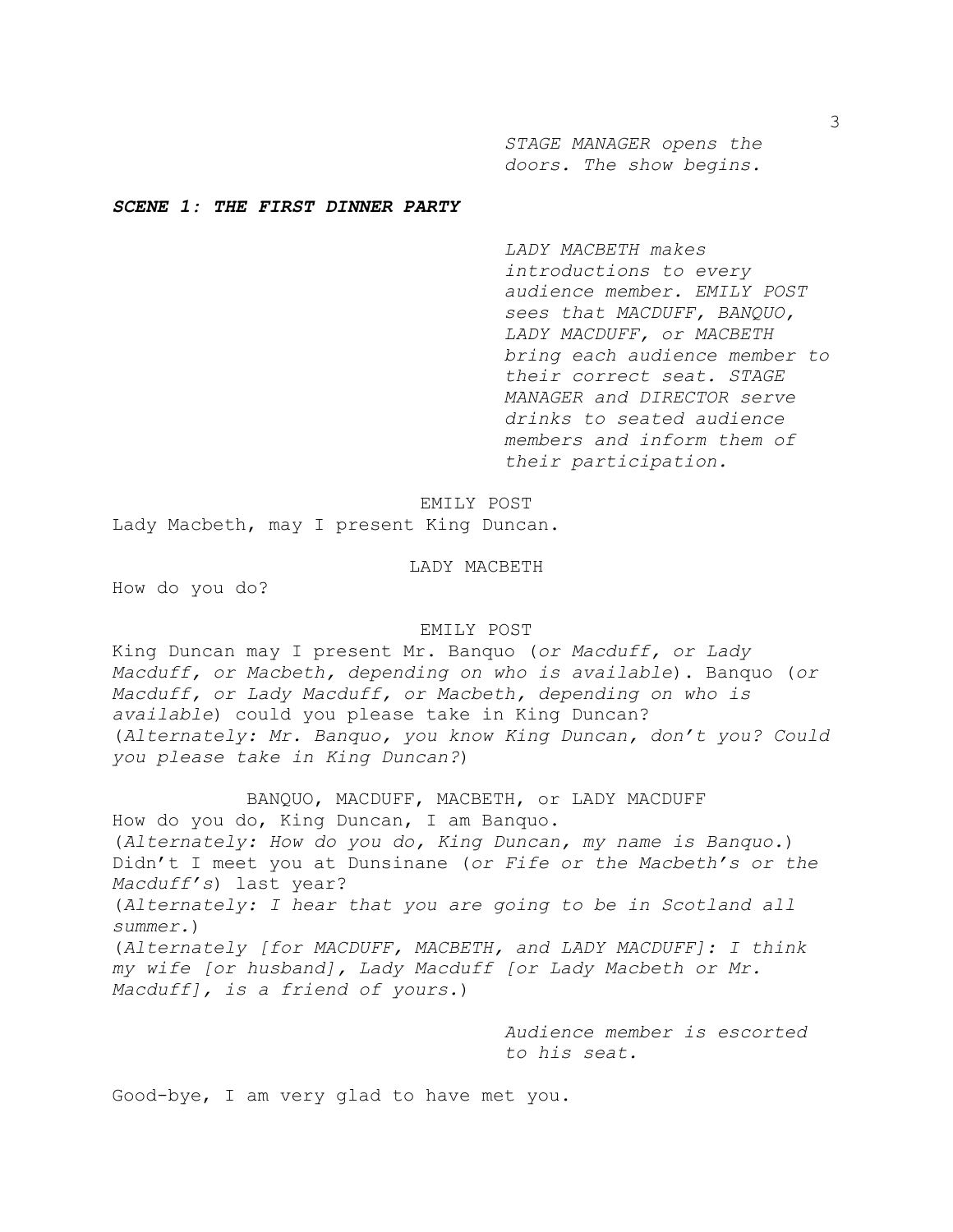(*Alternately: Good-bye, I hope I shall see you again soon.*) (*Alternately: Good-bye, I hope I shall see you again some time.*)

> *This continues until all the audience is seated. While EMILY POST makes introductions, she intersperses advice to LADY MACBETH.*

# EMILY POST

On all occasions of formality, at a dinner as well as at a ball, the hostess stands near the door of her drawing-room, and as guests are announced, she greets them with a smile and a hand-shake and says something pleasant to each. Unless a woman's loveliness springs from generosity of heart and sympathy, her manners, no matter how perfectly practiced, are nothing but cosmetics applied to hide a want of inner beauty; She takes your hand with a firm pressure and hersmile is really a *smile* of welcome, not a mechanical exercise of the facial muscles. She gives you always—even if only for the moment—her complete attention; a hostess must show each of her guests equal and impartial attention. Also, although engrossed in the person she is talking to, she must be able to notice anything amiss that may occur. It is at the small dinner that the skillful hostess has need of what Thackeray calls the "showman" quality.

> *The actors make their way to the dinner table. The men pull out chairs for the women.*

# EMILY POST

Of course, no *true* gentleman would ever take his seat at the table before all the ladies were seated. Isn't that correct, gentlemen?

> *The women wait for men in the audience to stand before taking their seats. The men in the cast move to their seats and sit down.*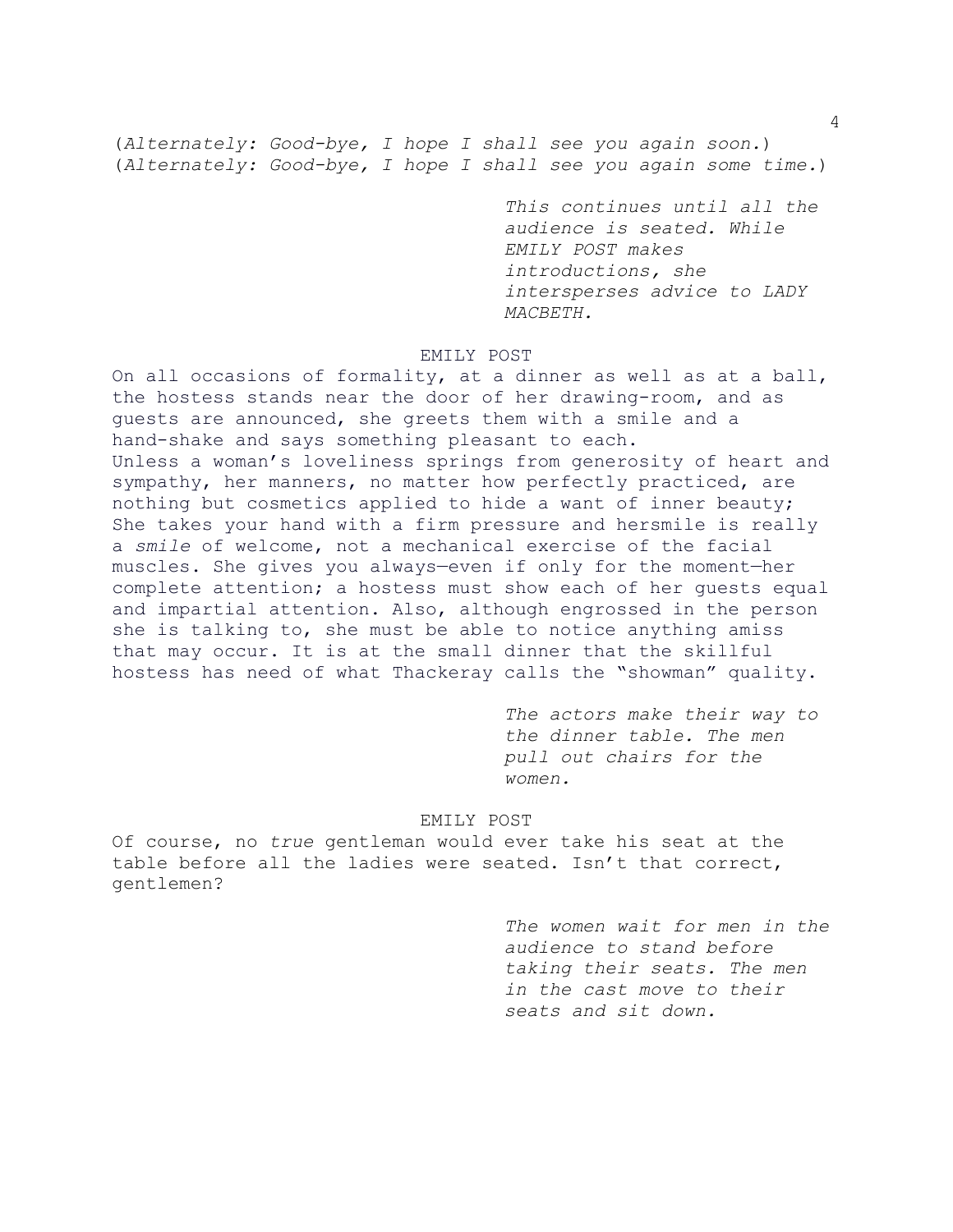# *SCENE 2: THE INVOCATION*

WEIRD SISTERS

Cigarette "techniques"

*The sisters stand and move to the stage, cigarettes in hand.* 

# FIRST SISTER(JUNE)

The smoking habit was originally strictly a man's habit and although today many women smoke, they should certainly guard against looking masculine or uncouth.

SECOND SISTER (DONNA) Here are a number of suggestions to keep the smoking habit as feminine as possible.

THIRD SISTER (BETTY) Never hold a cigarette in the mouth without the fingers assisting.

FIRST SISTER (JUNE) In other words, no dangling cigarettes.

SECOND SISTER (DONNA) Hold the cigarette in the hand as you strike the match and then place it between the lips for lighting.

THIRD SISTER (BETTY) The fingers must stay in contact with the cigarette.

FIRST SISTER (JUNE) If assistance is offered for lighting the cigarette, graciously lean towards the light.

> *JUNE flicks a lighter and each sister leans in to light their cigarette.*

SECOND SISTER (DONNA) Hold the cigarette as close to the ends of the fingers as possible.

FIRST SISTER (JUNE) Hold the lighted end of the cigarette toward the ceiling so the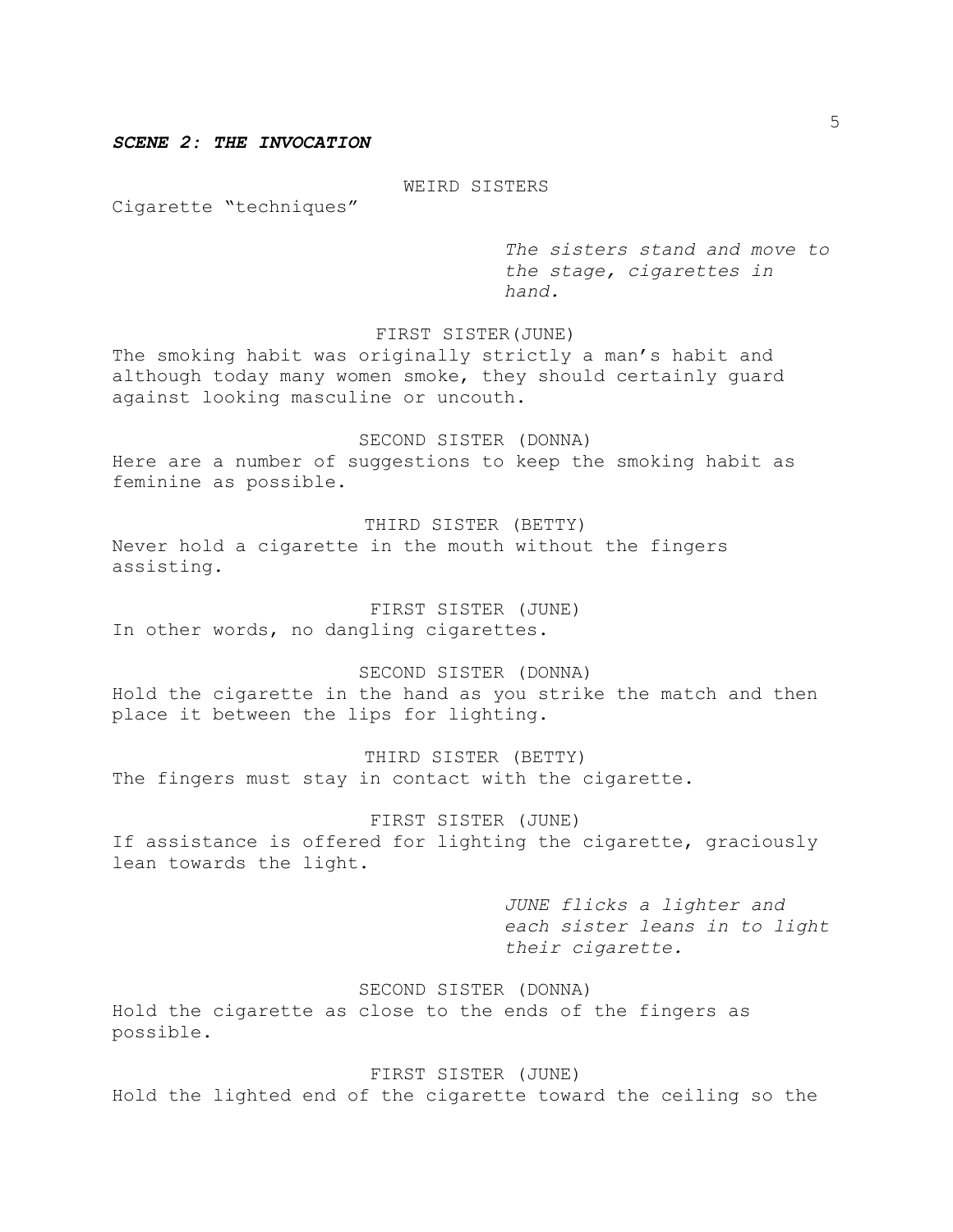smoke does not curl through the fingers. SECOND SISTER (DONNA) Never blow smoke through the nostrils. THIRD SISTER (BETTY) Do not flick the ashes from the cigarette, roll them off. FIRST SISTER (JUNE) To put the cigarette out, gently roll it in the ash tray until there is no longer any smoke. When shall we three meet again? In thunder, lightning, or in rain? SECOND SISTER (DONNA) When the hurlyburly's done, When the battle's lost and won. THIRD SISTER (BETTY) That will be ere the set of sun. FIRST SISTER (JUNE) Where the place? SECOND SISTER (DONNA) Upon the heath. THIRD SISTER (BETTY) There to meet with Macbeth. WEIRD SISTERS Fair is foul, and foul is fair: Hover through the fog and filthy air. *Exeunt. SCENE 3: THE BATTLE Men enter performing a sword fighting sequence in slow motion while a recording of a child describing the battle plays.*

CHILD

Doubtful it stood;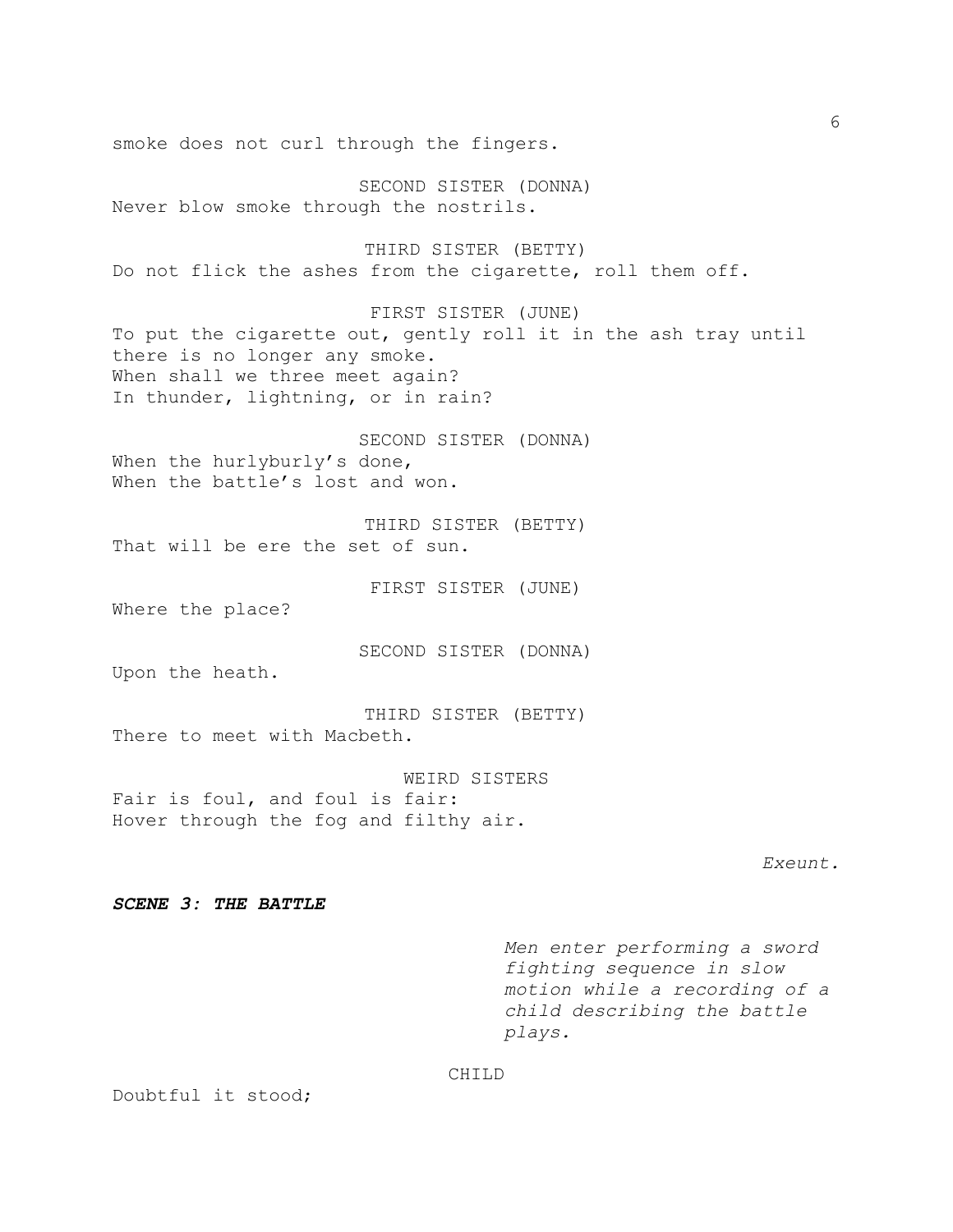As two spent swimmers, that do cling together And choke their art. The merciless Macdonwald (Worthy to be a rebel, for to that The multiplying villanies of nature Do swarm upon him) from the western isles Of Kerns and Gallowglasses is supplied; And Fortune, on his damned quarrel smiling, Show'd like a rebel's whore: but all's too weak; For brave Macbeth (well he deserves that name) Disdaining Fortune, with his brandish'd steel, Which smok'd with bloody execution, Like Valour's minion, carv'd out his passage, Till he fac'd the slave; Which ne'er shook hands, nor bade farewell to him, Till he unseam'd him from the nave to th'chops, And fix'd his head upon our battlements. As whence the sun 'gins his reflection Shipwrecking storms and direful thunders break, So from that spring, whence comfort seem'd to come, Discomfort swells. Mark, King of Scotland, mark: No sooner justice had, with valour arm'd, Compell'd these skipping Kernes to trust their heels, But the Norweyan Lord, surveying vantage, With furbish'd arms, and new supplies of men, Began a fresh assault. If I say sooth, Macbeth and Banquo were As cannons overcharg'd with double cracks; So they Doubly redoubled strokes upon the foe: Except they meant to bathe in reeking wounds, Or memorize another Golgotha, I cannot tell-- But I am faint, my gashes cry for help.

*Men exit.*

*SCENE 4: THE PROPHECIES*

*A heath near Forres. Thunder. Enter the three WEIRD SISTERS.*

WEIRD SISTERS

Spic and Span.

FIRST SISTER(JUNE)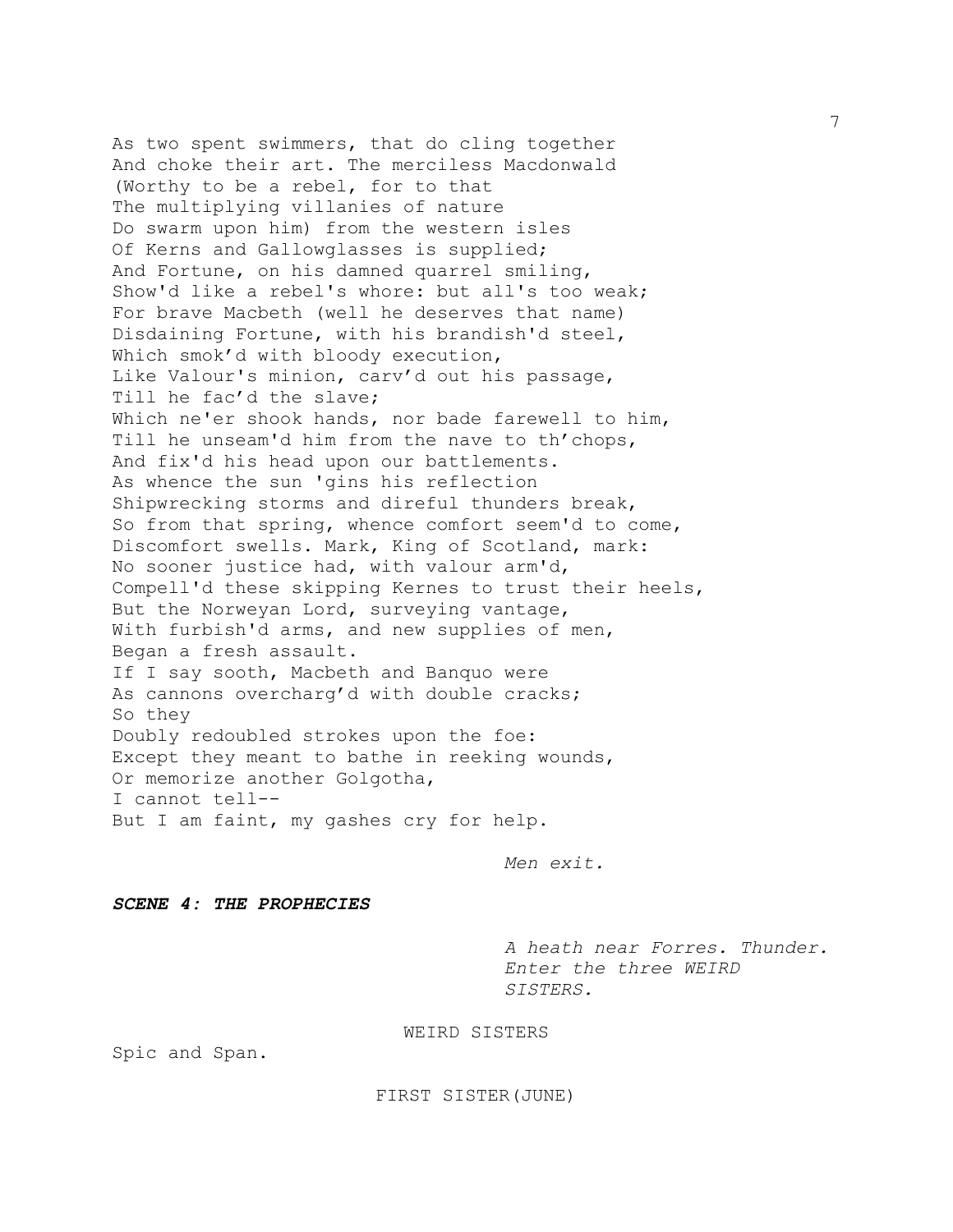This week, you can clean all your kitchen linoleum in the time it used to take to clean this small patch of linoleum. Yes, in half the time and with half the work of soap or newest detergent.

### SECOND SISTER(DONNA)

How? With new Spic and Span. Thanks to Spic and Span's amazing cleaning power, the mop or cloth need only be damp.

# THIRD SISTER(BETTY)

Then, once over- no going back a second time to rinse and a third time to wipe dry. See? Dirt, grease, even heel marks vanish, just once over and linoleum dries instantly.

FIRST SISTER (JUNE) Gleaming clean, ready to walk on or wax.

SECOND SISTER(DONNA) You can replace the furniture the minute you're through.

THIRD SISTER (BETTY) Remember - just once over lightly with new Spic and Span.

WEIRD SISTERS

No rinsing, no wiping, once over- it's grand. The Weird Sisters, hand in hand, Posters of the sea and land, Thus do go about, about: Thrice to thine, and thrice to mine, And thrice again, to make up nine Peace!--the charm's wound up.

> *Enter MACBETH and BANQUO. WEIRD SISTERS begin pulling, measuring, and winding string in a strange tableau.*

MACBETH

So foul and fair a day I have not seen.

#### BANQUO

What are these, So wither'd and so wild in their attire, That look not like th'inhabitants o'th'earth, And yet are on't? Live you? or are you aught That man may question? You seem to understand me,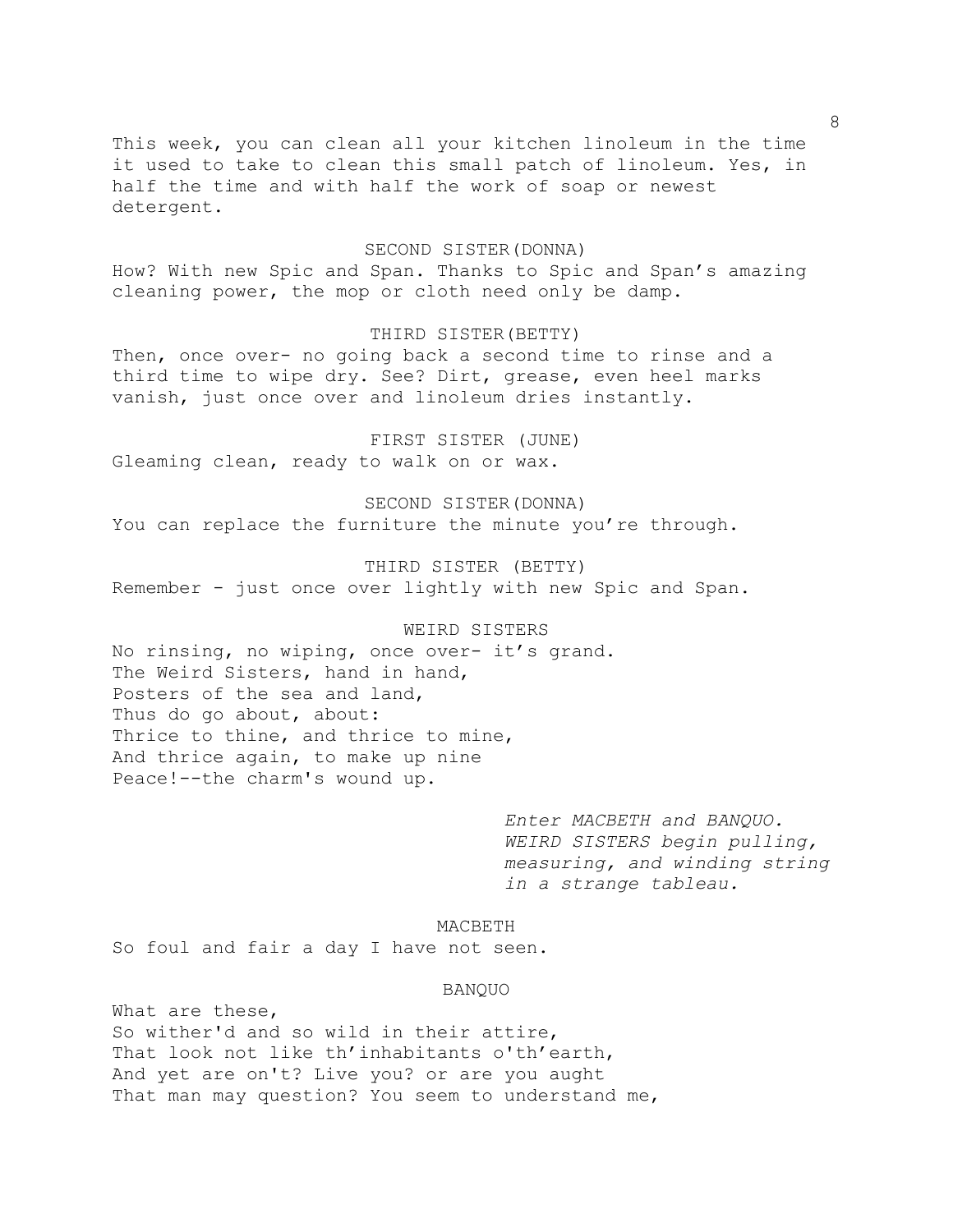By each at once her choppy finger laying Upon her skinny lips: you should be women, And yet your beards forbid me to interpret That you are so.

#### MACBETH

Speak, if you can:--what are you?

FIRST SISTER (JUNE) All hail, Macbeth! hail to thee, Thane of Glamis!

SECOND SISTER(DONNA)

All hail, Macbeth, hail to thee, Thane of Cawdor!

THIRD SISTER (BETTY) All hail, Macbeth, thou shalt be King hereafter!

# BANQUO

Good sir, why do you start, and seem to fear Things that do sound so fair?--I'th'name of truth, Are ye fantastical, or that indeed Which outwardly ye show? My noble partner You greet with present grace, and great prediction Of noble having, and of royal hope, That he seems rapt withal: to me you speak not. If you can look into the seeds of time, And say which grain will grow, and which will not, Speak then to me, who neither beg, nor fear, Your favours nor your hate.

FIRST SISTER(JUNE)

Hail!

SECOND SISTER(DONNA)

Hail!

THIRD SISTER (BETTY)

Hail!

FIRST SISTER(JUNE) Lesser than Macbeth, and greater.

SECOND SISTER(DONNA) Not so happy, yet much happier.

THIRD SISTER (BETTY)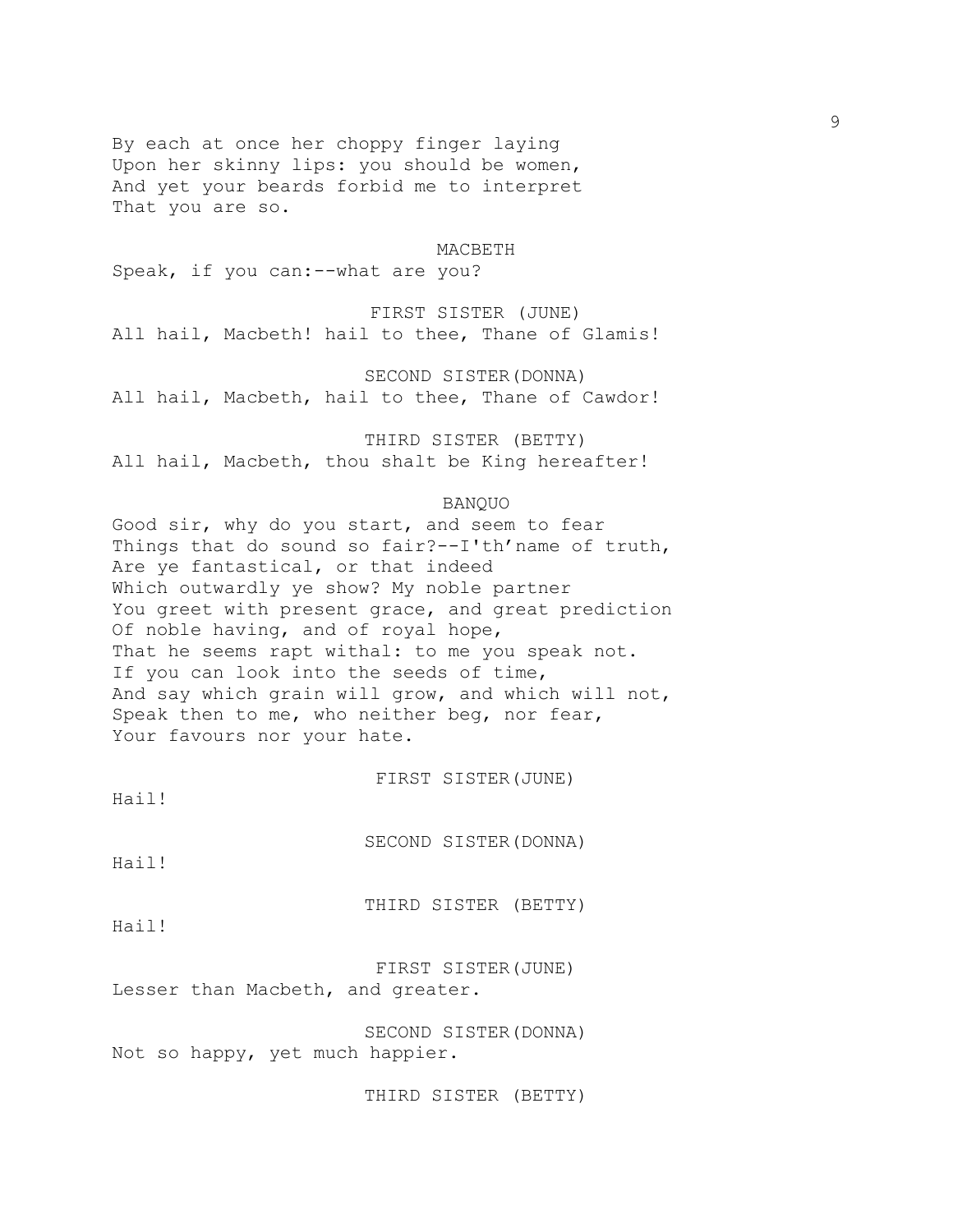Thou shalt get kings, though thou be none: So all hail, Macbeth and Banquo!

WEIRD SISTERS Banquo and Macbeth, all hail!

*WEIRD SISTERS vanish.*

# MACBETH

Stay, you imperfect speakers, tell me more: By Sinel's death I know I am Thane of Glamis; But how of Cawdor? the Thane of Cawdor lives, A prosperous gentleman; and to be King Stands not within the prospect of belief, No more than to be Cawdor. Say from whence You owe this strange intelligence? or why Upon this blasted heath you stop our way With such prophetic greeting?--Speak, I charge you.

BANQUO

The earth hath bubbles, as the water has, And these are of them.--Whither are they vanish'd?

#### MACBETH

Into the air; and what seem'd corporal, Melted as breath into the wind. Would they had stay'd!

### BANQUO

Were such things here, as we do speak about, Or have we eaten on the insane root, That takes the reason prisoner?

#### MACBETH

Your children shall be kings.

# BANQUO

You shall be King.

# MACBETH

And Thane of Cawdor too: went it not so?

BANQUO

To the selfsame tune, and words. Who's here?

*Enter MACDUFF.*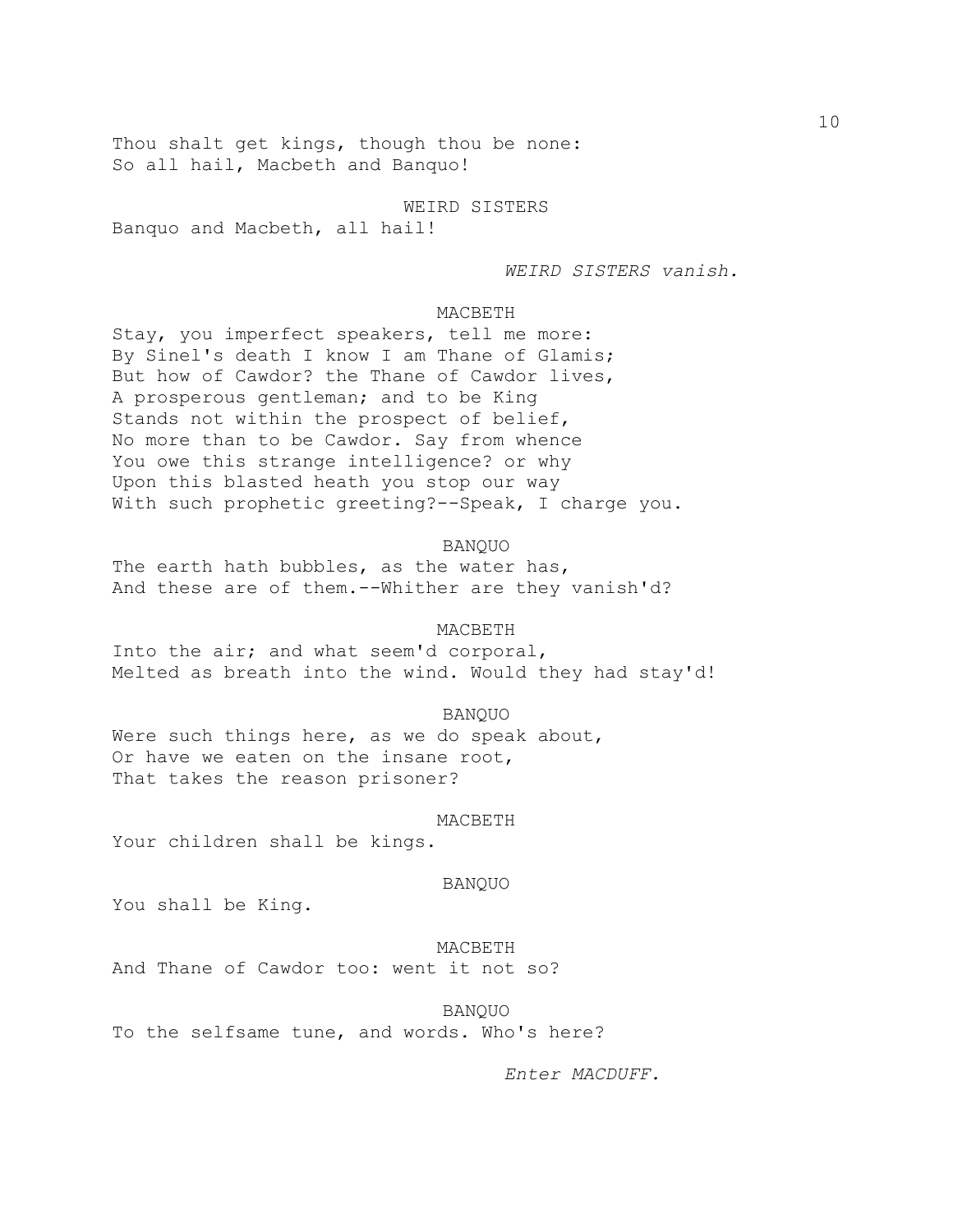### MACDUFF

The King hath happily received, Macbeth, The news of thy success; and when he reads Thy personal venture in the rebels' fight, His wonders and his praises do contend, Which should be thine, or his: silenc'd with that, In viewing o'er the rest o'th' selfsame day, He finds thee in the stout Norwegian ranks, Nothing afeard of what thyself didst make, Strange images of death. As thick as hail, Came post with post; and every one did bear Thy praises in his kingdom's great defence, And pour'd them down before him. I am sent, To give thee from our royal master thanks; And, for an earnest of a greater honour, He bade me, from him, call thee Thane of Cawdor: In which addition, hail, most worthy Thane, For it is thine.

#### BANQUO

What! can the Devil speak true?

#### MACBETH

The Thane of Cawdor lives: why do you dress me In borrow'd robes?

#### MACDUFF

Who was the Thane, lives yet; But under heavy judgment bears that life Which he deserves to lose. Whether he was combin'd With those of Norway, or did line the rebel With hidden help and vantage, or that with both He labour'd in his country's wrack, I know not; But treasons capital, confess'd and prov'd, Have overthrown him.

#### MACBETH

(*Aside.*) Glamis, and Thane of Cawdor: The greatest is behind. (*To MACDUFF.*) Thanks for your pains.-- (*To BANQUO.*) Do you not hope your children shall be kings, When those that gave the Thane of Cawdor to me Promis'd no less to them?

## BANQUO

That, trusted home,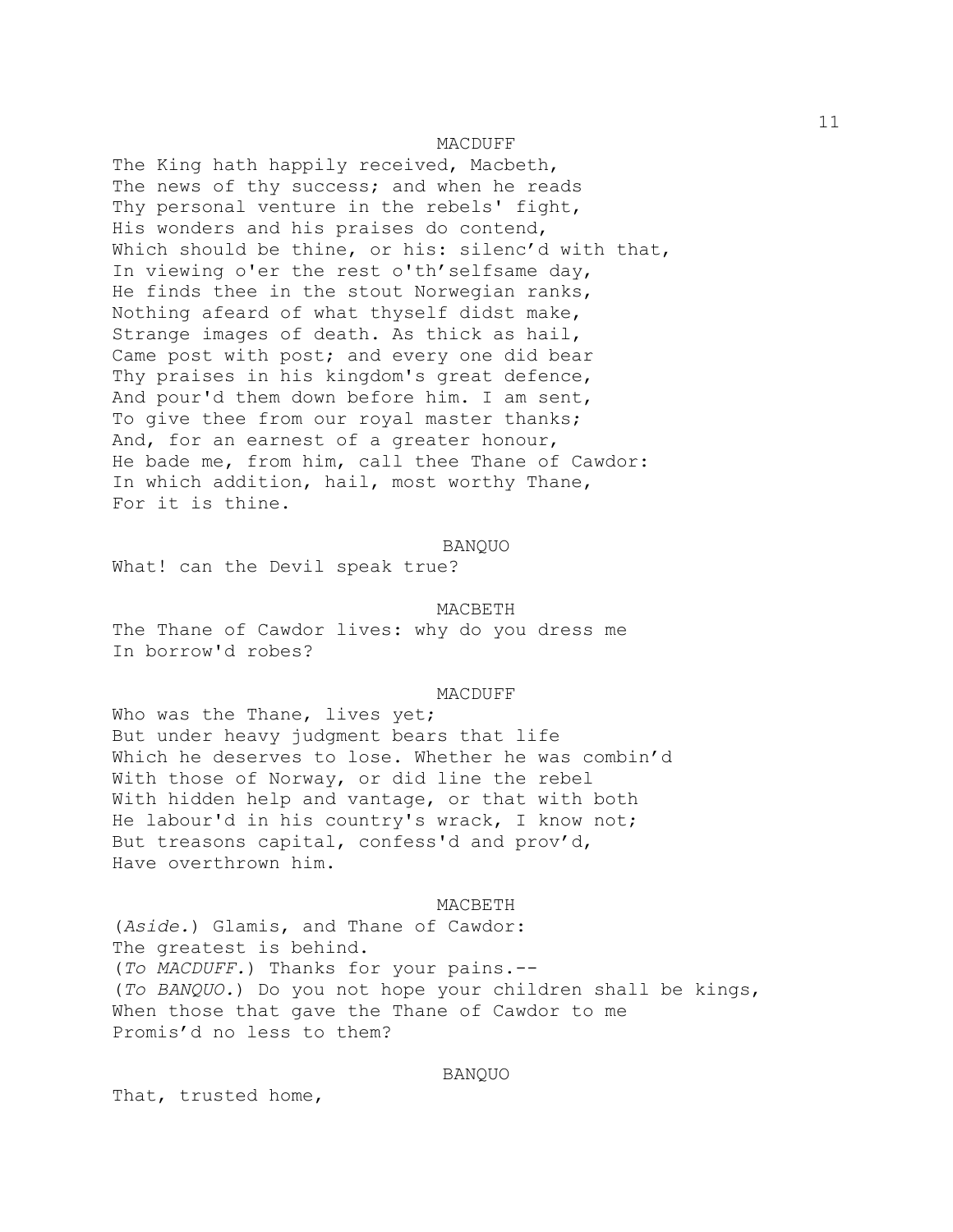Might yet enkindle you unto the crown, Besides the Thane of Cawdor. But 'tis strange: And oftentimes, to win us to our harm, The instruments of Darkness tell us truths; Win us with honest trifles, to betray's In deepest consequence.--

### MACBETH

(*Aside.*) Two truths are told, As happy prologues to the swelling act Of the imperial theme.--I thank you, Macduff. (*Aside.*) This supernatural soliciting Cannot be ill; cannot be good:-- If ill, why hath it given me earnest of success, Commencing in a truth? I am Thane of Cawdor: If good, why do I yield to that suggestion Whose horrid image doth unfix my hair, And make my seated heart knock at my ribs, Against the use of nature? Present fears Are less than horrible imaginings. My thought, whose murder yet is but fantastical, Shakes so my single state of man, That function is smother'd in surmise, And nothing is, but what is not.

#### BANQUO

Look, how our partner's rapt.

### MACBETH

(*Aside.*) If Chance will have me King, why, Chance may crown me, Without my stir.

#### BANQUO

New honors come upon him, Like our strange garments, cleave not to their mould, But with the aid of use.

#### MACBETH

(*Aside.*) Come what come may, Time and the hour runs through the roughest day.

BANQUO

Worthy Macbeth, we stay upon your leisure.

MACBETH

Give me your favour: my dull brain was wrought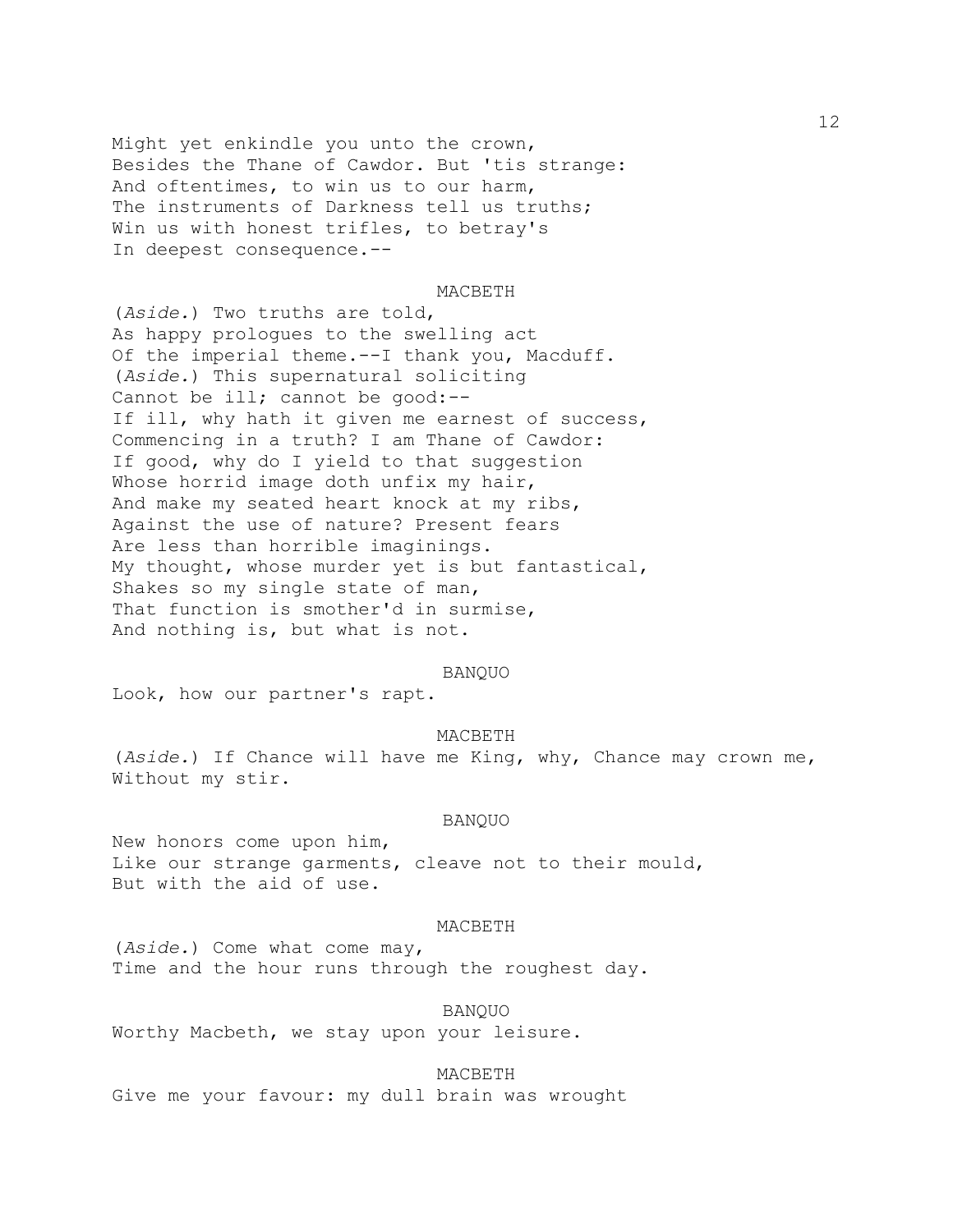With things forgotten. Kind gentlemen, your pains Are register'd where every day I turn The leaf to read them.--Let us toward the King.-- (*To BANQUO.*) Think upon what hath chanc'd; and, at more time, The Interim having weigh'd it, let us speak Our free hearts each to other.

# BANQUO

Very gladly.

### MACBETH

Till then, enough.--Come, friends.

*Exeunt.*

## *SCENE 5: EXECUTION INTERLUDE*

*The WEIRD SISTERS cut the string of life and cross Cawdor off the list.*

CHILD

The execution is done on Cawdor. I have spoke With one that saw him die: who did report, That very frankly he confess'd his treasons, Implor'd your Highness' pardon and set forth A deep repentance. Nothing in his life Became him like the leaving it.

WEIRD SISTERS

(*Singing.*) The soap that gets you extra clean is Dial, Dial, Dial! The soap with Hexachlorophene is Dial, Dial, Dial! This gentle soap does something extra for complexions- something Other fine face soaps just can't do. Using these two screens, let me show you the difference. Now, ordinary soaps remove dirt and makeup, sort of like this. But, they leave thousands of skin bacteria that often spread surface blemishes and can cause trouble under makeup. But washing with Dial every day just may clear the way- up to 95% of them. That's because Dial contains Hexachlorophene; there's nothing else as good. So no matter how much (or how little) makeup you use, the fresh clearness of your skin is continuously protected underneath. Yes, Dial protects your complexion, even under makeup.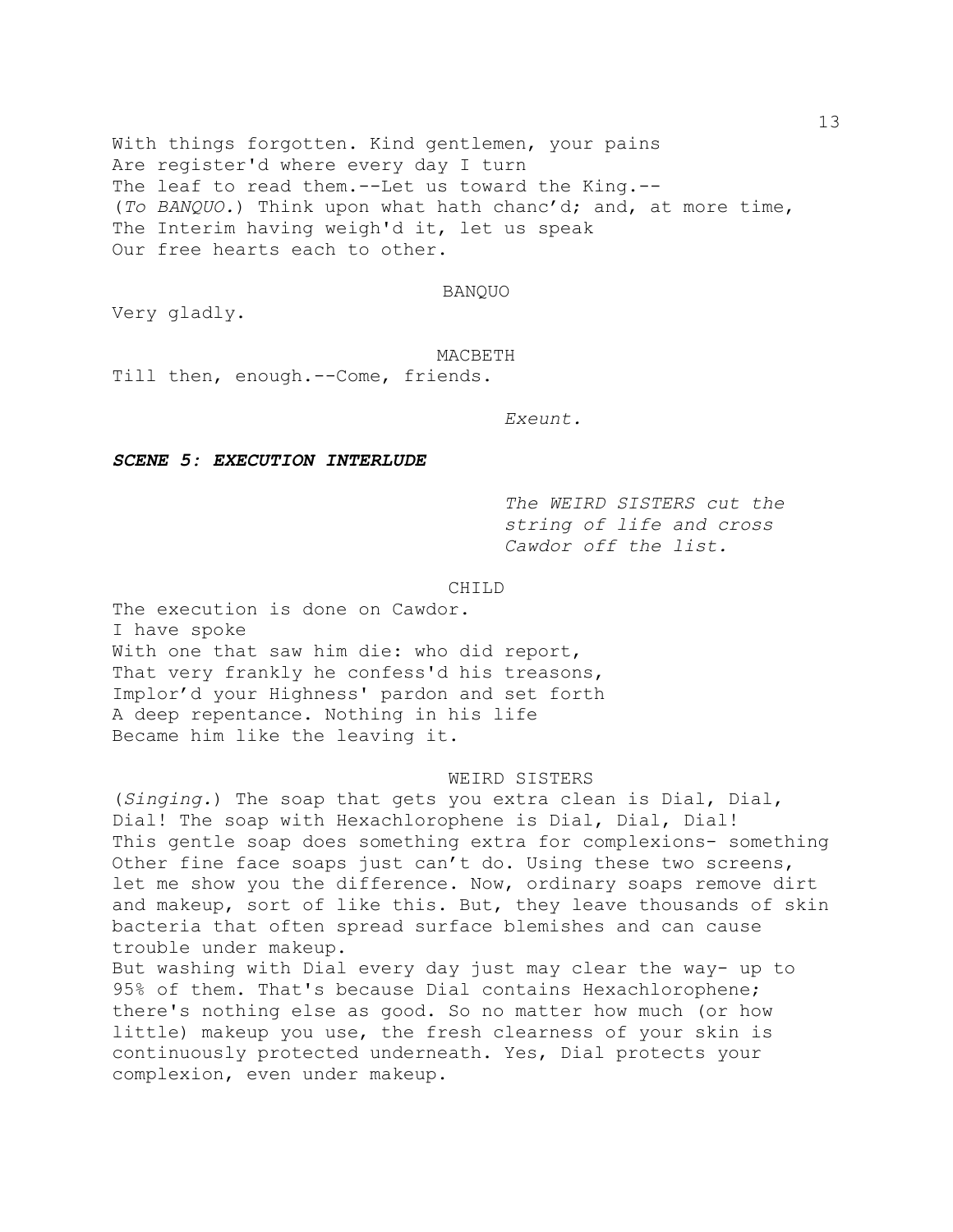*Inverness. MACBETH's castle. Enter LADY MACBETH, reading the writing on the walls.* 

### LADY MACBETH

'They met me in the day of success; and I have learn'd by the perfect'st report, they have more in them than...than...than Mortal knowledge. When I burned in desire to question them further, they made themselves air, into which they...into which they... Vanish'd. Whiles I stood rapt in the wonder of it, came missives from the King, who all-hail'd me...all-hail'd me...all-hail'd me... "Thane of Cawdor"... Thane of Cawdor... Thane of Cawdor; by which title, before, these Weird Sisters saluted me, and referr'd me to the coming on of time, with "Hail...Hail...Hail... King that shalt be"...King that shalt be...King that shalt be! This have I thought good to deliver thee (my dearest partner of greatness)...my dearest partner of greatness...that thou might'st not lose the dues of rejoicing, by being ignorant of what greatness is promis'd thee. Lay it to thy heart, and farewell.'

Glamis thou art, and Cawdor; and shalt be What thou art promis'd.--Yet do I fear thy nature: It is too full o'th'milk of human kindness, To catch the nearest way. Thou wouldst be great; Art not without ambition, but without The illness should attend it: what thou wouldst highly, That wouldst thou holily; wouldst not play false, And yet wouldst wrongly win; thou'dst have, great Glamis, That which cries 'Thus thou must do,' if thou have it; And that which rather thou dost fear to do, Than wishest should be undone. Hie thee hither, That I may pour my spirits in thine ear, And chastise with the valour of my tongue All that impedes thee from the golden round, Which fate and metaphysical aid doth seem To have thee crown'd withal.

*Enter MACBETH.*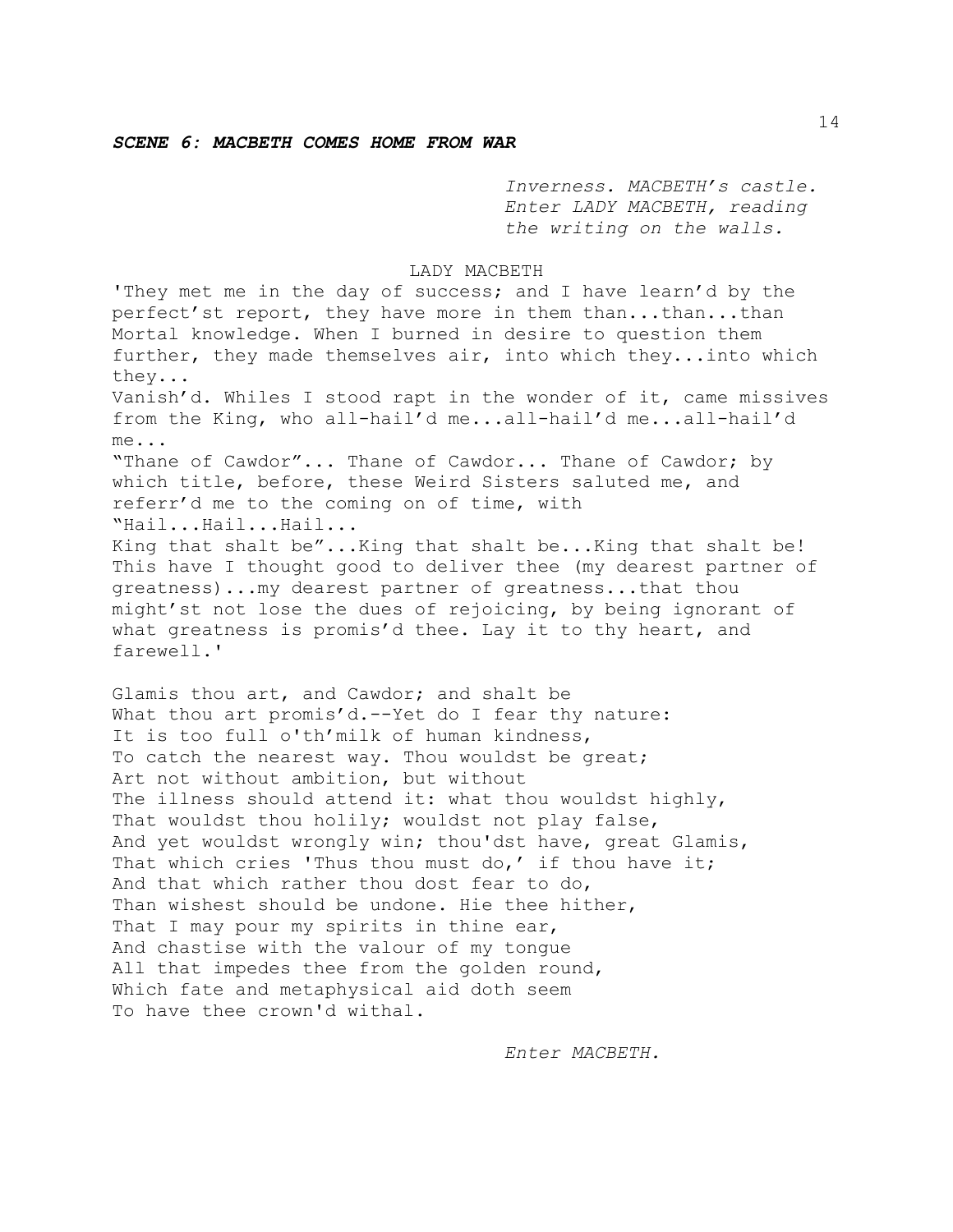## MACBETH

My dearest love--

# LADY MACBETH

Great Glamis! worthy Cawdor! Greater than both, by the all-hail hereafter! Thy letters have transported me beyond This ignorant present, and I feel now The future in the instant.

# MACBETH

Duncan comes here to-night.

# LADY MACBETH

And when goes hence?

#### MACBETH

To-morrow, as he purposes.

# LADY MACBETH

O! never

Shall sun that morrow see! Your face, my Thane, is as a book, where men May read strange matters. To beguile the time, Look like the time; bear welcome in your eye, Your hand, your tongue: look like th'innocent flower, But be the serpent under't. He that's coming Must be provided for; and you shall put This night's great business into my dispatch; Which shall to all our nights and days to come Give solely sovereign sway and masterdom.

### MACBETH

We will speak further.

LADY MACBETH

Only look up clear; To alter favour ever is to fear. Leave all the rest to me.

*SCENE 7: DUNCAN DINNER (2ND DINNER PARTY)*

*Enter BANQUO and MACDUFF. DIRECTOR* calls out to the audience.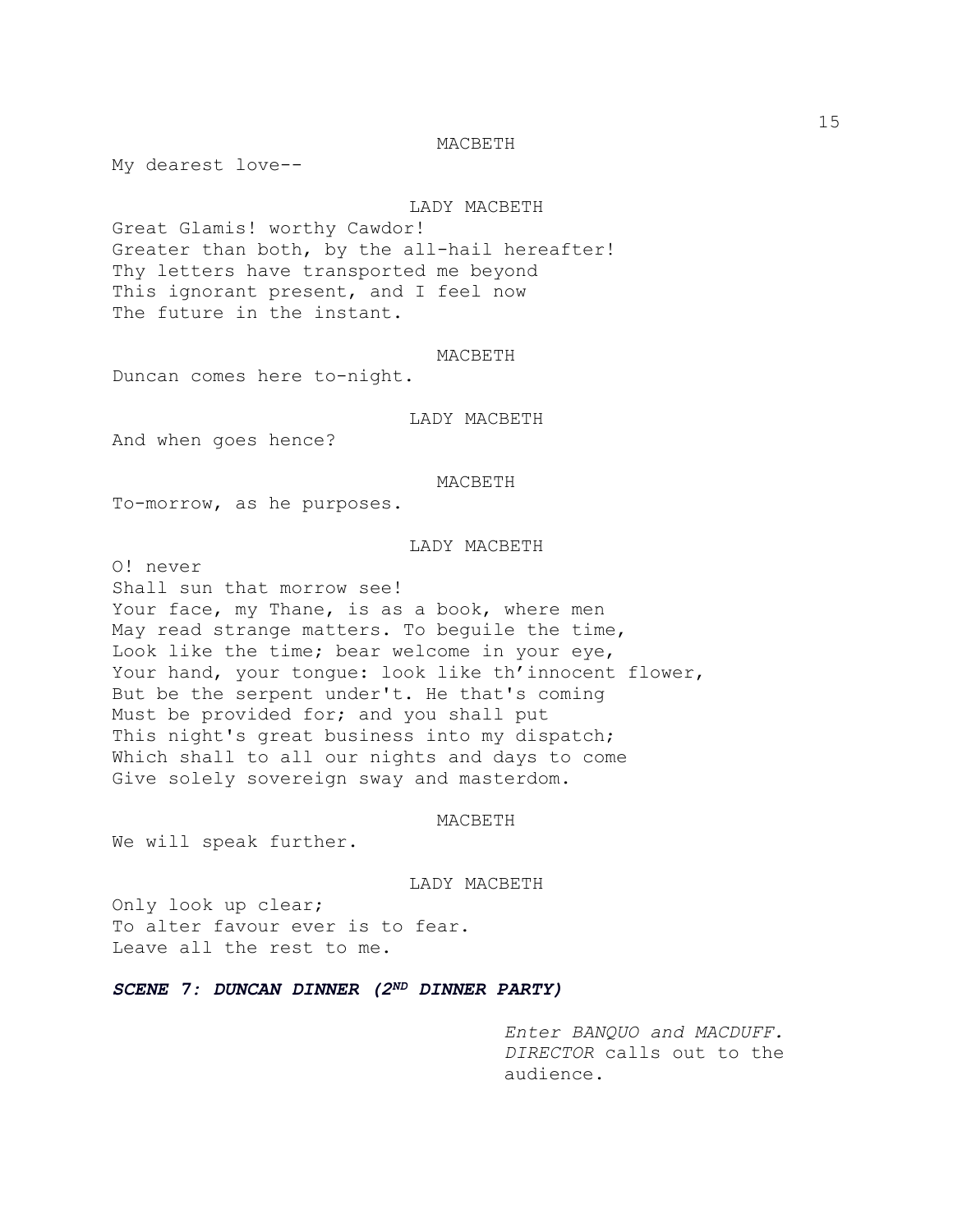### DIRECTOR

Stand-by, Duncan.

*EMILY POST rings her bell.*

Duncan, go

DUNCAN

This castle hath a pleasant seat; the air Nimbly and sweetly recommends itself Unto our gentle senses.

### BANQUO

This guest of summer, The temple-haunting martlet, does approve, By his loved mansionry, that the heaven's breath Smells wooingly here: no jutty, frieze, Buttress, nor coign of vantage, but this bird Hath made his pendent bed, and procreant cradle: Where they most breed and haunt, I have observ'd The air is delicate.

*Enter LADY MACBETH*.

## DUNCAN

See, see! our honour'd hostess.-- The love that follows us sometime is our trouble, Which still we thank as love.

## LADY MACBETH

All our service, In every point twice done, and then done double, Were poor and single business, to contend Against those honours deep and broad, wherewith Your Majesty loads our house: for those of old, And the late dignities heap'd up to them, We rest your hermits.

DUNCAN

Where's the Thane of Cawdor? We cours'd him at the heels, and had a purpose To be his purveyor: but he rides well; And his great love, sharp as his spur, hath holp him To his home before us. Fair and noble hostess, We are your guest to-night.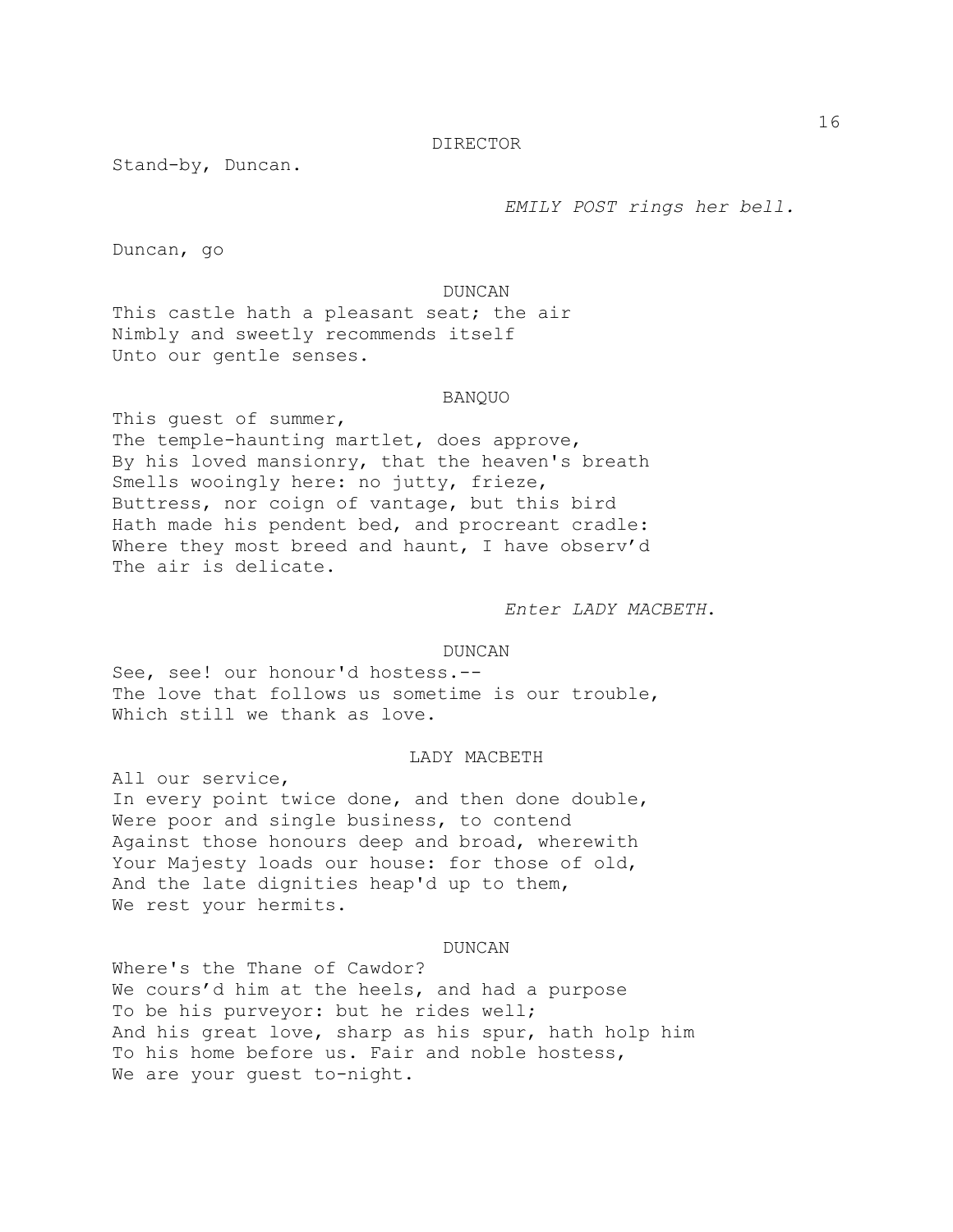### LADY MACBETH

Your servants ever Have theirs, themselves, and what is theirs, in compt, To make their audit at your Highness' pleasure, Still to return your own.

### DUNCAN

Give me your hand; Conduct me to mine host: we love him highly, And shall continue our graces towards him. By your leave, hostess.

#### LADY MACBETH

King Duncan, may I present Emily Post, Lady Macduff, and of course Banquo, Macduff, and my husband, Macbeth, whom you love highly.

ALL (except LADY MACBETH)

(*To Duncan[s])* How do you do? How do you do? How do you do?

## EMILY POST

(*Toasting*) To give a perfect dinner of ceremony is the supreme accomplishment of a hostess! It means not alone perfection of furnishing, of service, of culinary skill, but also of personal charm, of tact.

How A Dinner Is Given In A Great House When Mrs. Worldly gives a dinner, it means no effort on her part whatsoever beyond deciding upon the date and the principal guests who are to form the nucleus; every further detail is left to her subordinates. She sends word to her cook that there will be twenty-four on the tenth; the menu will be submitted to her later, which she will probably merely glance at and send back. She never sees or thinks about her table, which is in the butler's province.

Fifteen minutes before the dinner hour, Mrs. Worldly is already standing in her drawing-room. She has no personal responsibility other than that of being hostess. So with nothing on her mind (except a jeweled ornament and perfectly "done" hair) she receives her guests with the tranquility attained only by those whose household—whether great or small—can be counted on to run like a perfectly coordinated machine. Slàinte mhath!

Slàinte Mhòr!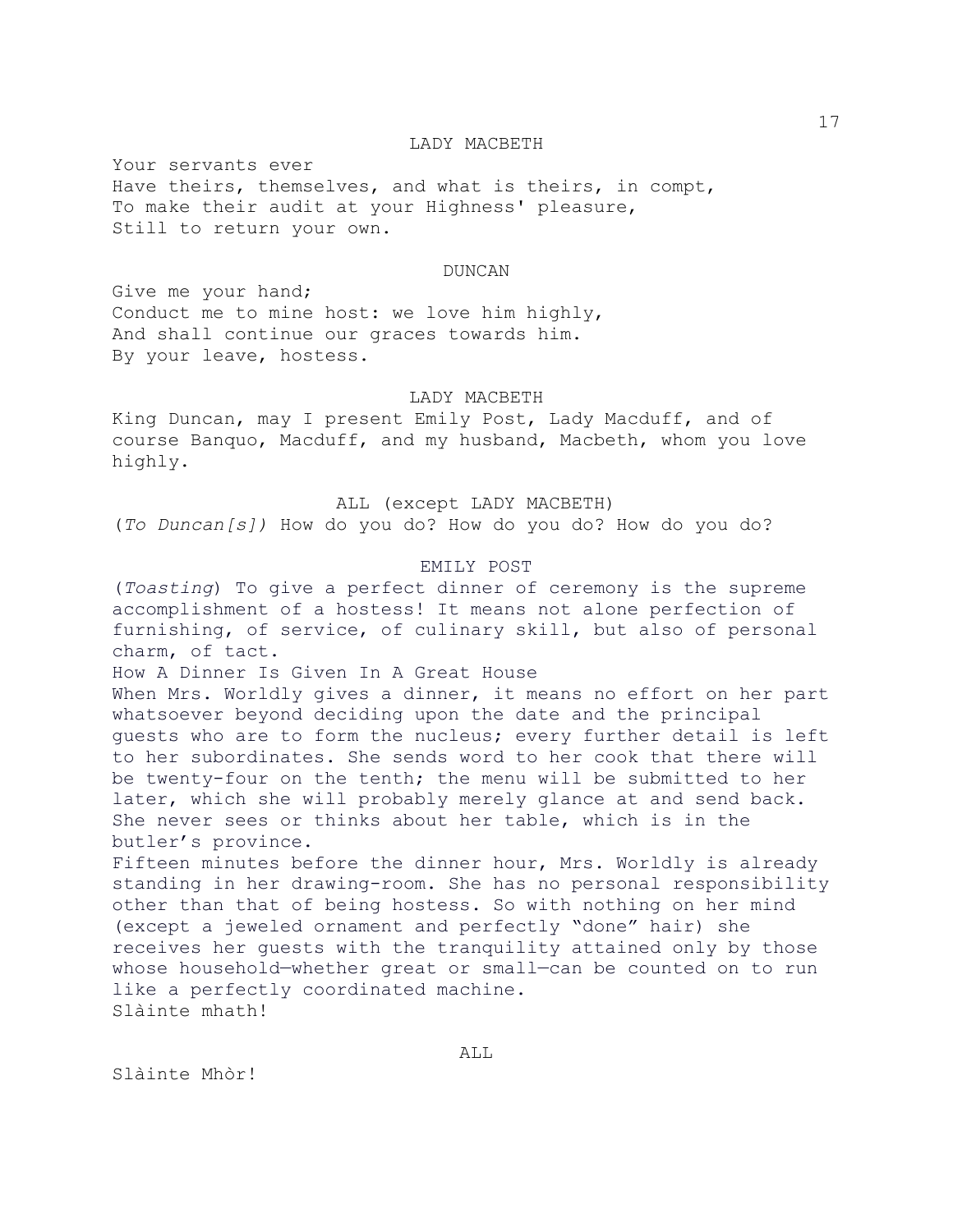(*Toasting*) By command I mean the general's qualities of wisdom, humanity, courage and strictness. Look upon your soldiers as you do your infants and they willingly go into deep valleys with you; look upon your soldiers as beloved children, and they willingly die with you. Slàinte mhath!

### ALL.

Slàinte Mhòr!

# LADY MACDUFF

(*Toasting*) When your child at 2 bangs another over the head, or at 4 plays at shooting, or at 9 enjoys blood and thunder comic books, he is just passing through the necessary stages in the taming of his aggressive instincts that will make him a worthwhile citizen in the end. You can say that a child who can play at hunting and killing is able to be more friendly than the child who bottles up his hostile feelings. Enjoy your baby, he isn't a schemer. Slàinte mhath!

Slàinte Mhòr!

# MACDUFF

ALL

Let us pray. I was in the Spirit on the Lord's day, and heard behind me a great voice, as of a trumpet, Saying, I am Alpha and Omega, the first and the last. Behold, I stand at the door, and knock: if any man hear my voice, and open the door,

> *MACBETH stands quietly and sneaks away from the table.*

I will come in to him, and will sup with him, and he with me. Unto him that loved us, and washed us from our sins in his own blood, And hath made us kings and priests unto God and his Father; to him be glory and dominion for ever and ever.

ALL

Amen.

#### MACBETH

If it were done, when 'tis done, then 'twere well It were done quickly: if th'assassination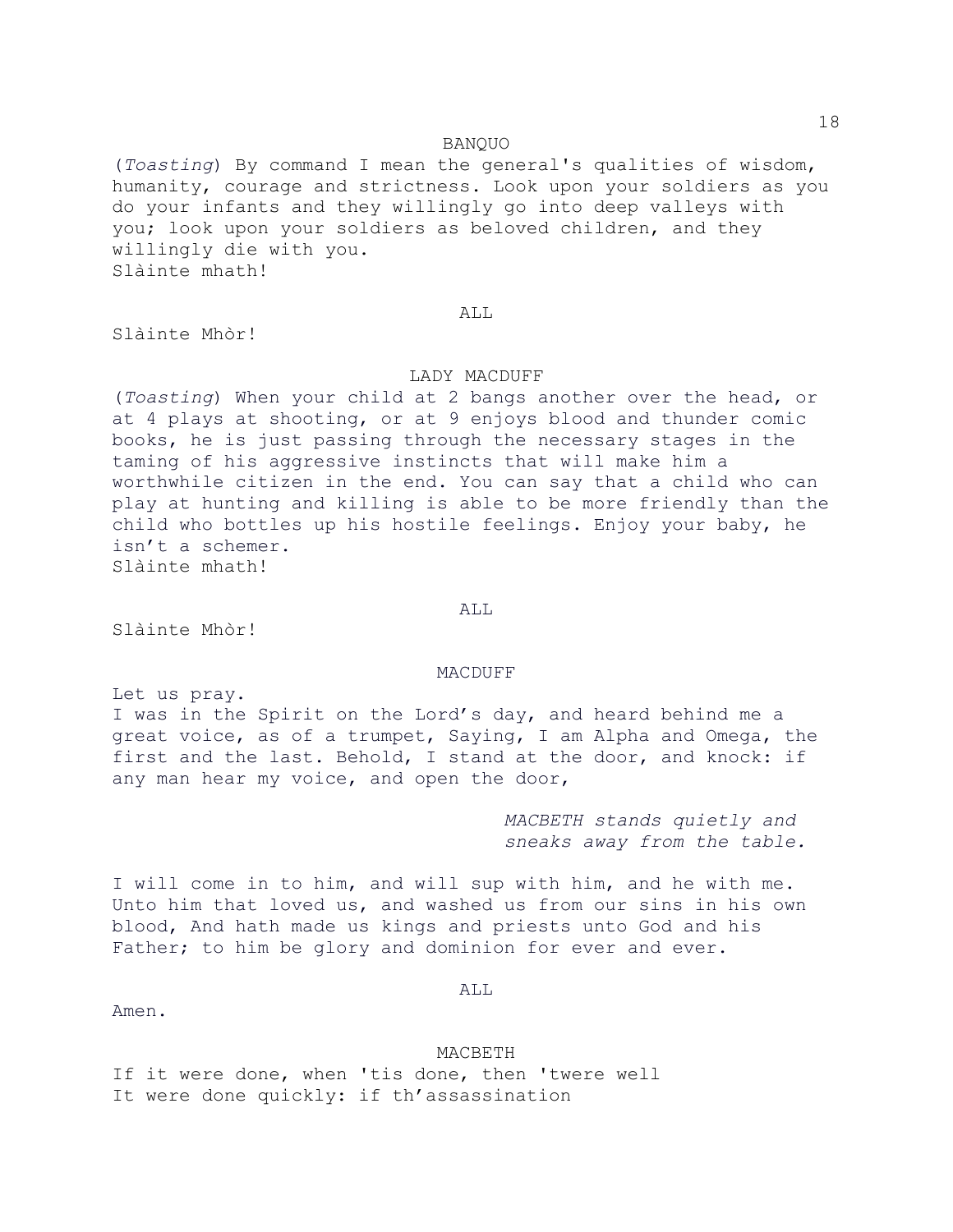Could trammel up the consequence, and catch With his surcease success; that but this blow Might be the be-all and the end-all--here, But here, upon this bank and shoal of time, We'd jump the life to come.--But in these cases, We still have judgment here; that we but teach Bloody instructions, which, being taught, return To plague th'inventor: this even-handed Justice Commends the ingredients of our poison'd chalice To our own lips. He's here in double trust: First, as I am his kinsman and his subject, Strong both against the deed; then, as his host, Who should against his murderer shut the door, Not bear the knife myself. Besides, this Duncan Hath borne his faculties so meek, hath been So clear in his great office, that his virtues Will plead like angels, trumpet-tongu'd, against The deep damnation of his taking-off; And Pity, like a naked new-born babe, Striding the blast, or heaven's Cherubins, hors'd Upon the sightless couriers of the air, Shall blow the horrid deed in every eye, That tears shall drown the wind.--I have no spur To prick the sides of my intent, but only Vaulting ambition, which o'erleaps itself And falls on the other—

*LADY MACBETH approaches.*

How now! what news?

LADY MACBETH He has almost supp'd. Why have you left the chamber?

## MACBETH

Hath he ask'd for me?

## LADY MACBETH

Know you not, he has?

### MACBETH

We will proceed no further in this business: He hath honour'd me of late; and I have bought Golden opinions from all sorts of people, Which would be worn now in their newest gloss, Not cast aside so soon.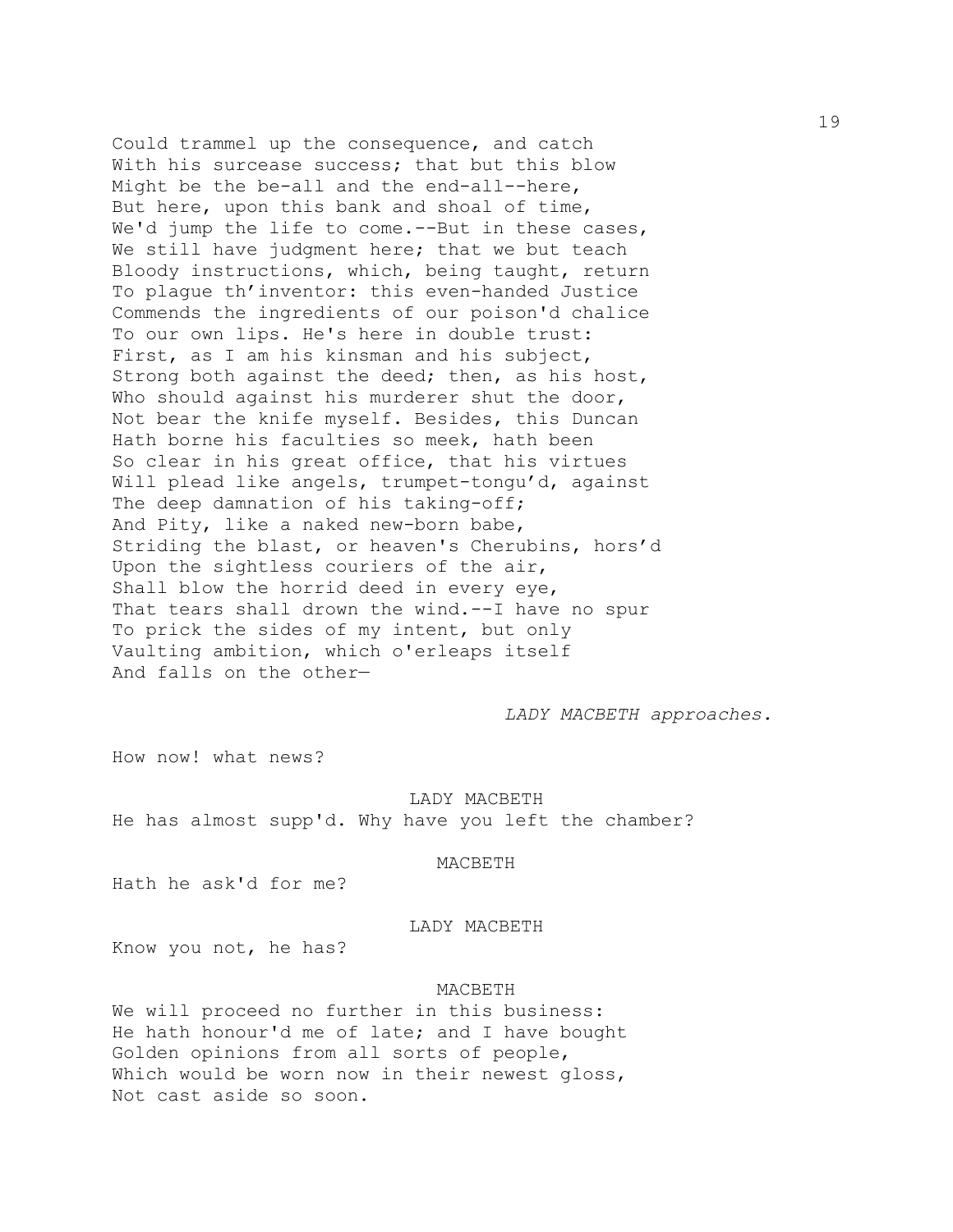*THE MACBETHS gracefully cross through the dinner party, arm in arm; the epitome of perfect hosts.*

# EMILY POST

No matter what happens, if all the china in the pantry falls with a crash, she must not appear to have heard it. No matter what goes wrong she must cover it as best she may, and at the same time cover the fact that she is covering it. To give hectic directions, merely accentuates the awkwardness.

> *Away from the party, they resume their argument.*

# LADY MACBETH

Was the hope drunk, Wherein you dress'd yourself? Hath it slept since? And wakes it now, to look so green and pale At what it did so freely? From this time Such I account thy love. Art thou afeard To be the same in thine own act and valour, As thou art in desire? Would'st thou have that Which thou esteem'st the ornament of life, And live a coward in thine own esteem, Letting 'I dare not' wait upon 'I would,' Like the poor cat i'th'adage?

## MACBETH

Pr'ythee, peace. I dare do all that may become a man; Who dares do more, is none.

### LADY MACBETH

What beast was't then, That made you break this enterprise to me? When you durst do it, then you were a man; And, to be more than what you were, you would Be so much more the man. Nor time, nor place, Did then adhere, and yet you would make both: They have made themselves, and that their fitness now Does unmake you.

I have given suck, and know How tender 'tis to love the babe that milks me: I would, while it was smiling in my face,

20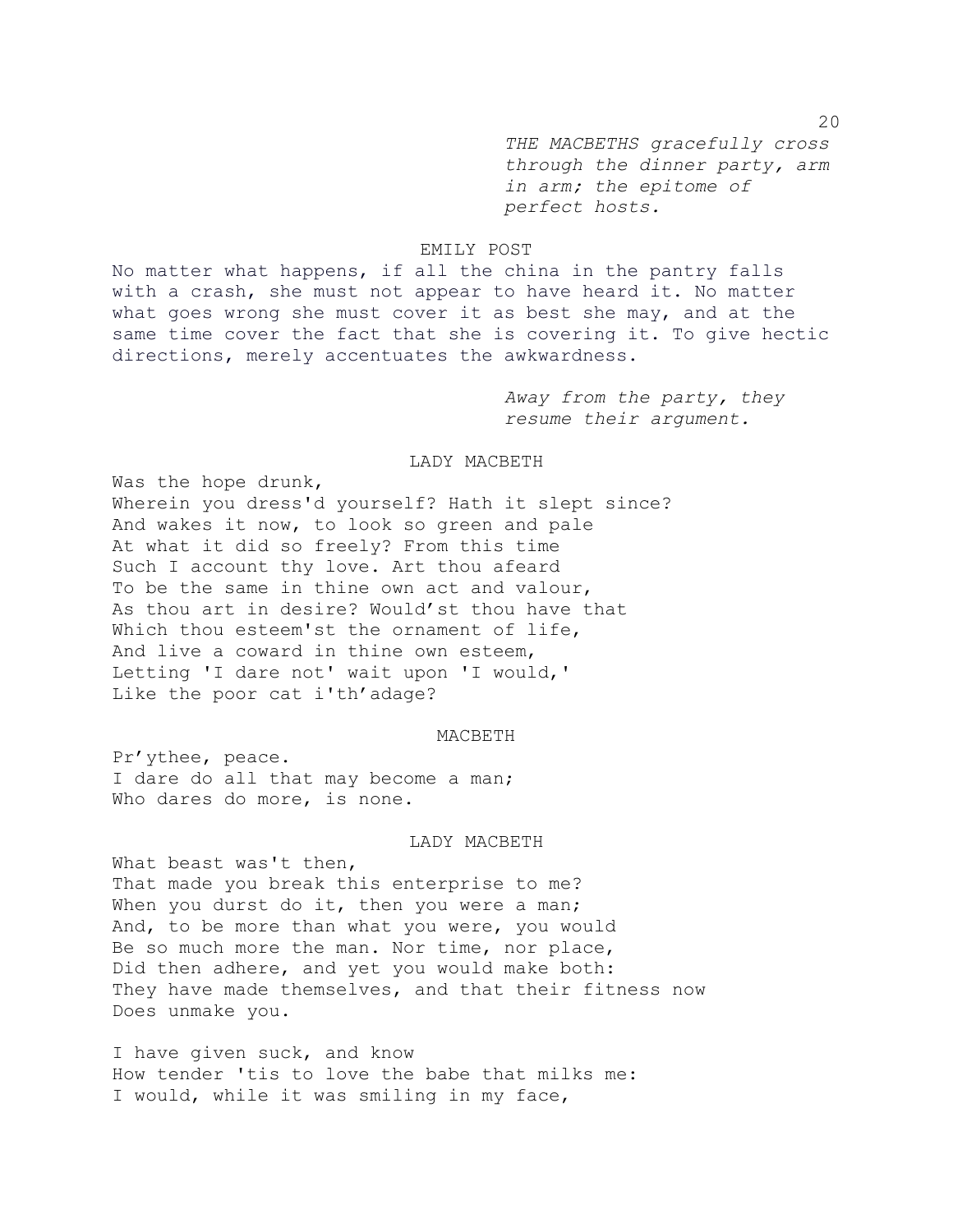Have pluck'd my nipple from his boneless gums, And dash'd the brains out, had I so sworn As you have done to this.

#### MACBETH

If we should fail?

# LADY MACBETH

We fail? But screw your courage to the sticking-place, And we'll not fail. When Duncan is asleep (Whereto the rather shall his day's hard journey Soundly invite him) his two chamberlains Will I with wine and wassail so convince, That memory, the warder of the brain, Shall be a fume, and the receipt of reason A limbeck only: when in swinish sleep Their drenched natures lie, as in a death, What cannot you and I perform upon Th'unguarded Duncan? what not put upon His spongy officers, who shall bear the guilt Of our great quell?

#### MACBETH

Bring forth men-children only! For thy undaunted mettle should compose Nothing but males. Will it not be receiv'd, When we have mark'd with blood those sleepy two Of his own chamber, and us'd their very daggers, That they have done't?

### LADY MACBETH

Who dares receive it other, As we shall make our griefs and clamour roar Upon his death?

#### MACBETH

I am settled, and bend up Each corporal agent to this terrible feat. Away, and mock the time with fairest show: False face must hide what the false heart doth know.

> *MACBETH and LADY MACBETH rejoin the dinner party.*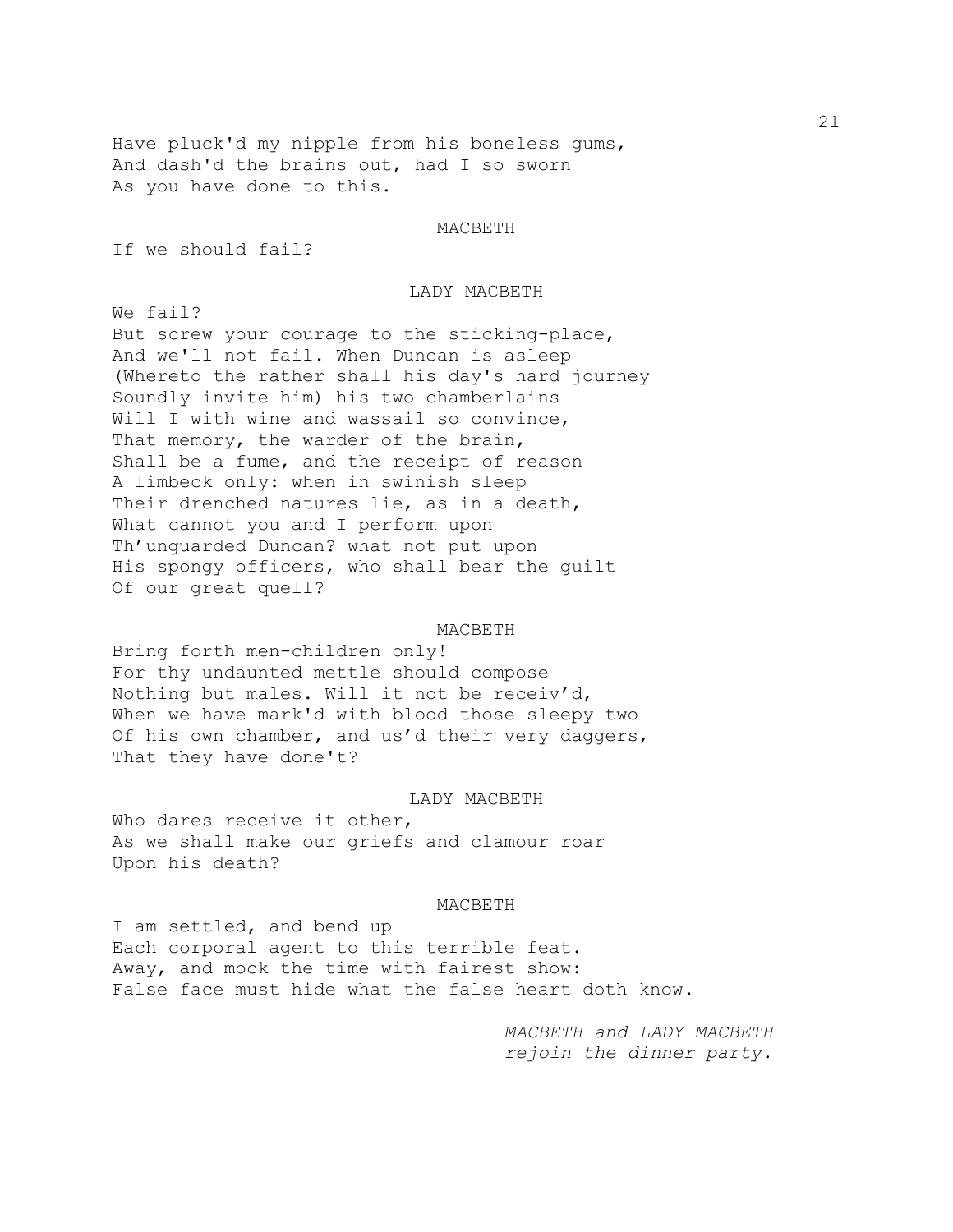*SCENE 8: MACBETH'S NIGHTMARE (3RD DINNER PARTY)*

EMILY POST The requisites at every dinner, whether a great one of 200 or a little one of six, are as follows: Guests. Food. Table furnishing. Service. Drawing-room. A hostess of charm. A cordial and hospitable host.

> *She raises her glass for a toast.*

All hail Macbeth!

LADY MACBETH Hail to thee, Thane of Glamis!

LADY MACDUFF

All hail Macbeth!

MACDUFF

Hail to thee, Thane of Cawdor!

ALL

All hail Macbeth!

BANQUO

Thou shalt be king hereafter.

MACBETH For a better start in life, start Cola earlier!

EMILY POST Hail, Hail, Hail! Lesser than Macbeth, and Greater!

LADY MACBETH When you durst do it, then you were a man.

LADY MACDUFF The soap that gets you extra clean is Dial, Dial, Dial.

MACDUFF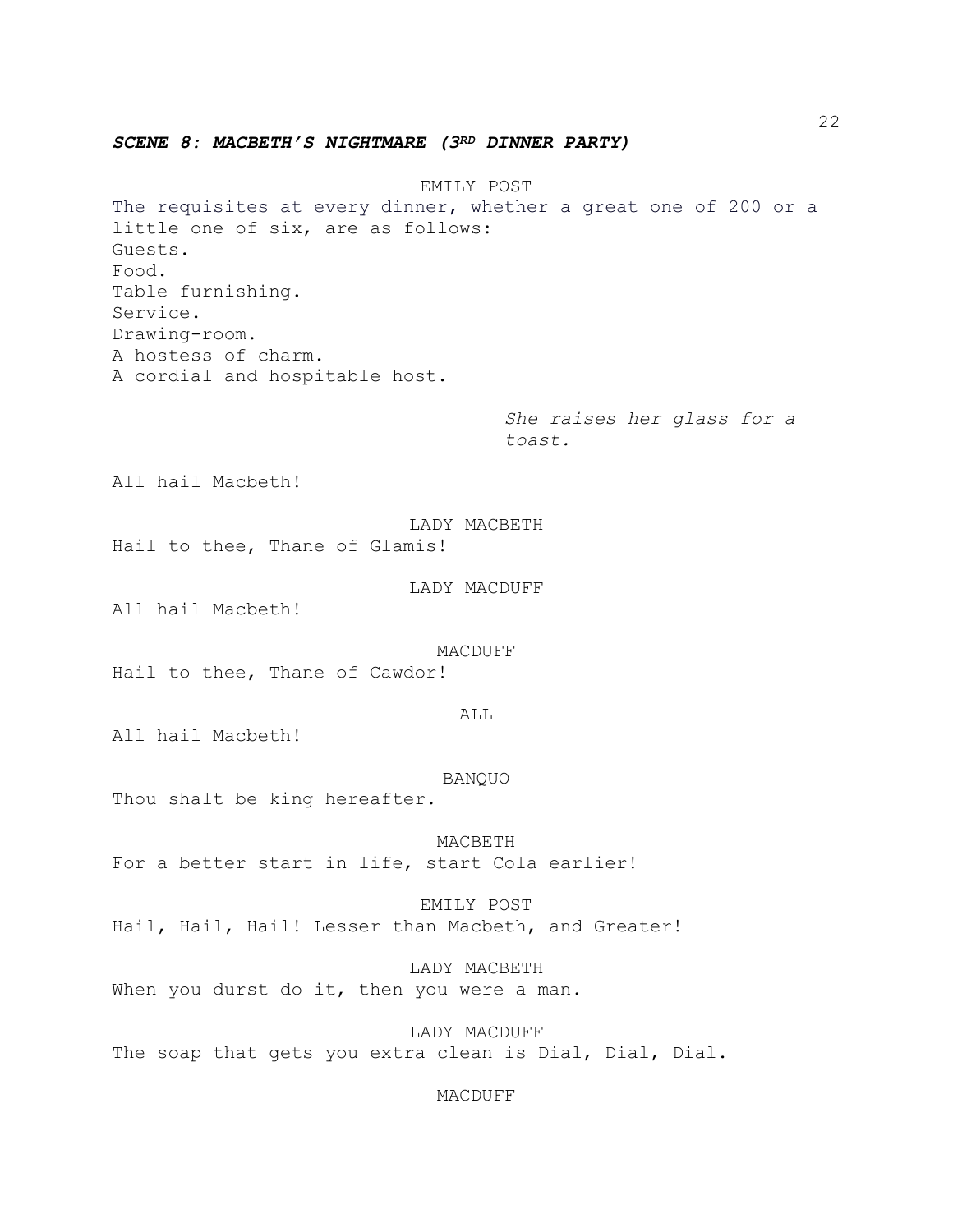And, for an earnest of a greater honour, He bade me, from him, call thee Thane of Cawdor!

LADY MACBETH All hail Macbeth! All hail Macbeth! All hail Macbeth!

### BANQUO

You shall be king.

# MACBETH

Is it always illegal to kill a woman?

### EMILY POST

All you do is just add 'em to milk and beat 'em up. /That's it. So creamy, so cool, so delicious. The requisites at every dinner, whether a great one of 200 or a little one of six, are as follows: Guests. Food. Table furnishing. Service. Drawing-room. A hostess of charm. A cordial and hospitable host.

## LADY MACBETH

This is the very painting of your fear. /This is the air drawn dagger, which, you said, Led you to Duncan.

### LADY MACDUFF

(*Singing.*) The soap with Hexachlorophene is /Dial, Dial, Dial. The soap that gets you extra clean is Dial, Dial, Dial... (*Repeat until "other smoking tobacco."*)

### MACDUFF

I am one, my Liege, Whom the vile blows and buffets of the world Have so incens'd, that I am reckless what I do, to spite the world.

#### BANQUO

And I another, /So weary with disasters, tugg'd with fortune, That I would set my life on any chance, To mend it, or be rid on't.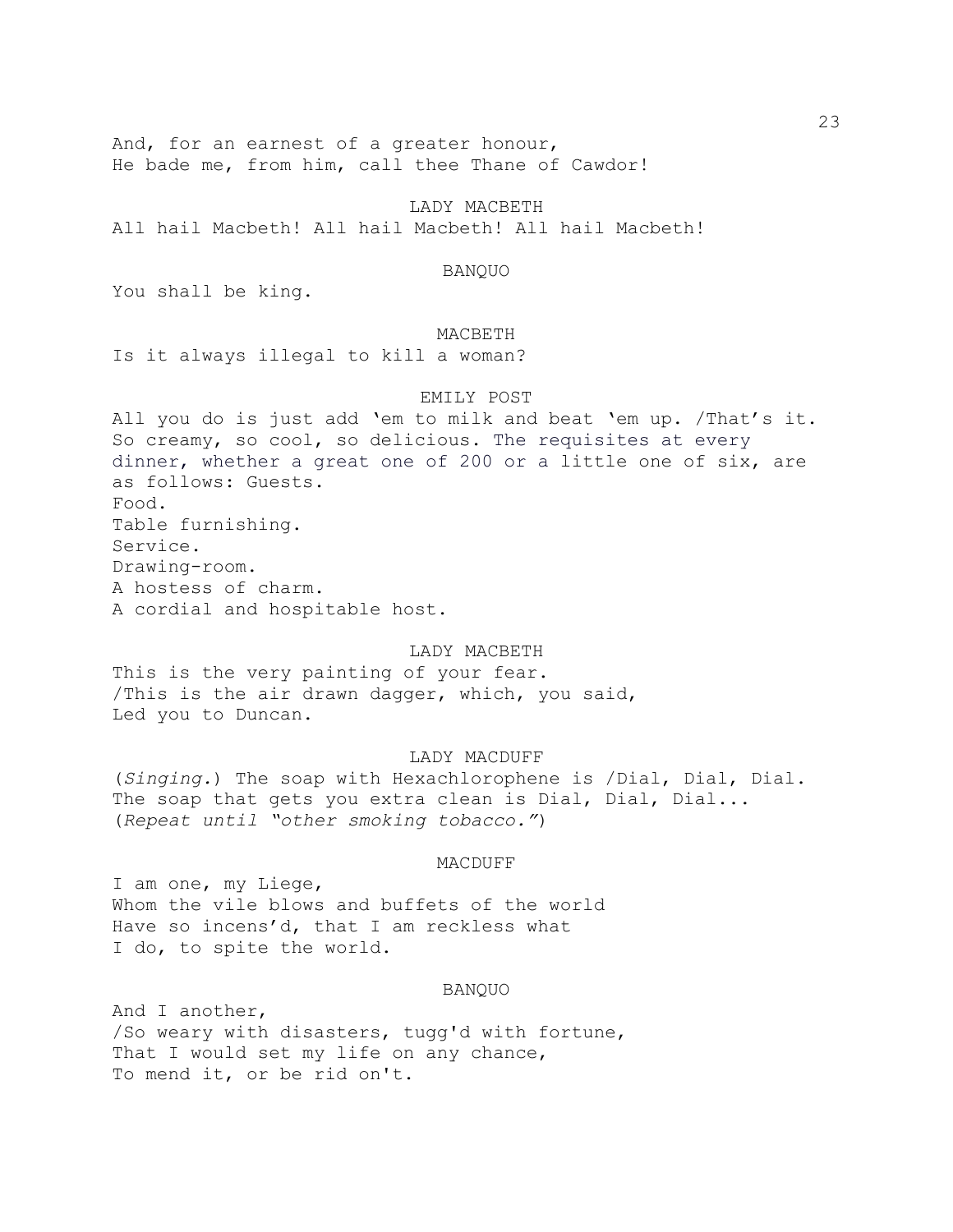### MACBETH

Approach thou like the rugged Russian bear, The arm'd rhinoceros, or the Hyrcan tiger; Take any shape but that, and my firm nerves Shall never tremble: or, be alive again, And dare me to the desert with thy sword; If trembling I inhabit then, protest me The baby of a girl.

# LADY MACBETH

(*Continues until MACDUFF & BANQUO's line "*Mild and tasty, crimp cut." Yet here's a spot. Out, damned spot! out, I say!--One; two; why, then 'tis time to do't.--Hell is murky.--Fie my Lord, fie! a soldier, and afeared?--What need we fear who knows it, when none can call our power to accompt?--Yet who would have thought the old man to have had so much blood in him? The Thane of Fife had a wife; where is she now?--What, will these hands ne'er be clean?--No more o'that, my Lord, no more o'that: you mar all with this starting. Here's the smell of the blood still: all the perfumes of Arabia will not sweeten this little hand. Oh! oh! Oh! Wash your hands, put on your night-gown; look not so pale.--I tell you yet again, Banquo's buried: he cannot come out on's grave. To bed, to bed: there's knocking at the gate. Come, come, come, come, give me your hand. What's done cannot be undone. To bed, to bed, to bed.

# 1ST & 2ND MURDERERS

More men smoke Prince Albert than any other smoking tobacco. (*Song ends.*) Mild and tasty, crimp cut.

# LADY MACBETH

How can I get his shirts as white as he wants unless I bleach the life out of them?

> *The group laughs & LADY MACBETH tszujes her hair. A nightmare dance sequence; the WEIRD SISTERS end on stage. The men end at the back of the house.*

# WEIRD SISTERS

(*Singing.*) The soap that gets you extra clean is Dial, Dial, Dial; The soap with Hexachlorophene is Dial, Dial, Dial! (*Speaking.*) This gentle soap does something extra for complexions- something Other fine face soaps just can't do.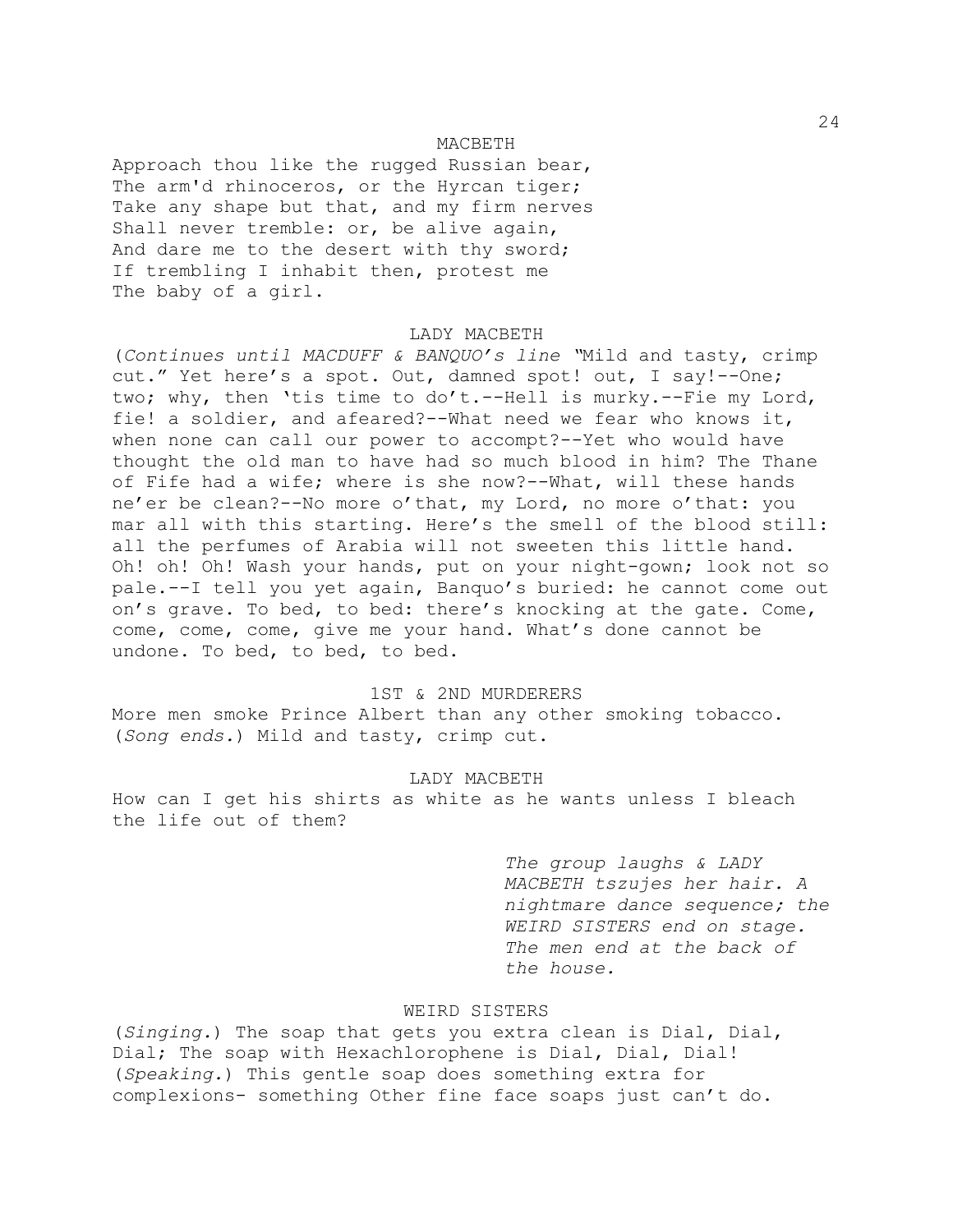Using these two screens, let me show you the difference. Now, ordinary soaps remove dirt and makeup, sort of like this. But, they leave thousands of skin bacteria that often spread surface blemishes and can cause trouble under makeup. But washing with Dial every day just may clear the way- up to 95% of them. That's because Dial contains Hexachlorophene; there's nothing else as good. So no matter how much (or how little) makeup you use, the fresh clearness of your skin is continuously protected underneath. Yes, Dial protects your complexion, even under makeup.

> *They repeat this until the coins are revealed.*

# MACDUFF

Start your trick by telling your audience that you're going to magically switch a coin from one hand to the other. Close your hand into a fist, but make the tiniest gap created by your index finger of the hand. Move your hand over your other hand, dropping the coin in without opening your fist. Ask a volunteer to say which hand the coin is in. Slowly reveal both hands, the original hand empty and the new hand with the coin.

> *A coin trick is performed. The WEIRD SISTERS wind up MACBETH in string.*

## WEIRD SISTERS

The weird sisters, hand in hand, Posters of the sea and land, Thus do go about, about: Thrice to thine and thrice to mine And thrice again, to make up nine. Peace! the charm's wound up.

> *The WEIRD SISTERS cut MACBETH's string; MACBETH chokes, spits out a coin and falls dead on his ottoman. MACDUFF and BANQUO exit. LADY MACBETH places a dagger in MACBETH's pocket. Exeunt except MACBETH.*

*SCENE 9: INVOCATION OF MURDER*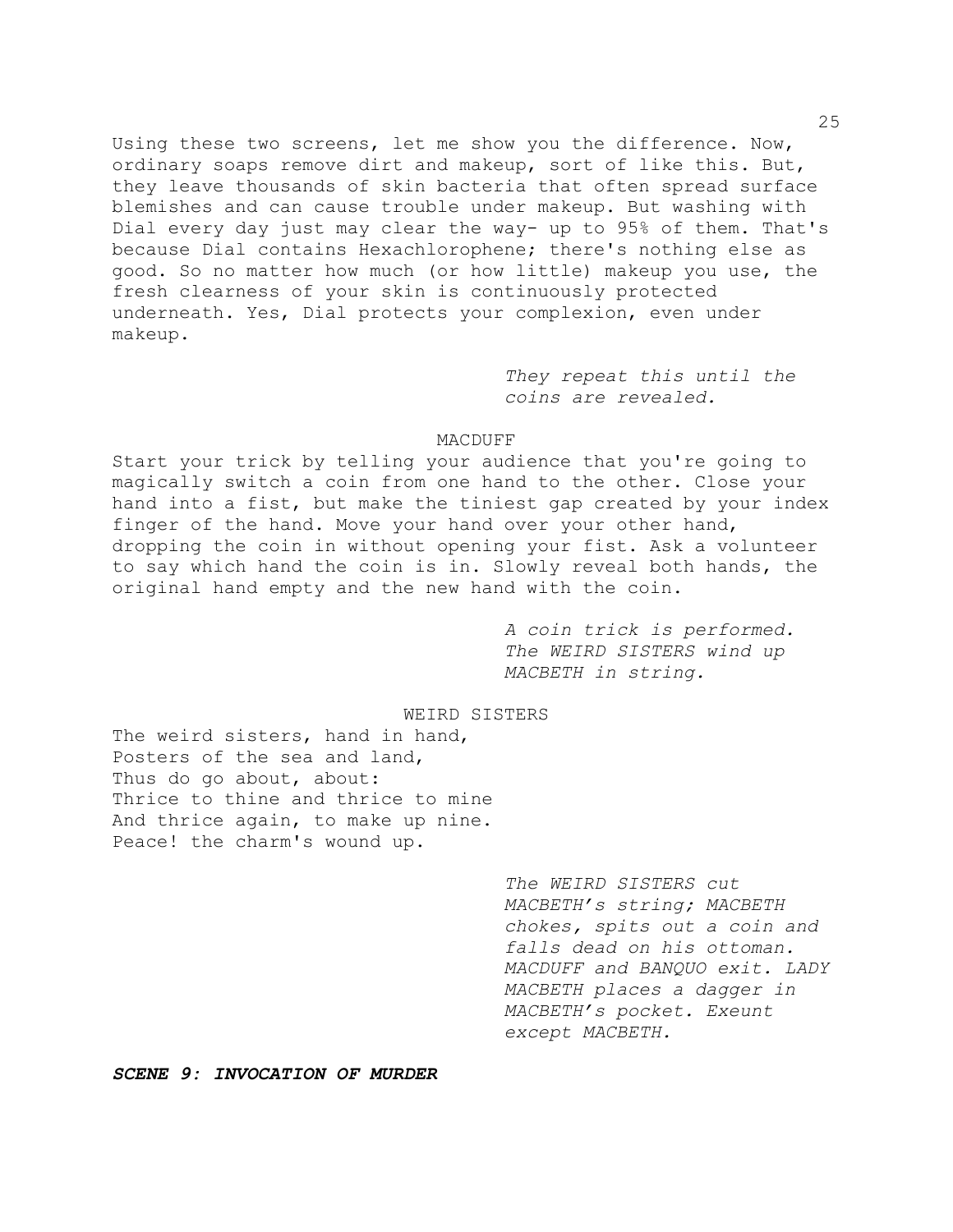#### MACBETH

Is this a dagger, which I see before me, The handle toward my hand? Come, let me clutch thee:-- I have thee not, and yet I see thee still. Art thou not, fatal vision, sensible To feeling, as to sight? or art thou but A dagger of the mind, a false creation, Proceeding from the heat-oppressed brain? I see thee yet, in form as palpable As this which now I draw. Thou marshall'st me the way that I was going; And such an instrument I was to use.-- Mine eyes are made the fools o'th'other senses, Or else worth all the rest: I see thee still, And on thy blade, and dudgeon, gouts of blood, Which was not so before.--There's no such thing. It is the bloody business which informs Thus to mine eyes.--Now o'er the one half-world Nature seems dead, /and wicked dreams abuse The curtain'd sleep: Witchcraft celebrates Pale Hecate's off'rings; and wither'd Murder, Alarum'd by his sentinel, the wolf, Whose howl's his watch, thus with his stealthy pace, With Tarquin's ravishing strides, towards his design Moves like a ghost.--Thou sure and firm-set earth, Hear not my steps, which way they walk, for fear Thy very stones prate of my where-about, And take the present horror from the time, Which now suits with it.--Whiles I threat, he lives: Words to the heat of deeds too cold breath gives.

#### LADY MACBETH

(*Entering as she speaks.*) Come, you Spirits That tend on mortal thoughts, unsex me here, And fill me, from the crown to the toe, top-full Of direst cruelty! make thick my blood, Stop up th'access and passage to remorse; That no compunctious visitings of Nature Shake my fell purpose, nor keep peace between Th'effect and it! Come to my woman's breasts, And take my milk for gall, you murd'ring ministers, Wherever in your sightless substances You wait on Nature's mischief! Come, thick Night, And pall thee in the dunnest smoke of Hell,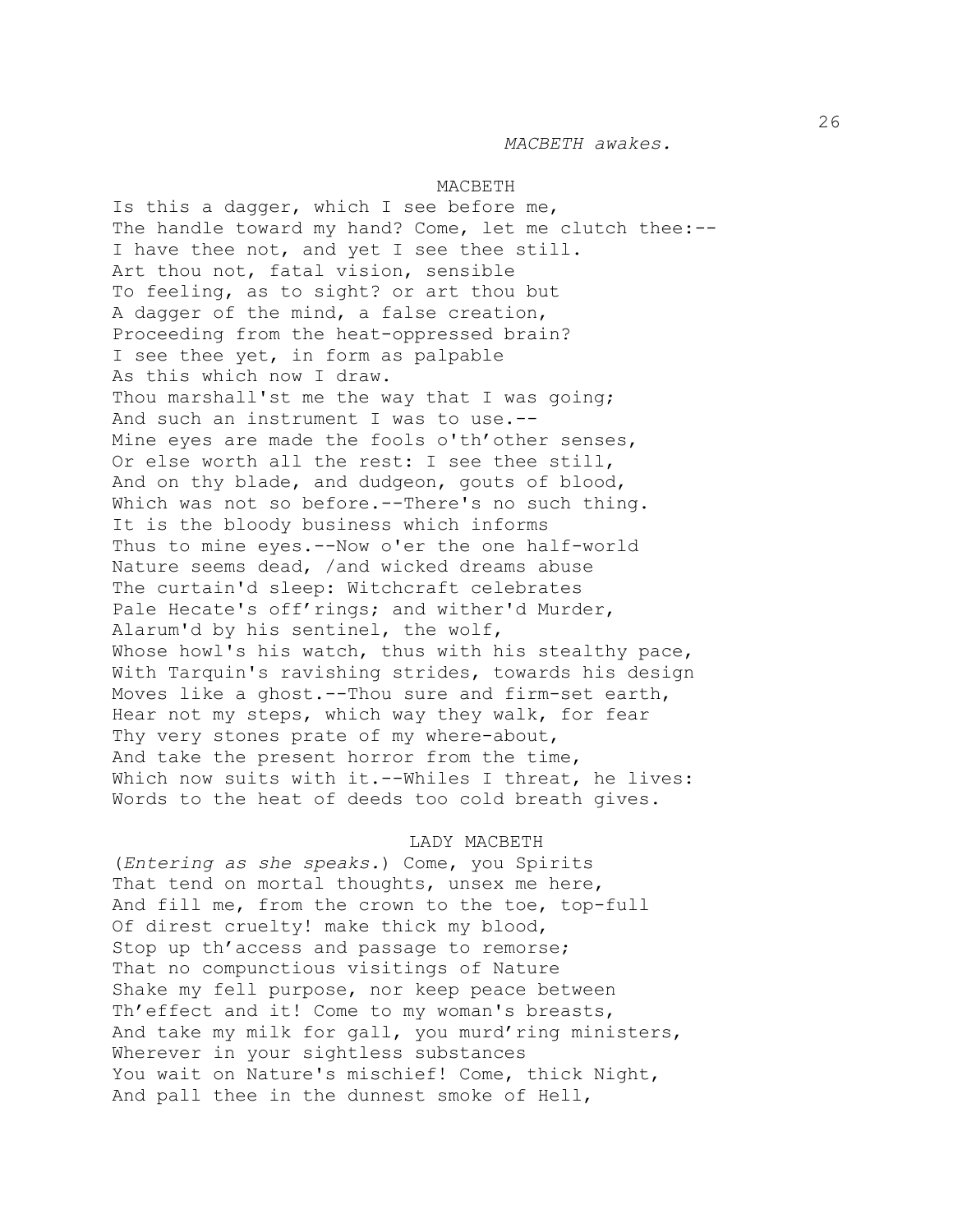*A bell rings.*

# MACBETH

/I go, and it is done: the bell invites me. Hear it not, Duncan; for it is a knell That summons thee to Heaven, or to Hell.

# LADY MACBETH

That my keen knife see not the wound it makes, Nor Heaven peep through the blanket of the dark, To cry, 'Hold, hold!'

*Exit MACBETH.*

# *SCENE 10: THE MURDER OF DUNCAN*

# LADY MACBETH

That which hath made them drunk hath made me bold; What hath quench'd them hath given me fire.--Hark!--Peace! It was the owl that shriek'd, the fatal bellman, Which gives the stern'st good-night. He is about it. The doors are open; and the surfeited grooms Do mock their charge with snores: I have drugg'd their possets, That Death and Nature do contend about them, Whether they live, or die.

#### MACBETH

(*Off*) Who's there?--what, ho!

# LADY MACBETH

Alack! (*pause*) I am afraid they have awak'd, And 'tis not done:--th'attempt and not the deed Confounds us.--Hark!--I laid their daggers ready; He could not miss 'em.--Had he not resembled My father as he slept, I had done't.

*Enter MACBETH.*

My husband!

# *Pause.*

MACBETH I have done the deed. (*pause*)--Didst thou not hear a noise?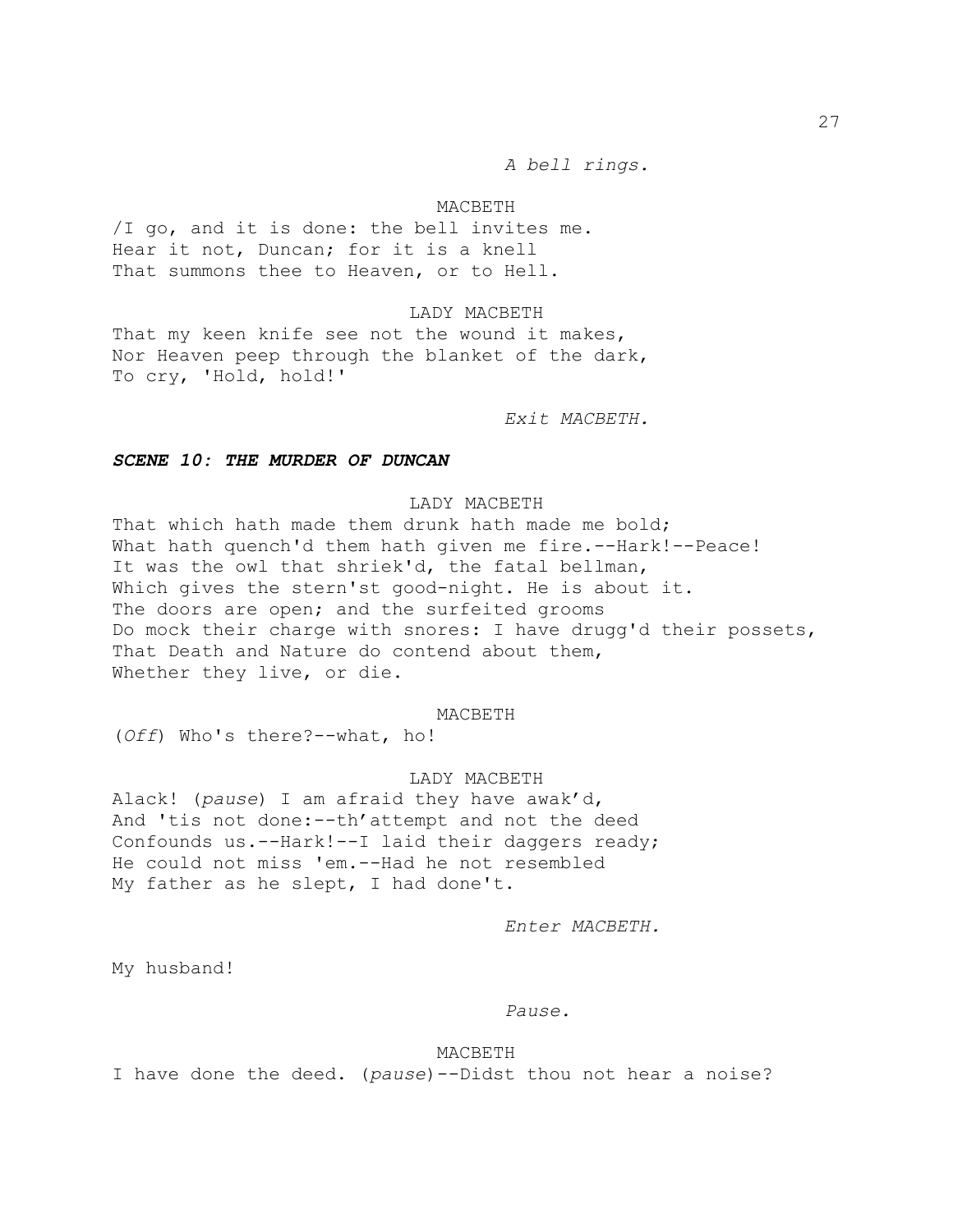LADY MACBETH I heard the owl scream, and the crickets cry. Did not you speak?

# MACBETH

When?

LADY MACBETH

Now.

MACBETH

As I descended?

LADY MACBETH

Ay.

# MACBETH

Hark! This is a sorry sight.

LADY MACBETH A foolish thought to say a sorry sight.

# MACBETH

There's one did laugh in's sleep, and one cried, 'Murder!' That they did wake each other: I stood and heard them; But they did say their prayers, and address'd them again to sleep.

LADY MACBETH

There are two lodged together.

MACBETH One cried, 'God bless us!' and,-- LADY MACBETH

'Amen,'

# MACBETH

--the other, As they had seen me with these hangman's hands. List'ning their fear, I could not say,--

LADY MACBETH

'Amen,'

MACBETH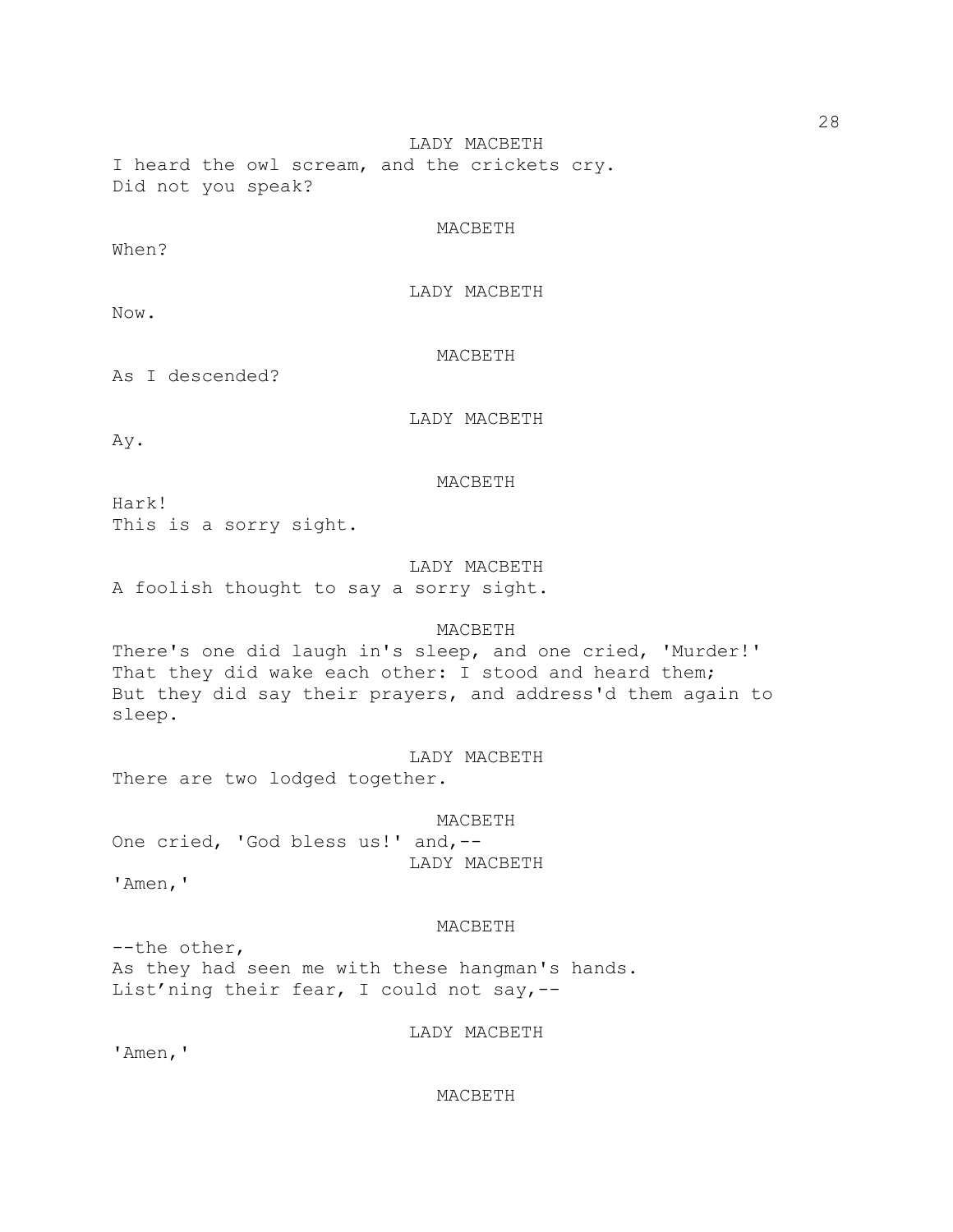--When they did say, 'God bless us.'

LADY MACBETH Consider it not so deeply.

MACBETH

But wherefore could not I pronounce--

LADY MACBETH

'Amen'?

MACBETH

--I had most need of blessing, and--

LADY MACBETH

'Amen'

# MACBETH

--Stuck in my throat.

### LADY MACBETH

These deeds must not be thought After these ways: so, it will make us mad.

## MACBETH

Methought, I heard a voice cry, /'Sleep no more! Macbeth does murder Sleep',--the innocent Sleep; Sleep, that knits up the ravell'd sleave of care, The death of each day's life, sore labour's bath, Balm of hurt minds, great Nature's second course, Chief nourisher in life's feast;--

## ALL

Sleep no more! Macbeth does murder Sleep

LADY MACBETH

What do you mean?

MACBETH

Still it cried, /'Sleep no more!'--

Sleep no more!

### MACBETH

ALL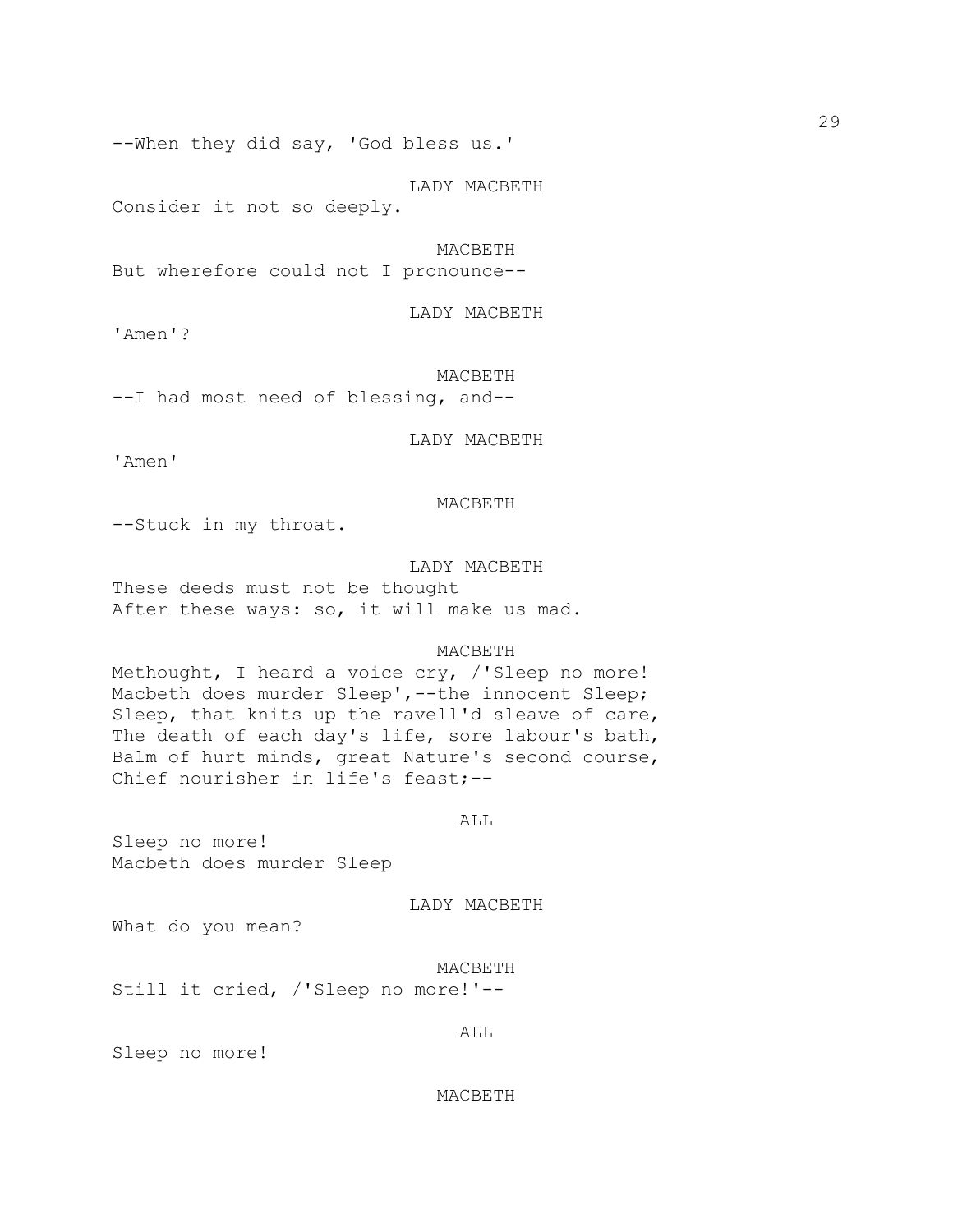--to all the house: /'Glamis hath murder'd Sleep, and therefore Cawdor Shall sleep no more, Macbeth shall sleep no more!'

### ALL

Glamis hath murder'd Sleep, and therefore Cawdor Shall sleep no more, Macbeth shall sleep no more

# LADY MACBETH

Who was it that thus cried? Why, worthy Thane, You do unbend your noble strength, to think So brainsickly of things. Go, get some water, And wash this filthy witness from your hand.-- Why did you bring these daggers from the place? They must lie there: go, carry them, and smear The sleepy grooms with blood.

## MACBETH

I'll go no more: I am afraid to think what I have done; Look on't again I dare not.

# LADY MACBETH

Infirm of purpose! Give me the daggers. The sleeping, and the dead, Are but as pictures; 'tis the eye of childhood That fears a painted devil. If he do bleed, I'll gild the faces of the grooms withal, For it must seem their guilt.

*Exit. Knocking from outside.*

# MACBETH

Whence is that knocking?-- How is't with me, when every noise appals me? What hands are here? Ha! they pluck out mine eyes. Will all great Neptune's ocean wash this blood Clean from my hand? No, this my hand will rather The multitudinous seas in incarnadine, Making the green one red.

# *Re-enter LADY MACBETH.*

LADY MACBETH My hands are of your color; but I shame To wear a heart so white.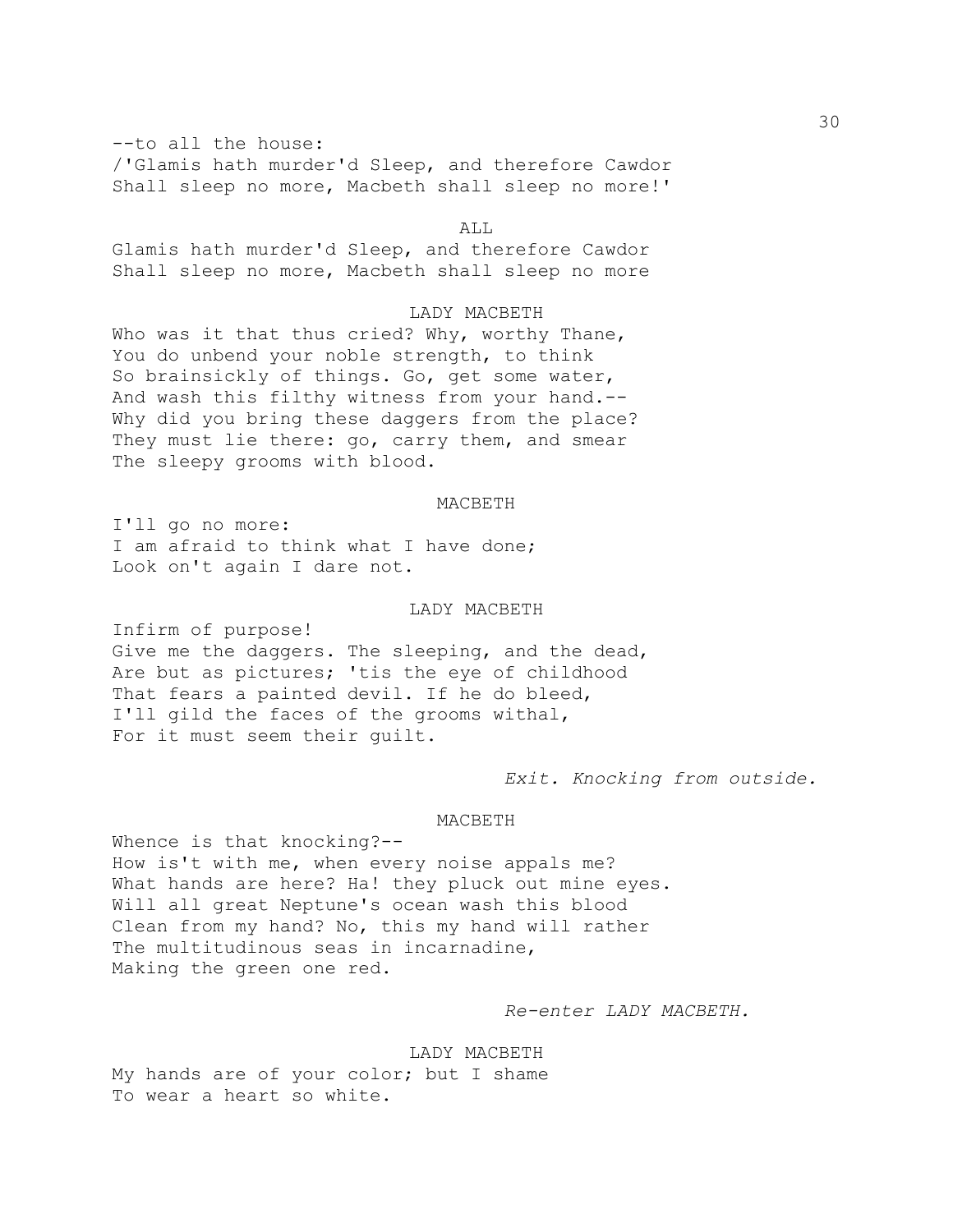*Knocking from outside.*

I hear a knocking At the south entry:--retire we to our chamber. A little water clears us of this deed: How easy is it then! Your constancy Hath left you unattended.--

*Knocking.*

Hark! more knocking. Get on your night-gown, lest occasion call us, And show us to be watchers.--Be not lost So poorly in your thoughts.

#### MACBETH

To know my deed, 'twere best not know myself.

*Knocking.*

Wake Duncan with thy knocking! I would thou couldst!

*Move to "chamber."*

*SCENE 11: THE DISCOVERY OF DEAD DUNCAN*

*Enter EMILY POST. As she speaks, MACBETH and LADY MACBETH prepare themselves to react to the discovery of the dead king.*

## EMILY POST

The footmen also take turns in answering the door. In houses of great ceremony like those of the Worldlys' and the Gildings', there are always two footmen at the door if anyone is to be admitted. One to open the door and the other to conduct a guest into the drawing room.

#### MACBETH

Had I but died an hour before this death… Had I but died an hour before this *chance*! I had liv'd a blessed time; for, from this moment... I had liv'd a blessed time; for, from this *instant*! Had I but died an hour before this chance,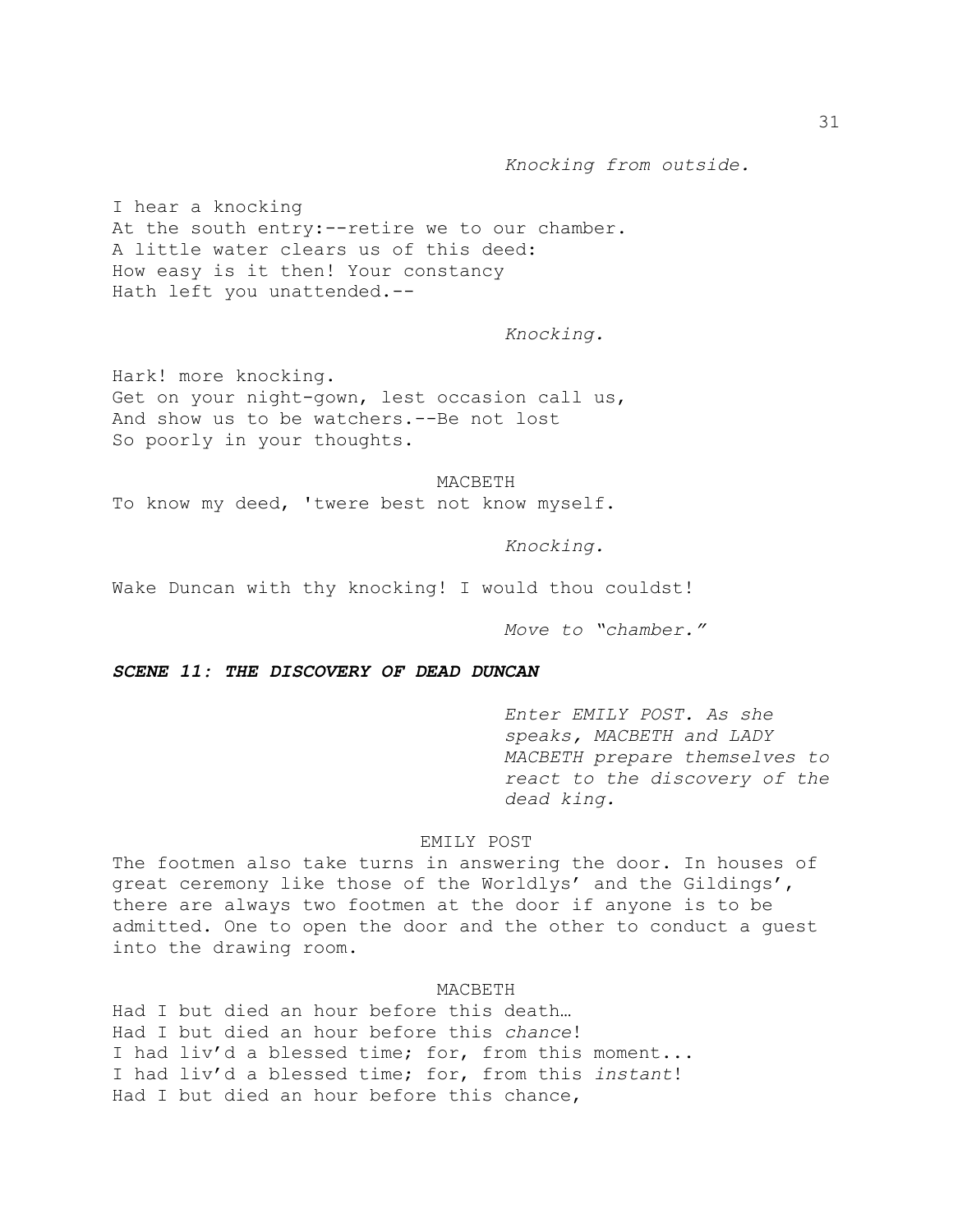I had liv'd a blessed time; for, from this instant, There's nothing serious in anything... There's nothing serious in *mortality*! Had I but died an hour before this chance, I had liv'd a blessed time; for, from this instant, There's nothing serious in mortality; All is but toys; renown, and grace, is gone... All is but toys; renown, and grace, is *dead*! Had I but died an hour before this chance, I had liv'd a blessed time; for, from this instant, There's nothing serious in mortality; All is but toys; renown, and grace, is dead; The wine of life is drawn, and the mere grape skins... The wine of life is drawn, and the mere *lees*! Had I but died an hour before this chance, I had liv'd a blessed time; for, from this instant, There's nothing serious in mortality; All is but toys; renown, and grace, is dead; The wine of life is drawn, and the mere lees Is left this vault to talk about...

## EMILY POST

But, if formal company is expected, the butler himself is in the front hall with one or two footmen at the door.

> *STAGE MANAGER rushes to the door and opens it. BANQUO and MACDUFF enter.*

### BANQUO

Good morrow, noble Sir!

#### MACBETH

Good morrow, both!

#### MACDUFF

Is the King stirring, worthy Thane?

#### MACBETH

Not yet.

# MACDUFF

He did command me to call timely on him: I have almost slipp'd the hour.

### MACBETH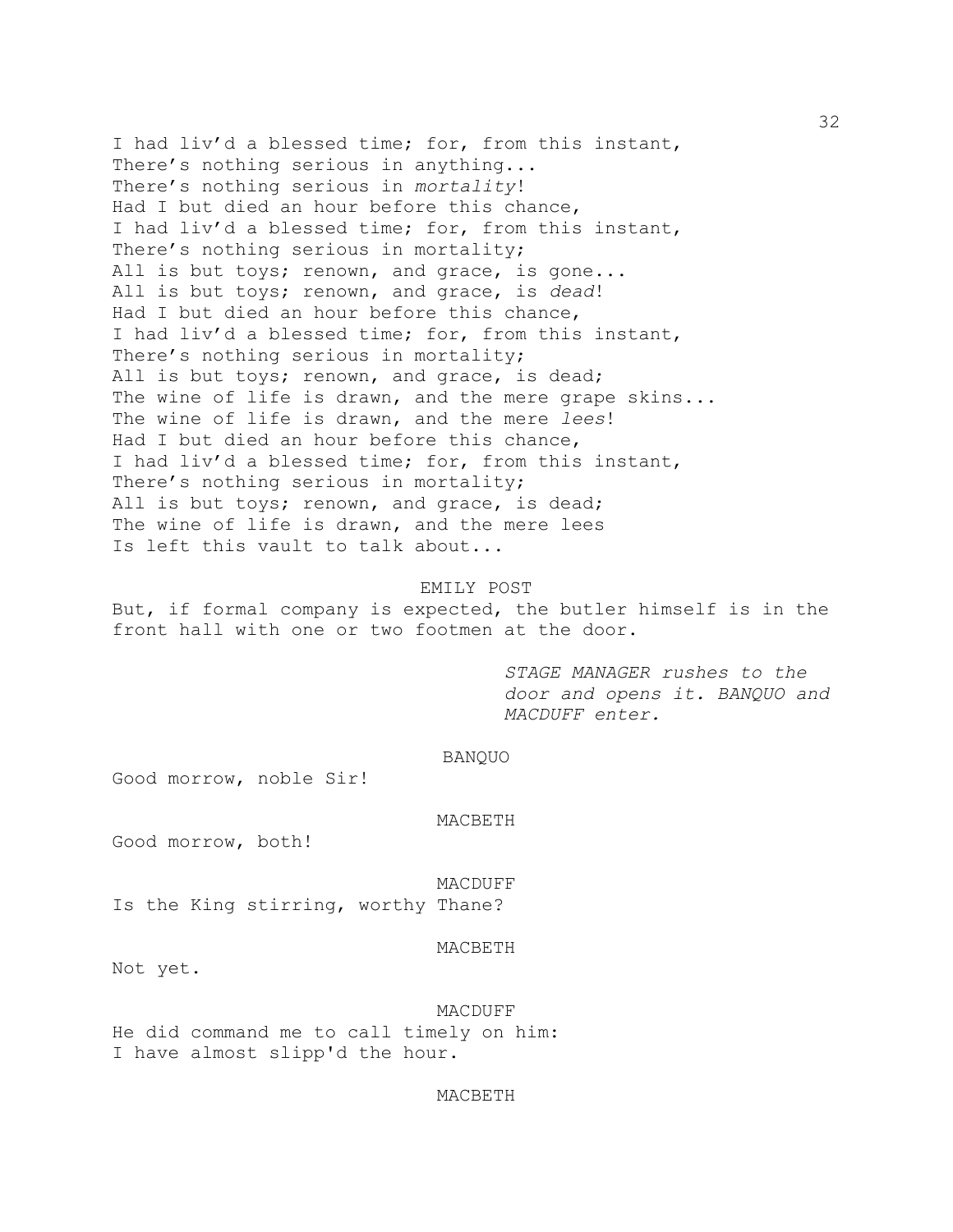I'll bring you to him.

MACDUFF

I know, this is a joyful trouble to you; But yet 'tis one.

#### MACBETH

The labour we delight in physics pain. This is the door.

### MACDUFF

I'll make so bold to call, For 'tis my limited service.

# *Exit.*

#### BANQUO

Goes the King hence to-day?

### MACBETH

He does:--he did appoint so.

# BANQUO

The night has been unruly: where we lay, Our chimneys were blown down; and, as they say, Lamentings heard i'th'air; strange screams of death, And prophesying with accents terrible Of dire combustion, and confus'd events, New hatch'd to th'woeful time, the obscure bird Clamour'd the livelong night: some say, the earth Was feverous, and did shake.

#### MACBETH

'Twas a rough night.

#### BANQUO

My young remembrance cannot parallel A fellow to it.

*Re-enter MACDUFF.*

### MACDUFF

O horror, horror, horror! Tongue nor heart cannot conceive, nor name thee!

MACBETH & BANQUO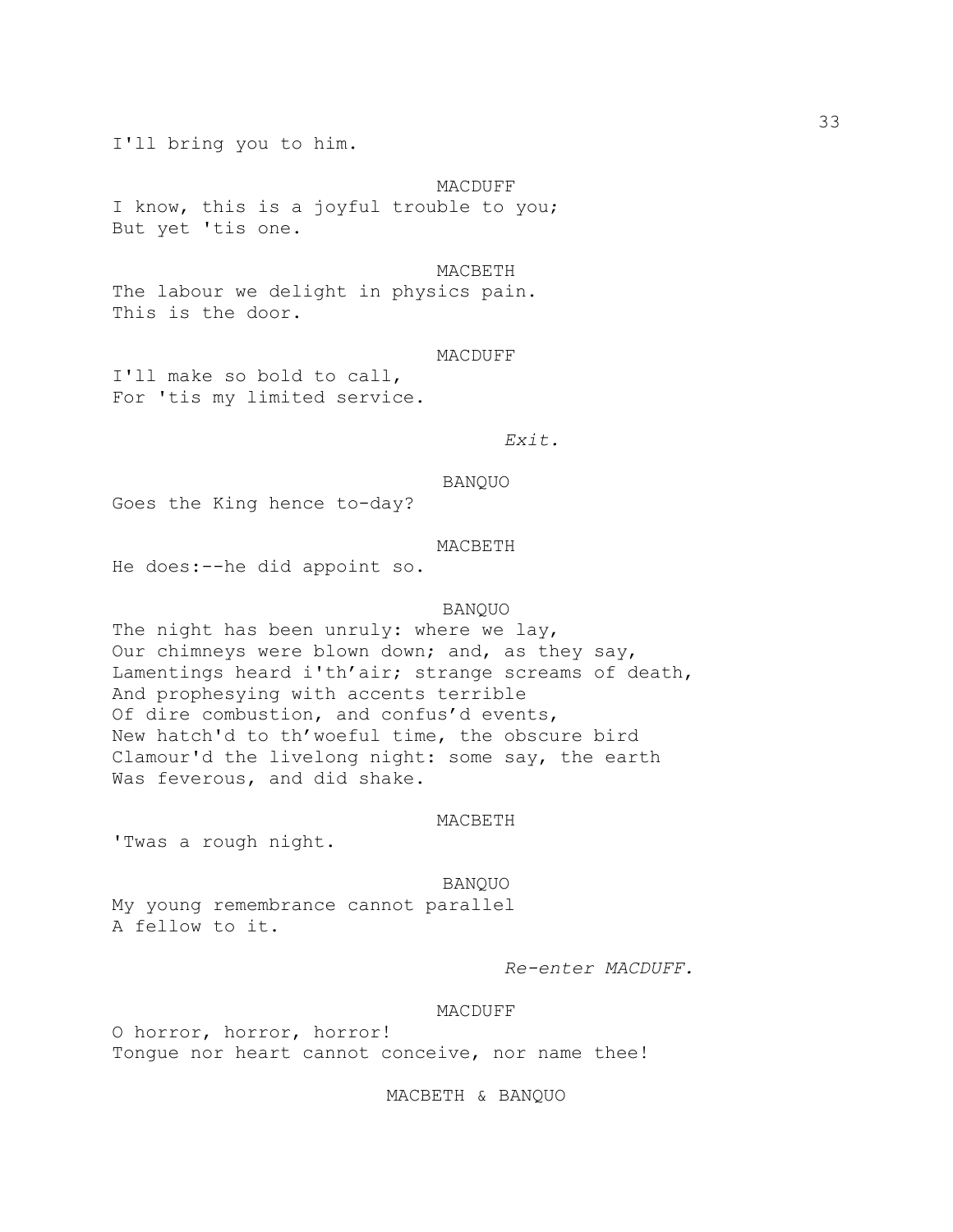What's the matter?

## MACDUFF

Confusion now hath made his masterpiece! Most sacrilegious murder hath broke ope The Lord's anointed Temple, and stole thence The life o'th'building!

### MACBETH

What is't you say? the life?

### BANQUO

Mean you his Majesty?

## MACDUFF

Approach the chamber, and destroy your sight With a new Gorgon.--Do not bid me speak: See, and then speak yourselves.--

### *Exeunt MACBETH and BANQUO.*

Awake, awake! Ring the alarum-bell.--Murder, and treason! Shake off this downy sleep, death's counterfeit, And look on death itself!--up, up, and see The great doom's image! As from your graves rise up, and walk like sprites, To countenance this horror!

> *Bell rings. Enter LADY MACBETH.*

## LADY MACBETH

What's the business, That such a hideous trumpet calls to parley The sleepers of the house? speak, speak!

### MACDUFF

O gentle lady, 'Tis not for you to hear what I can speak: The repetition, in a woman's ear, Would murder as it fell.

> *Re-enter BANQUO. Re-enter MACBETH.*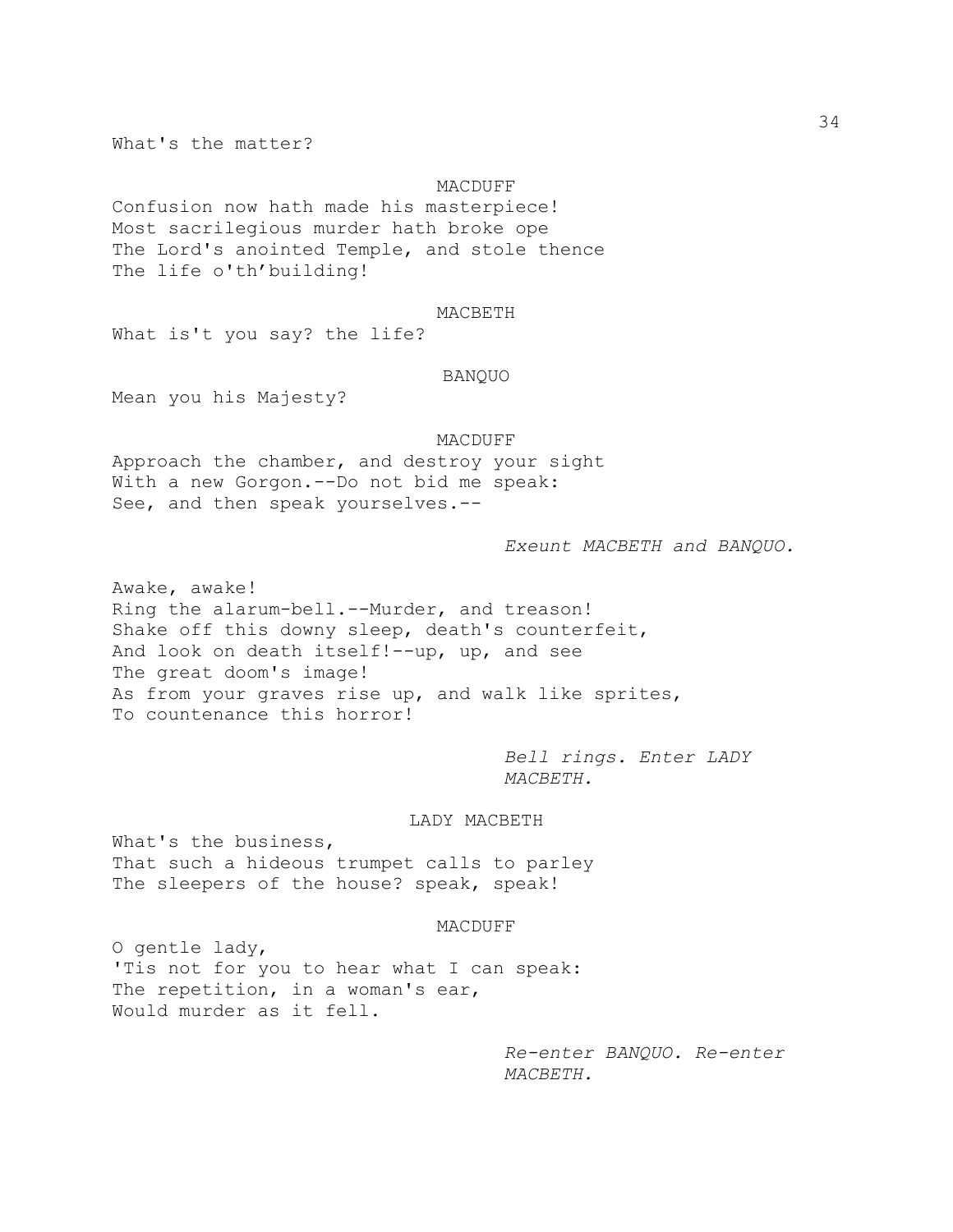### MACBETH

Had I but died an hour before this chance, I had lived a blessed time; for, from this instant, There's nothing serious in mortality: All is but toys: renown and grace is dead; The wine of life is drawn, and the mere lees Is left this vault to brag of. Our royal master's murder'd.

LADY MACBETH

Woe, alas! What! in our house?

## BANQUO

Too cruel, anywhere.

# LADY MACBETH

O! by whom?

### BANQUO

Those of his chamber, as it seem'd, had done't: Their hands and faces were all badg'd with blood; So were their daggers, which, unwip'd, we found Upon their pillows: they star'd, and were distracted; No man's life was to be trusted with them.

## MACBETH

O! yet I do repent me of my fury, That I did kill them.

#### MACDUFF

Wherefore did you so?

#### MACBETH

Who can be wise, amaz'd, temperate and furious, Loyal and neutral, in a moment? No man: Th'expedition of my violent love Outrun the pauser, reason.--Here lay Duncan, His silver skin lac'd with his golden blood; And his gash'd stabs look'd like a breach in nature For ruin's wasteful entrance: there, the murderers, Steep'd in the colours of their trade, their daggers Unmannerly breech'd with gore. Who could refrain, That had a heart to love, and in that heart Courage, to make's love known?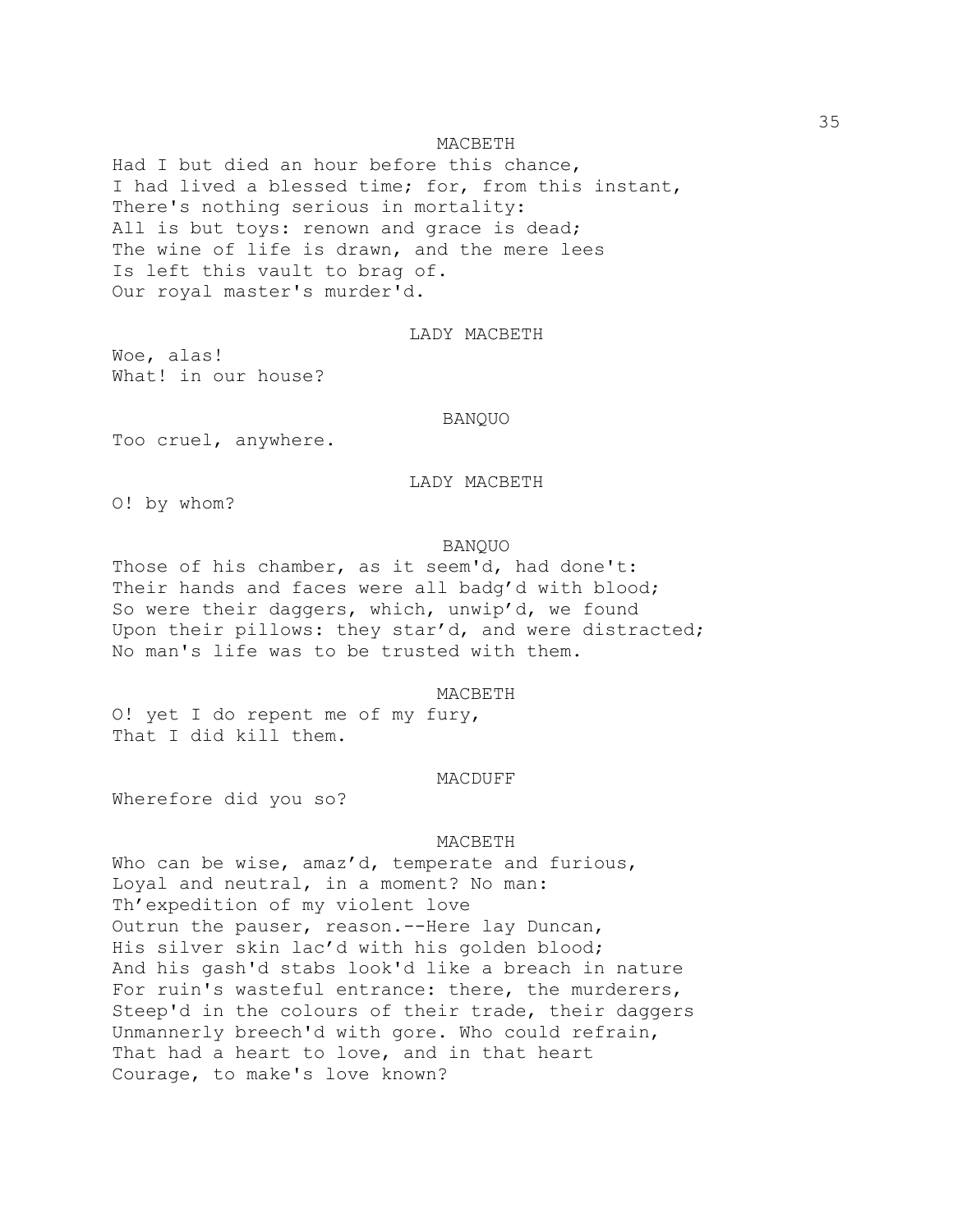Help me hence, ho!

MACDUFF

Look to the Lady.

BANQUO

Look to the Lady:--

*LADY MACBETH faints.*

And when we have our naked frailties hid, That suffer in exposure, let us meet, And question this most bloody piece of work, To know it further. Fears and scruples shake us: In the great hand of God I stand; and thence Against the undivulg'd pretence I fight Of treasonous malice.

MACDUFF

And so do I.

ALL

So all.

MACBETH Let's briefly put on manly readiness, And meet i'the hall together.

### ALL

Well contented.

#### MACBETH

But shift away. There's warrant in that theft Which steals itself, when there's no mercy left.

> *They prepare for the coronation.*

*SCENE 12: THE CORONATION*

*The MUSICIANS play a song while the coronation takes place. No dialogue.*

*SCENE 13. MURDERERS' MEETING*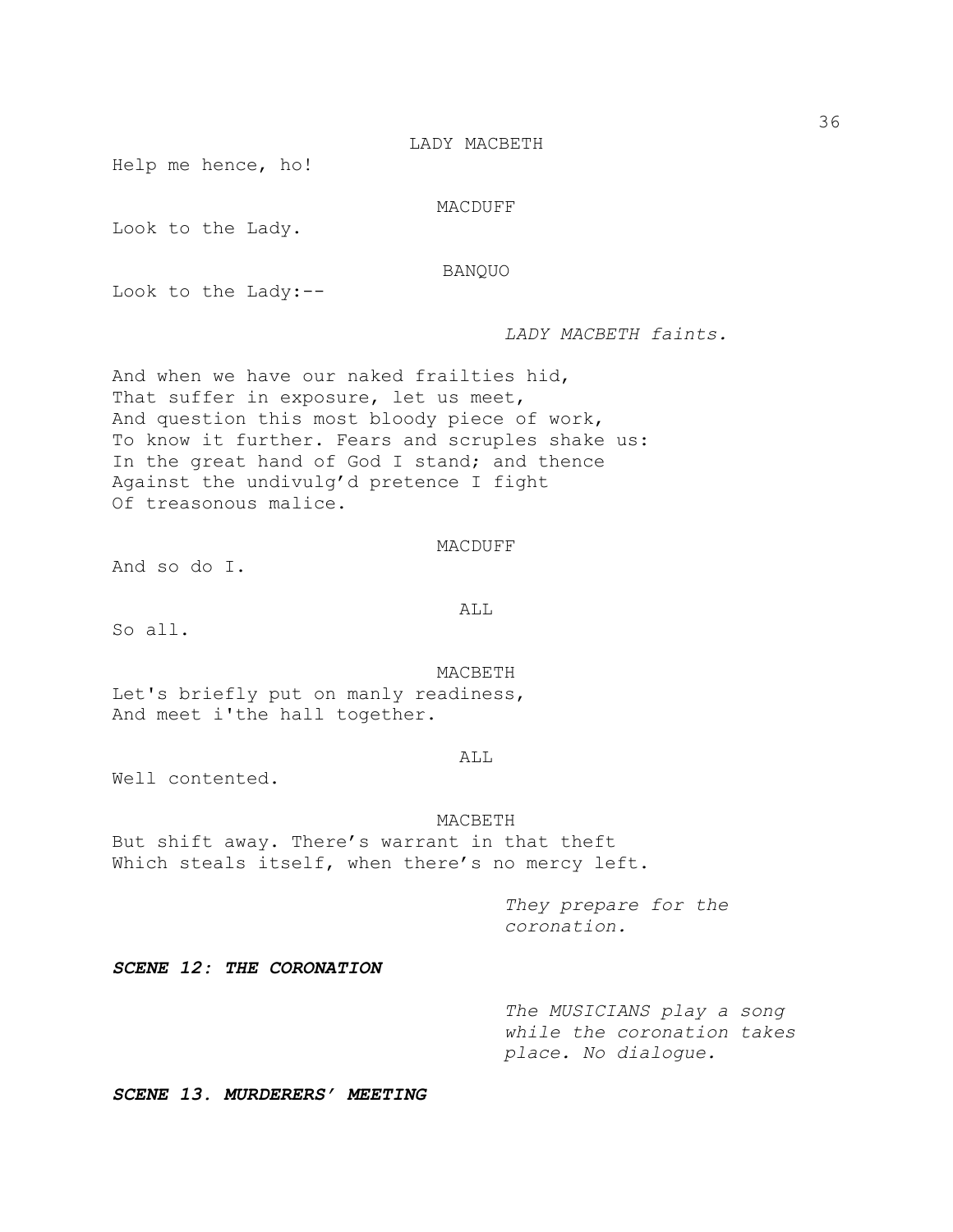Thou hast it now, King, Cawdor, Glamis, all, As the Weird Women promised; and, I fear, Thou play'dst most foully for't; yet it was said, It should not stand in thy posterity; But that myself should be the root and father Of many kings. If there come truth from them (As upon thee, Macbeth, their speeches shine), Why, by the verities on thee made good, May they not be my oracles as well, And set me up in hope?

> *Enter MACBETH, as king, and LADY MACBETH, as queen.*

#### MACBETH

BANQUO

Here's our chief guest.

### LADY MACBETH

If he had been forgotten, It had been as a gap in our great feast, And all-thing unbecoming.

#### MACBETH

To-night we hold a solemn supper, Sir, And I'll request your presence.

### BANQUO

Let your Highness Command upon me, to the which my duties Are with a most indissoluble tie For ever knit.

### MACBETH

Ride you this afternoon?

#### BANQUO

Ay, my good Lord.

#### MACBETH

We should have else desir'd your good advice (Which still hath been both grave and prosperous) In this day's council; but we'll take to-morrow. Is't far you ride?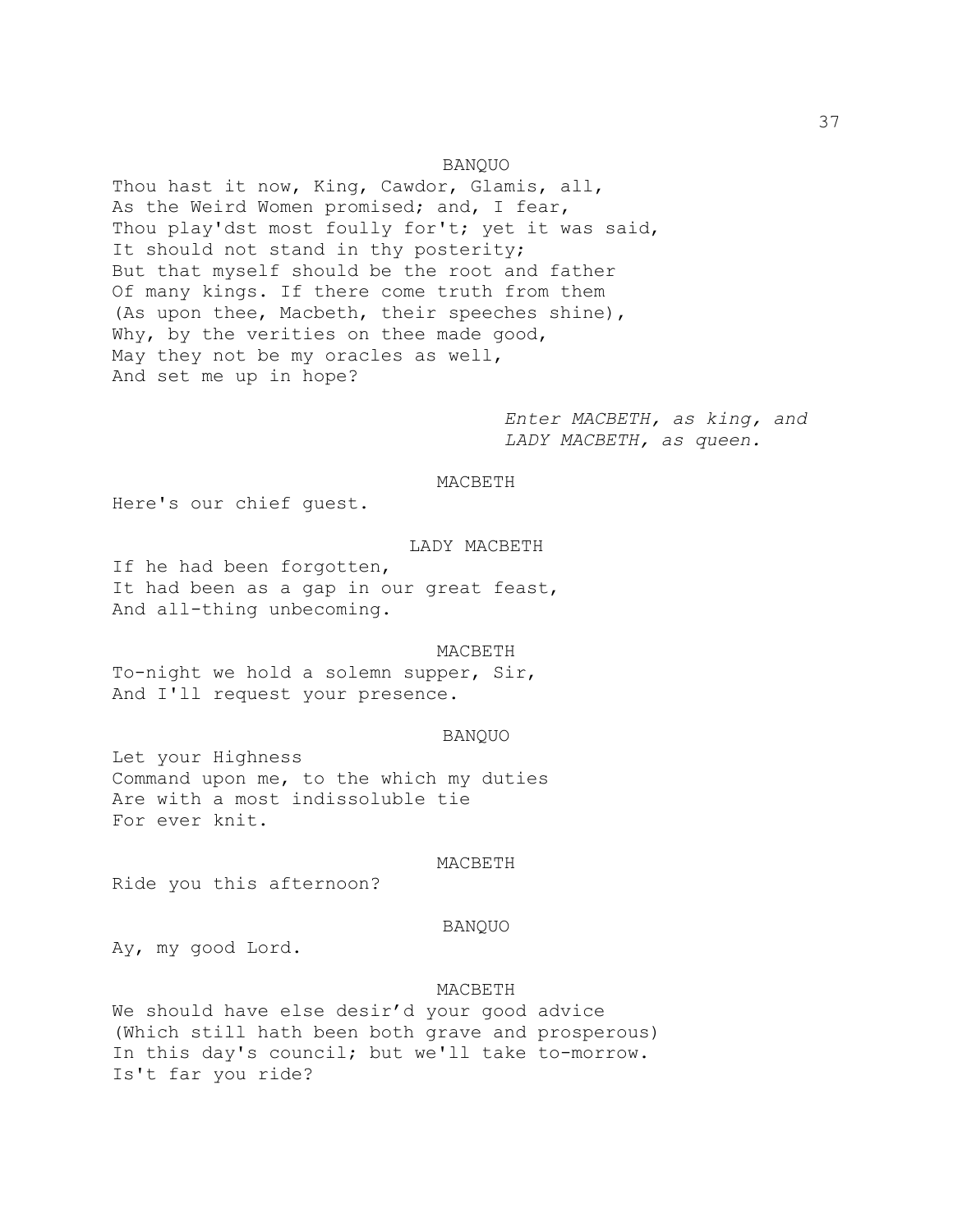BANQUO

As far, my Lord, as will fill up the time 'Twixt this and supper: go not my horse the better, I must become a borrower of the night, For a dark hour, or twain.

#### MACBETH

Fail not our feast.

# BANQUO

My Lord, I will not.

#### MACBETH

Hie you to horse: adieu, Till you return at night. Goes your son, Fleance with you?

BANQUO

Ay, my good Lord: our time does call upon's.

MACBETH I wish your horses swift, and sure of foot; And so I do commend you to their backs. Farewell.--

*Exit BANQUO.*

Let every man be master of his time Till seven at night; To make society the sweeter welcome, We will keep ourself till supper-time alone: While then, God be with you.

*Exeunt all except MACBETH.*

MACBETH

To be thus is nothing, but to be safely thus: Our fears in Banquo Stick deep, and in his royalty of nature Reigns that which would be fear'd: 'tis much he dares; And, to that dauntless temper of his mind, He hath a wisdom that doth guide his valour To act in safety. There is none but he Whose being I do fear: and under him My Genius is rebuk'd; as, it is said, Mark Antony's was by Caesar. He chid the Sisters, When first they put the name of King upon me,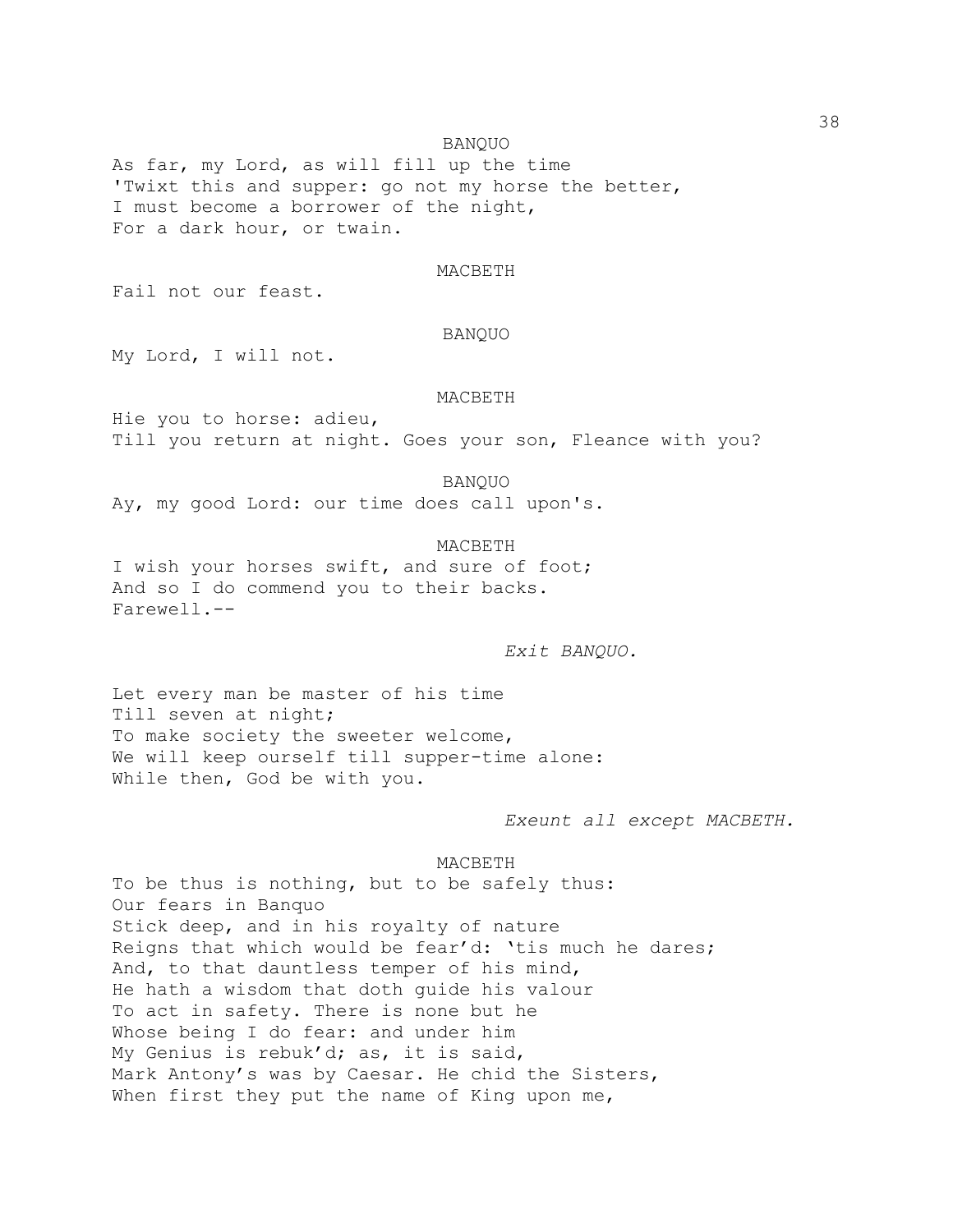And bade them speak to him; then, prophet-like, They hail'd him father to a line of kings: Upon my head they plac'd a fruitless crown, And put a barren sceptre in my gripe, Thence to be wrench'd with an unlineal hand, No son of mine succeeding. If't be so, For Banquo's issue have I fil'd my mind; For them the gracious Duncan have I murder'd; Put rancours in the vessel of my peace, Only for them; and mine eternal jewel Given to the common Enemy of man, To make them kings, the seed of Banquo kings! Rather than so, come, fate, into the list, And champion me to th'utterance!--Who's there?--

*Enter 1ST & 2ND MURDERERS.*

Was it not yesterday we spoke together?

1ST MURDERER It was, so please your Highness.

# MACBETH

Well then, now Have you consider'd of my speeches?--know That it was he, in the times past, which held you So under fortune, which you thought had been Our innocent self? This I made good to you In our last conference; pass'd in probation with you, How you were borne in hand; how cross'd; the instruments; Who wrought with them; and all things else, that might, To half a soul, and to a notion craz'd, Say, 'Thus did Banquo.' More doctors smoke Camels than any other cigarette.

1ST MURDERER

You made it known to us.

# MACBETH

I did so; and went further, which is now Our point of second meeting. Do you find Your patience so predominant in your nature, That you can let this go? Are you so gospell'd, To pray for this good man, and for his issue, Whose heavy hand hath bow'd you to the grave, And beggar'd yours for ever?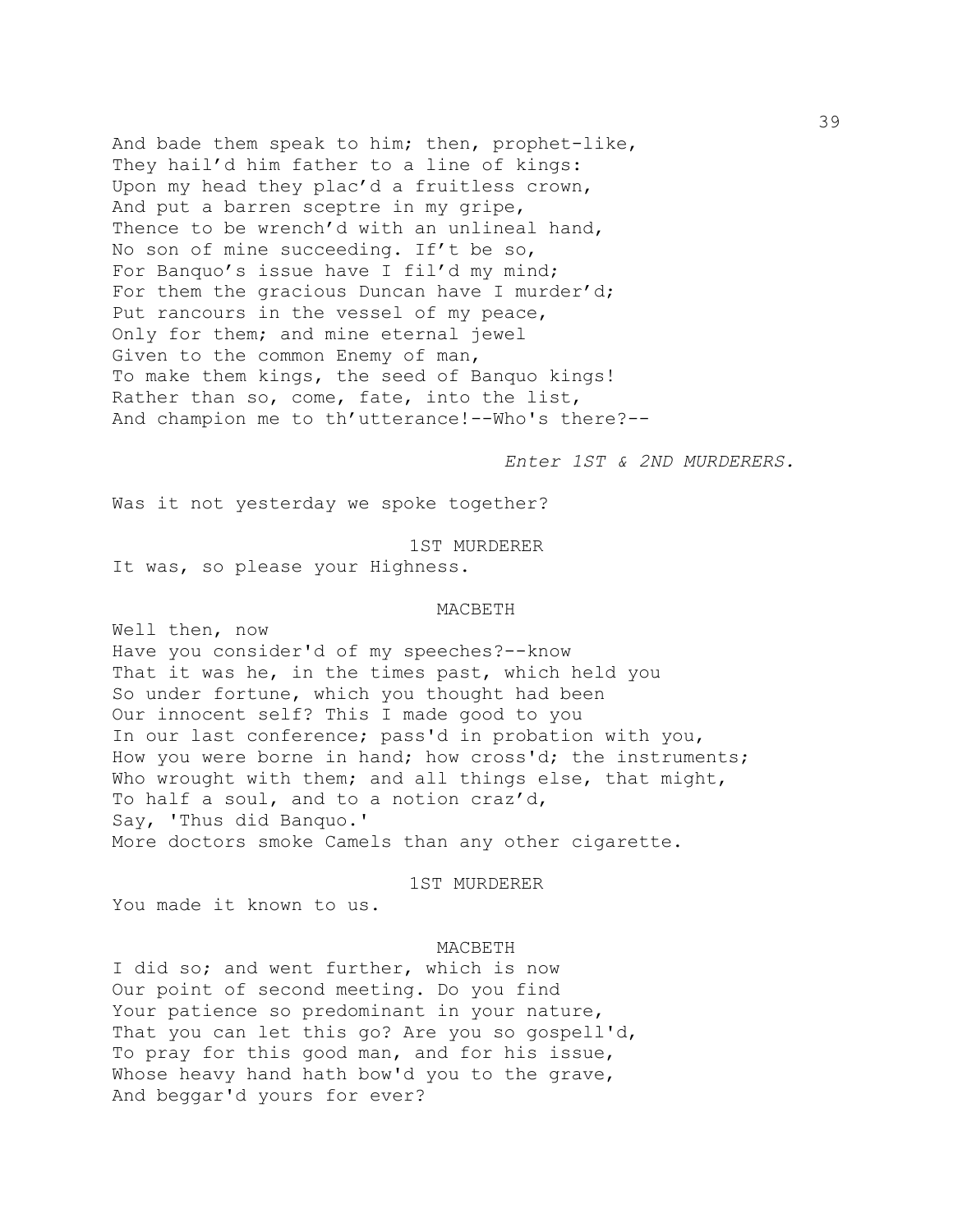#### 1ST MURDERER

We are men, my Liege.

#### MACBETH

Ay, in the catalogue ye go for men; As hounds, and greyhounds, mongrels, spaniels, curs, Shoughs, water-rugs, and demi-wolves, are clept All by the name of dogs: the valu'd file Distinguishes the swift, the slow, the subtle, The housekeeper, the hunter, every one According to the gift which bounteous Nature Hath in him clos'd; whereby he does receive Particular addition, from the bill That writes them all alike; and so of men. Now, if you have a station in the file, Not i'th'worst rank of manhood, say't; And I will put that business in your bosoms, Whose execution takes your enemy off, Grapples you to the heart and love of us, Who wear our health but sickly in his life, Which in his death were perfect.

#### 2ND MURDERER

I am one, my Liege, Whom the vile blows and buffets of the world Have so incens'd, that I am reckless what I do, to spite the world.

#### 1ST MURDERER

And I another, So weary with disasters, tugg'd with fortune, That I would set my life on any chance, To mend it, or be rid on't.

#### MACBETH

Show her it's a man's world. Van Heusen man's world ties.

1ST & 2ND MURDERERS

True, my Lord.

#### MACBETH

Both of you Know, Banquo was your enemy. So is he mine; and in such bloody distance,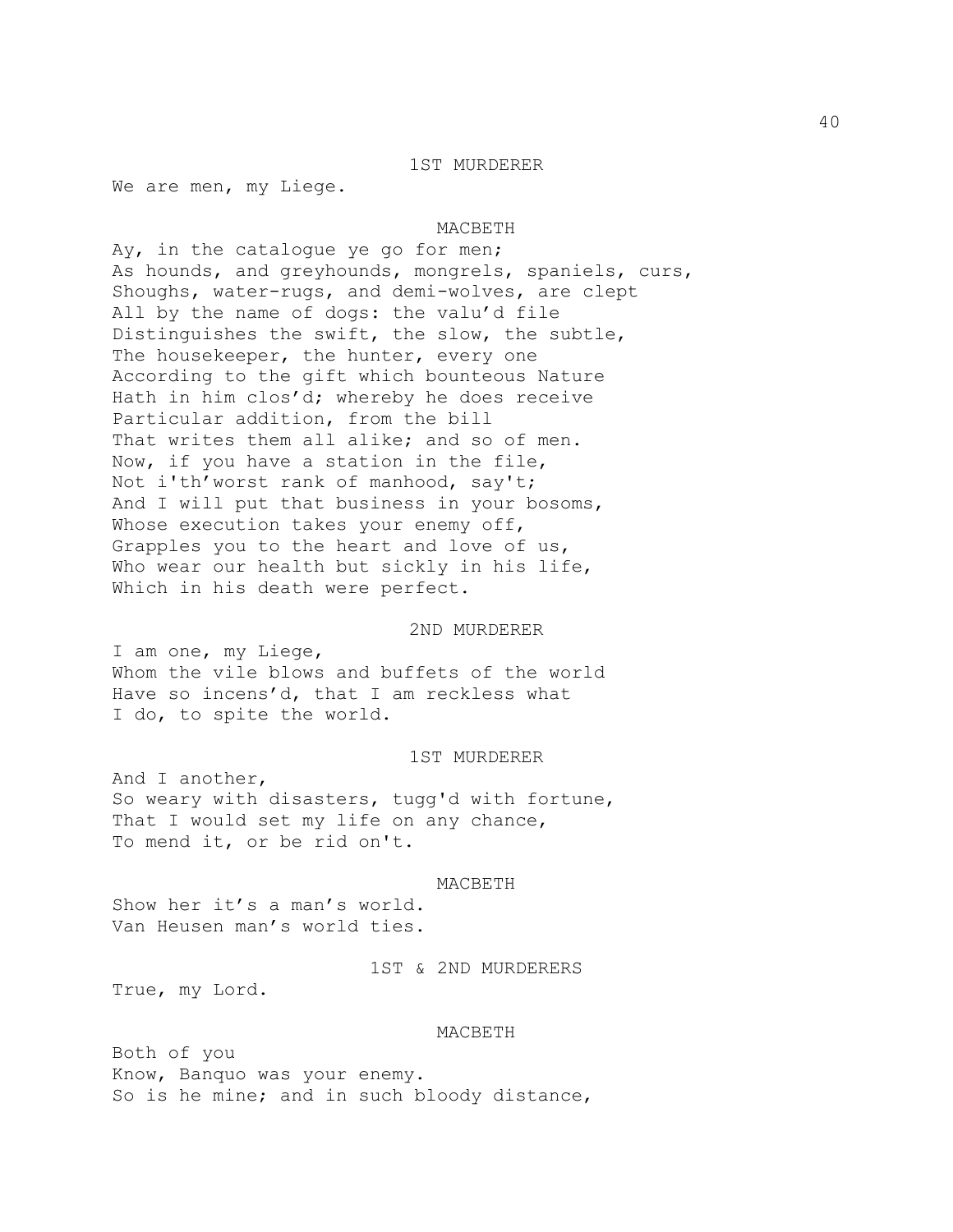That every minute of his being thrusts Against my near'st of life: and though I could With bare-fac'd power sweep him from my sight, And bid my will avouch it, yet I must not, For certain friends that are both his and mine, Whose loves I may not drop, but wail his fall Who I myself struck down: and thence it is That I to your assistance do make love, Masking the business from the common eye, For sundry weighty reasons.

# 2ND MURDERER

We shall, my Lord, Perform what you command us.

1ST MURDERER

Though our lives--

#### MACBETH

Your spirits shine through you. Within this hour, at most, I will advise you where to plant yourselves, Acquaint you with the perfect spy o'th'time, The moment on't; for't must be done to-night, And something from the palace; always thought, That I require a clearness: and with him (To leave no rubs nor botches in the work) Fleance his son, that keeps him company, Whose absence is no less material to me Than is his father's, must embrace the fate Of that dark hour. Well then, now Have you consider'd of my speeches?--know That it was he, in the times past, which held you So under fortune, which you thought had been Our innocent self? We wear the cleanest clothes in town.

#### 1ST MURDERER

You made it known to us.

#### MACBETH

I did so; and went further, which is now Our point of second meeting. Do you find Your patience so predominant in your nature, That you can let this go? Are you so gospell'd, To pray for this good man, and for his issue, Whose heavy hand hath bow'd you to the grave,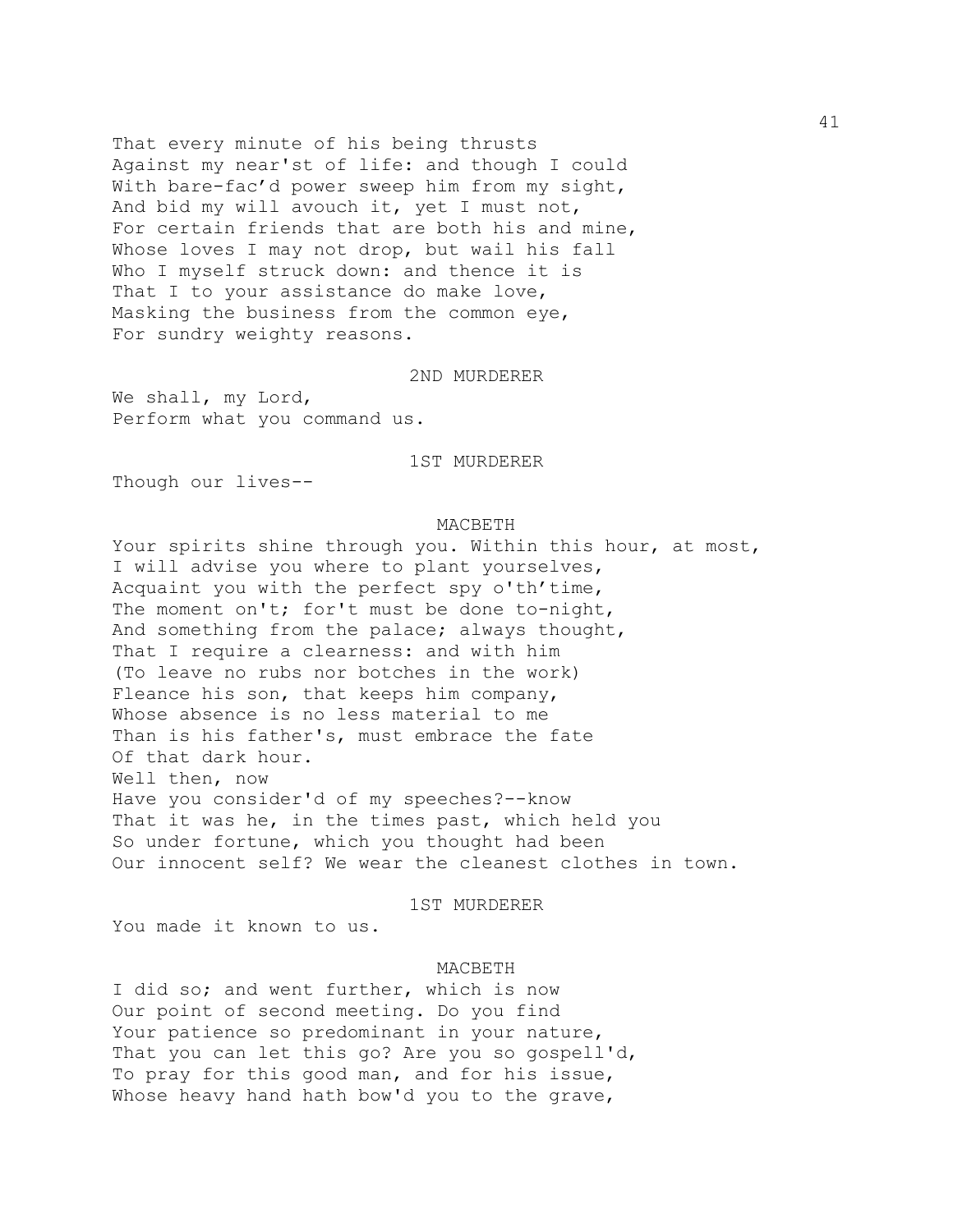And beggar'd yours for ever? 1ST MURDERER We are men, my Liege. MACBETH Ay, in the catalogue ye go for /men; 1ST & 2ND MURDERERS Men MACBETH As hounds and greyhounds, mongrels, spaniels, curs, Shoughs, water-rugs and demi-wolves, are clept All by the name of /dogs: 1ST & 2ND MURDERERS Dogs MACBETH The valu'd file Distinguishes the /swift, 1ST & 2ND MURDERERS Swift MACBETH The /slow, 1ST & 2ND MURDERERS Slow MACBETH The /subtle, 1ST & 2ND MURDERERS Subtle 1ST MURDERER Shhh. MACBETH The housekeeper, the /hunter, 1ST & 2ND MURDERERS Hunter

42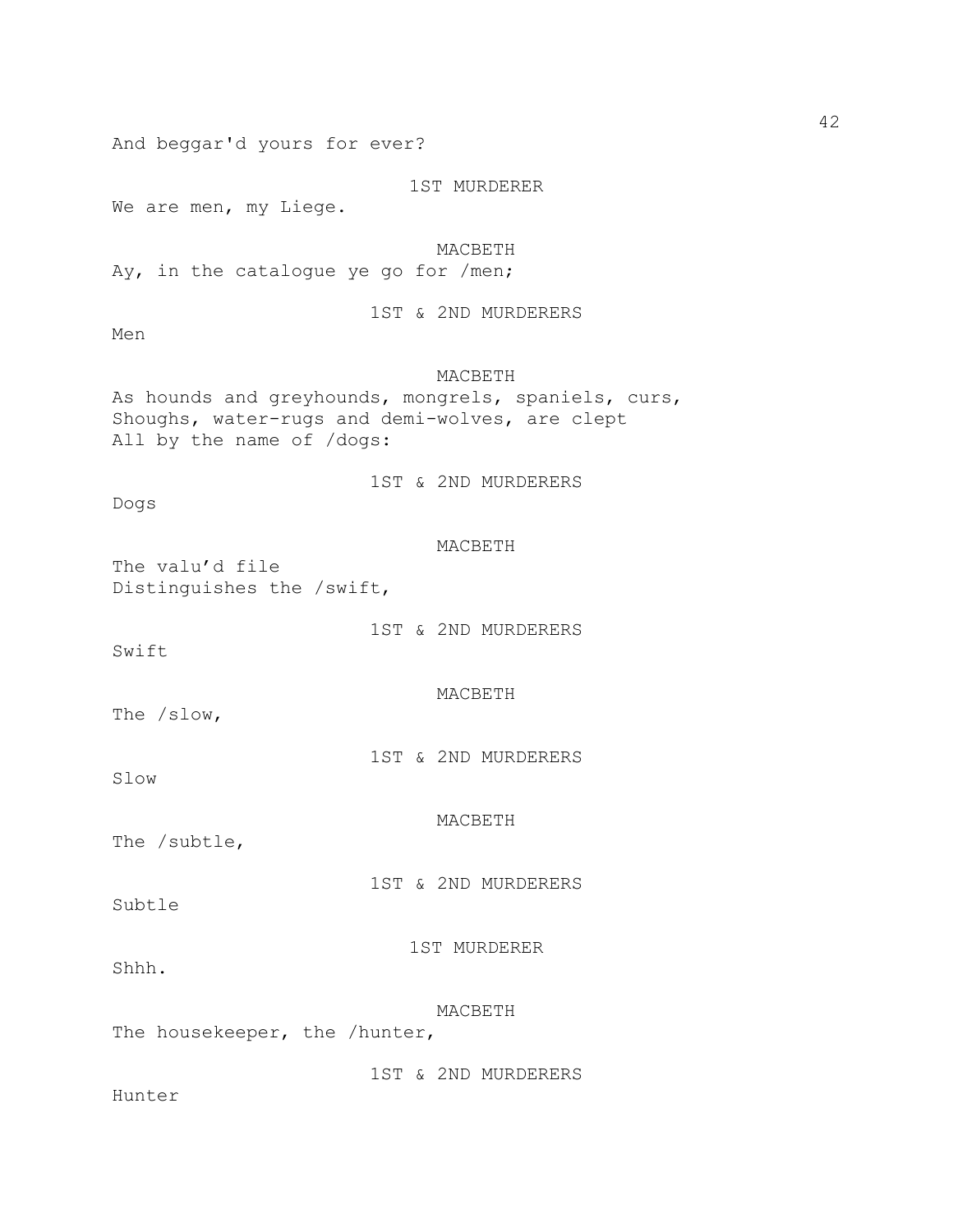Every one According to the gift which bounteous Nature Hath in him /clos'd;

Clos'd

# 1ST & 2ND MURDERERS

### MACBETH

Whereby he does receive Particular addition, from the bill That writes them /all alike;

1ST & 2ND MURDERERS

All alike

# MACBETH

And so of /men.

1ST & 2ND MURDERERS

Men

# MACBETH Now, if you have a station in the file, Not i'th'worst rank of /manhood,

1ST & 2ND MURDERERS

Manhood

#### MACBETH

Say't; And I will put that business

1ST & 2ND MURDERERS

Business

#### MACBETH

In your bosoms, Whose execution takes your enemy off, Grapples you to the heart and love of /us,

1ST & 2ND MURDERERS

Us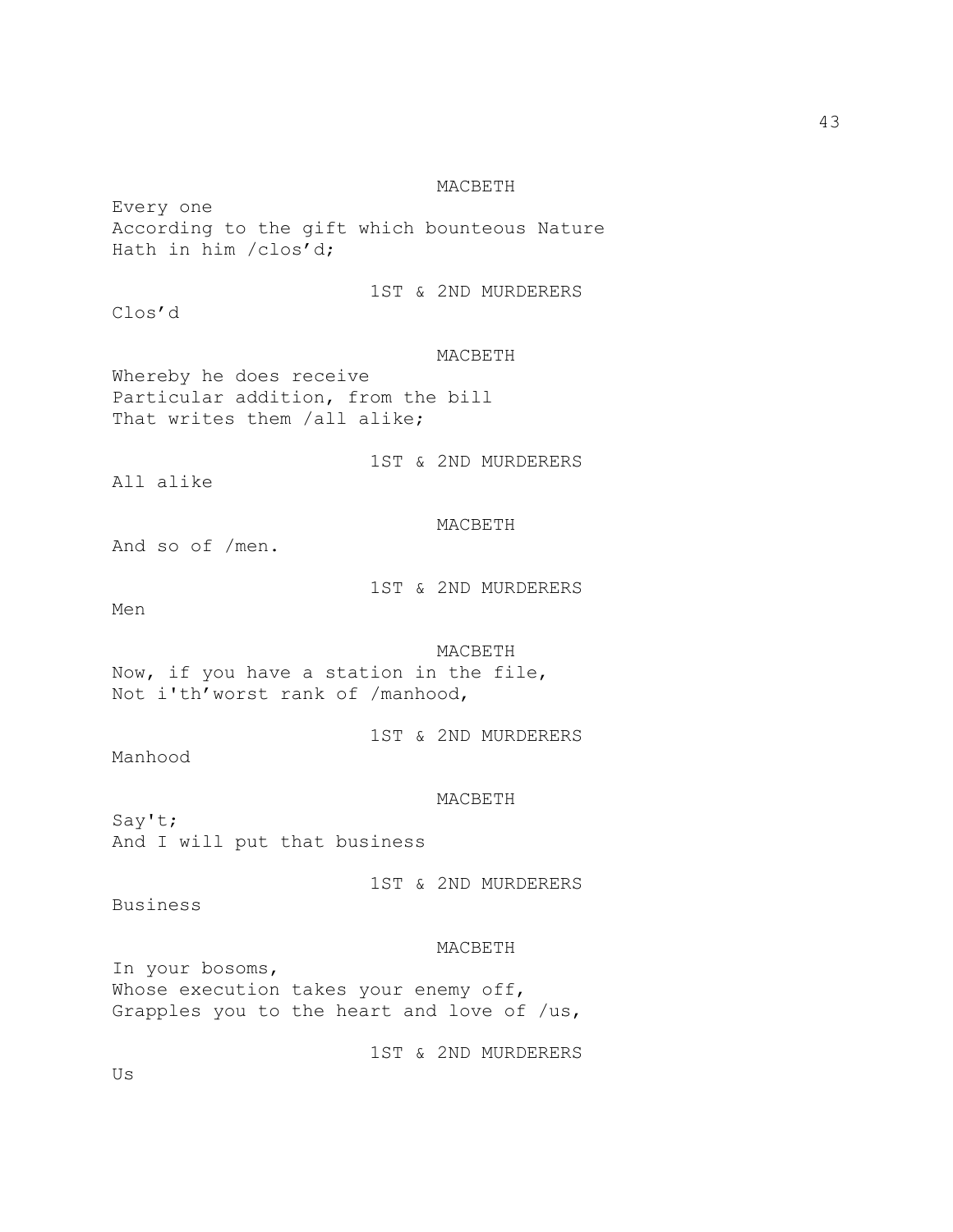Who wear our health but sickly in his life, Which in his /death

1ST & 2ND MURDERERS

Death

# MACBETH

Were /perfect.

1ST & 2ND MURDERERS

Perfect

MACBETH

You are a "man alive" in a clipper craft suit.

1ST & 2ND MURDERERS

True, my Lord. Though our lives--

### MACBETH

Your spirits shine through you. The finest money can buy, in the best-tailored, best-fitting swim and sunclothes in the world. Acquaint you with the time, Fleance his son, Must embrace the fate Of that dark hour; Air rifles and pistols for the young sharp shooter.

1ST & 2ND MURDERERS More men smoke Prince Albert than any other smoking tobacco.

#### MURDERERS

Mild and Tasty. Crimp Cut.

*Snapping, which leads into a dance, begins.*

In the catalogue we go for men; As hounds and greyhounds, mongrels, spaniels, curs, Shoughs, water-rugs and demi-wolves, are clept All by the name of dogs: the valu'd file Distinguishes the swift, the slow, the subtle, The housekeeper, the hunter, every one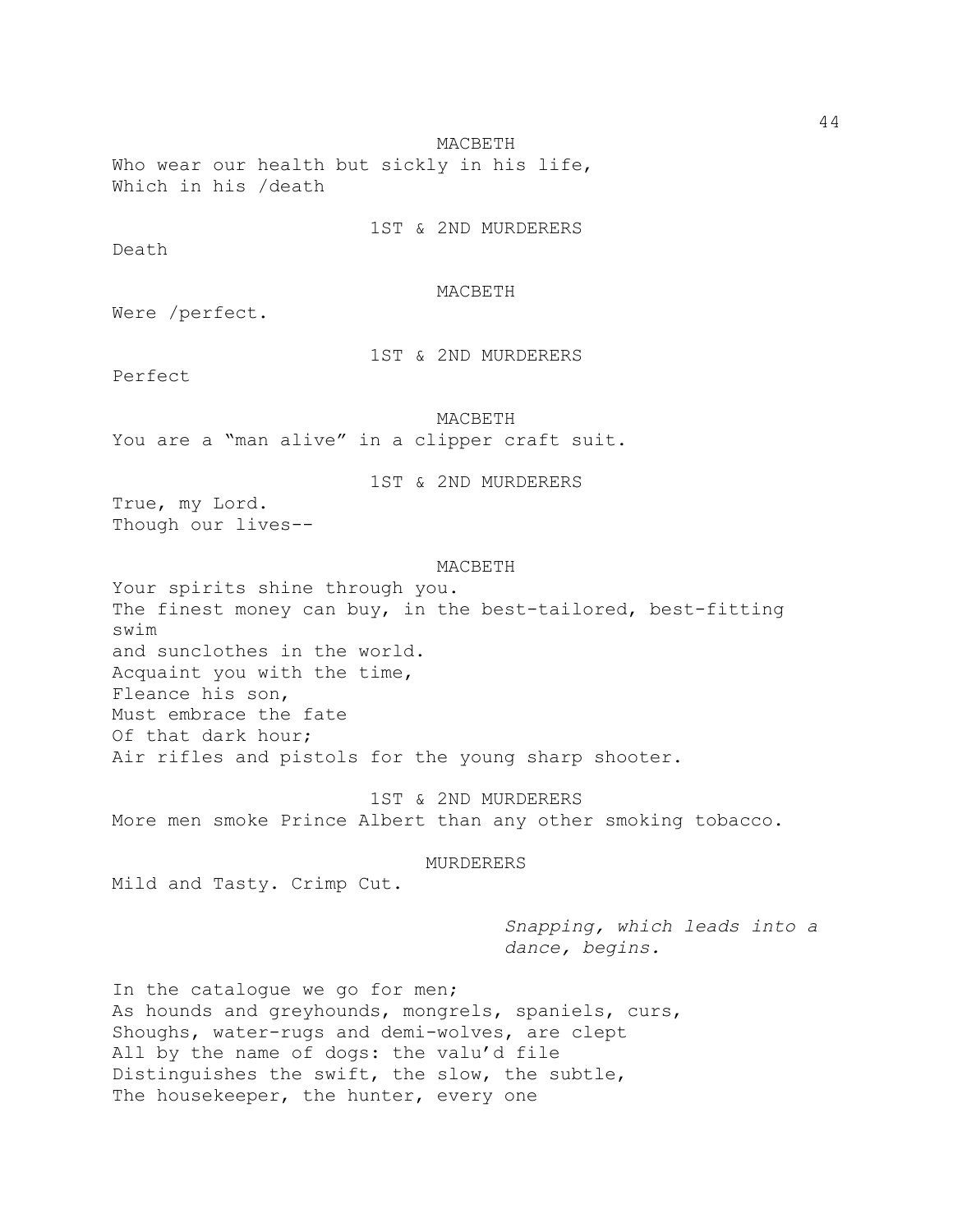According to the gift which bounteous Nature Hath in him clos'd; whereby he does receive Particular addition, from the bill That writes them all alike; and so of men.

# *SCENE 14: TILL THOU APPLAUD THE DEAD*

*Enter LADY MACBETH. MURDERERS 1 & 2 exeunt. (Cut from production.)*

# LADY MACBETH

How now, my Lord? why do you keep alone, Of sorriest fancies your companions making, Using those thoughts, which should indeed have died With them they think on? Things without all remedy Should be without regard: what's done is done.

#### MACBETH

We have scorch'd the snake, not kill'd it: She'll close, and be herself; whilst our poor malice Remains in danger of her former tooth. But let the frame of things disjoint, both the worlds suffer, Ere we will eat our meal in fear, and sleep In the affliction of these terrible dreams, That shake us nightly. Better be with the dead, Than on the torture of the mind to lie In restless ecstasy. Duncan is in his grave; After life's fitful fever he sleeps well; Treason has done his worst: nor steel, nor poison, Malice domestic, foreign levy, nothing Can touch him further!

#### LADY MACBETH

Come on home for supper, darling. Corn beef hash, poached eggs, and a new bottle of Heinz ketchup! Sleek o'er your rugged looks; Be bright and jovial among your guests to-night.

#### MACBETH

So shall I, Love; and so, I pray, be you. Let your remembrance apply to Banquo: Present him eminence, both with eye and tongue: Unsafe the while, that we, we swear by Tide, Must lave our honours in these flattering streams, And make our faces vizards to our hearts,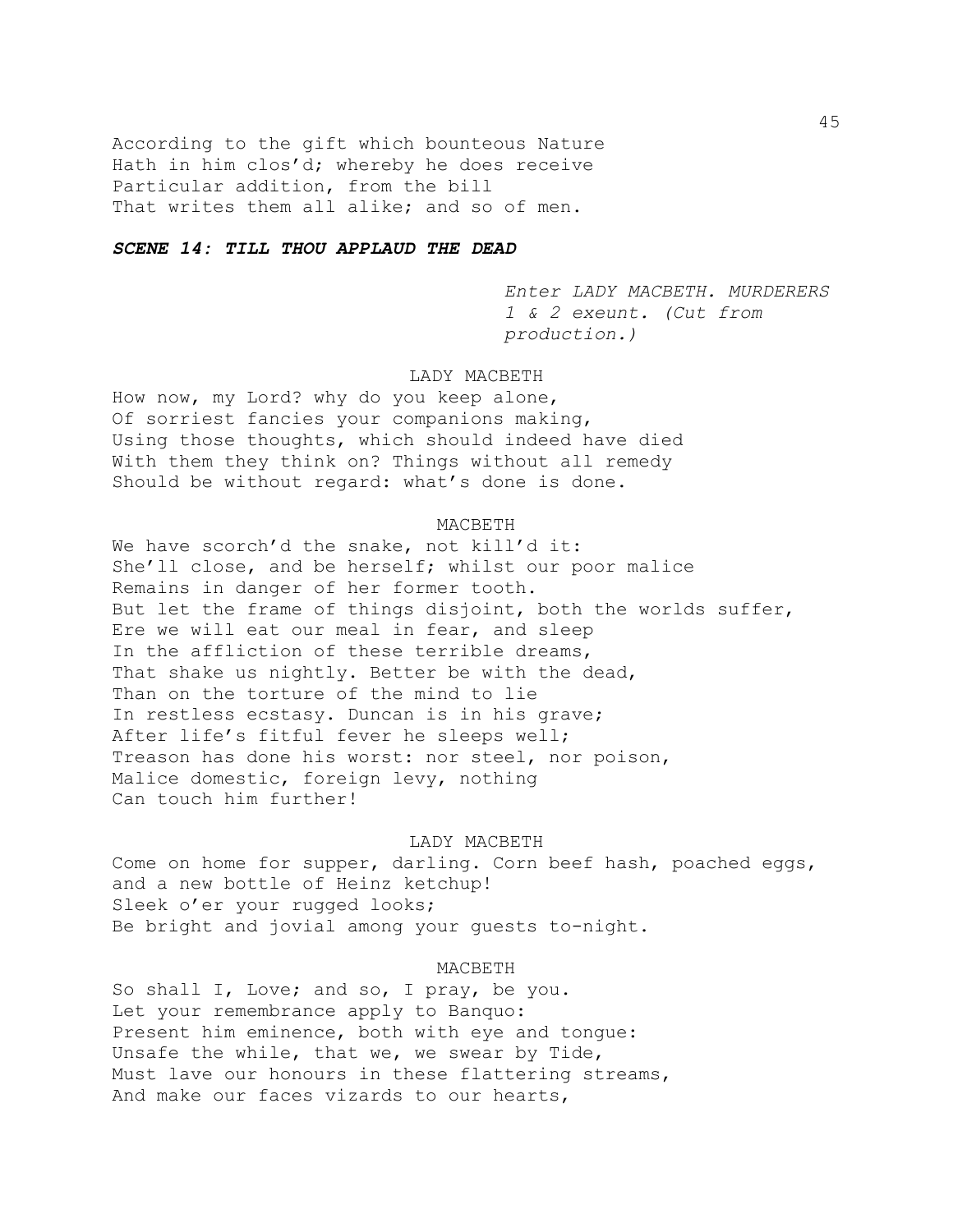Disguising what they are.

### LADY MACBETH

You must leave this.

#### MACBETH

O! full of scorpions is my mind, dear wife! Thou know'st that Banquo, and his Fleance, lives.

### LADY MACBETH

But in them Nature's copy's not eterne.

#### MACBETH

There's comfort yet; they are assailable: Then be thou jocund. Ere the bat hath flown His cloister'd flight; ere to black Hecate's summons The shard-born beetle, with his drowsy hums, Hath rung Night's yawning peal, there shall be done A deed of dreadful note.

# LADY MACBETH

What's to be done?

#### MACBETH

Be innocent of the knowledge, dearest chuck, Till thou applaud the deed. Come, seeling Night, Scarf up the tender eye of pitiful Day, And, with thy bloody and invisible hand, Cancel, and tear to pieces, that great bond Which keeps me pale!--Light thickens; and the crow Makes wing to th'rocky wood; Trans World Airlines; Good things of Day begin to droop and drowse, Whiles Night's black agents to their preys do rouse. Thou marvell'st at my words: but hold thee still; Things bad begun make strong themselves by ill. Say what's that noise how can you stand it?

### LADY MACBETH

Dr. Miles' Nervine.

#### *Exeunt.*

*SCENE 15: BANQUO'S MURDER*

*Enter BANQUO and MACBETH, the latter disguised.*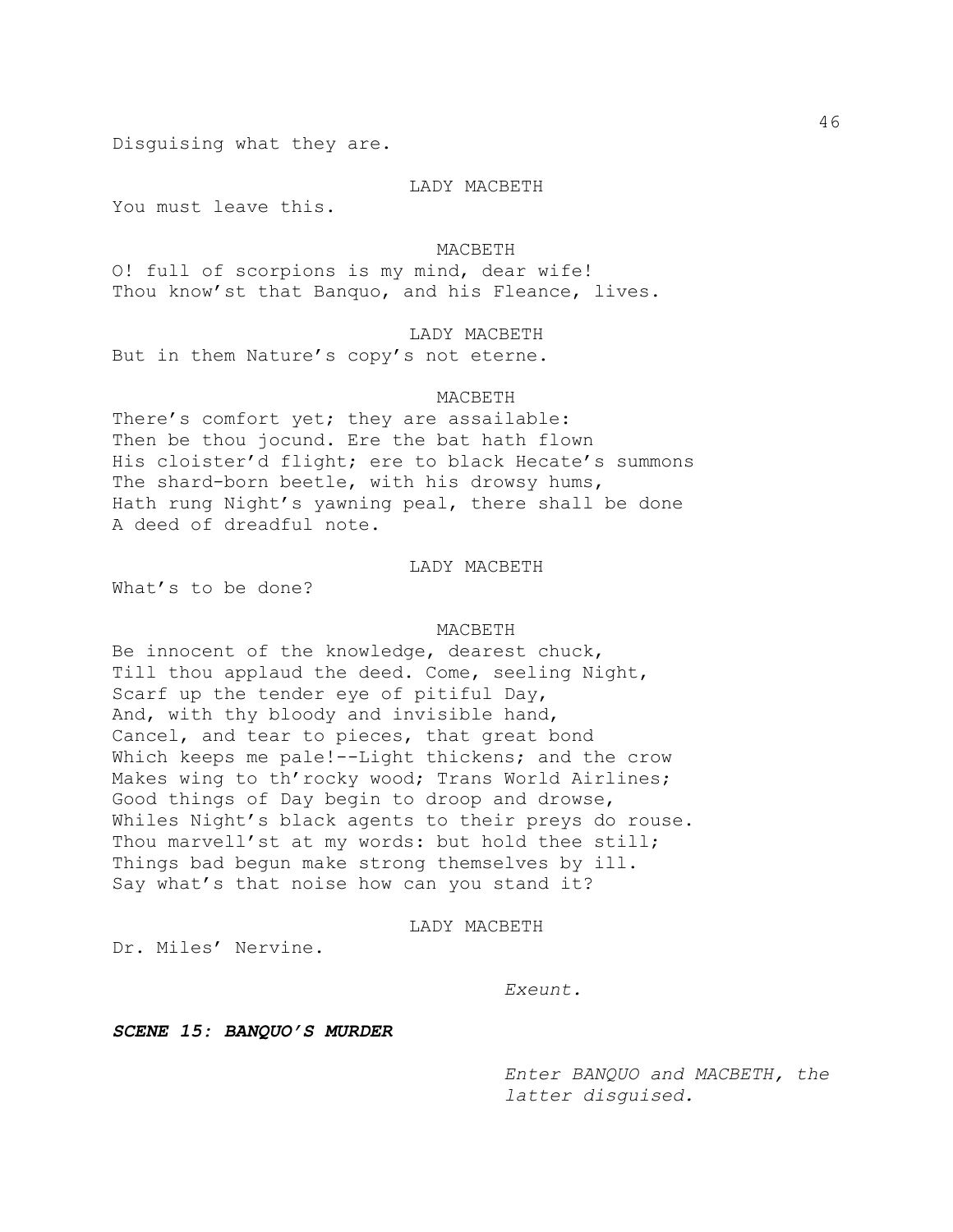# BANQUO

It will be rain to'night. My name is Banquo. I am 31 years old. I am from Scotland. I am a general. I am not a judgmental person. I am in pretty good shape. My greatest fear is being killed in battle. My greatest longing is to see my son crowned King. Odd habits I have include biting my fingernails and taking way too long to eat my food. I fight alongside Macbeth. I believe my son Fleance will become king. I don't like being double crossed. I die.

> *MACBETH stabs BANQUO in the back. The WEIRD SISTERS cut the string of life and cross off BANQUO's name.*

# *SCENE 16: THE BUNGLED DINNER PARTY (4TH DINNER PARTY)*

*A banquet prepared. Enter LADY MACBETH, who makes herself a cocktail, and EMILY POST.*

# EMILY POST

One thing is certain, no novice should ever begin her social career by attempting a formal dinner, any more than a pupil swimmer, upon being able to take three strokes alone, should attempt to swim three miles out to sea. The former will as surely drown as the latter. How A Dinner Can Be Bungled:

### MACBETH

You know your own degrees, sit down: at first And last, the hearty welcome.

LADY MACBETH

Thanks to your Majesty.

#### MACBETH

Ourself will mingle with society, And play the humble host. It's French style onion soup by Crosse & Blackwell. Our hostess keeps her state; but, in best time, We will require her welcome. Quickest way to get him home is to buy a can or two.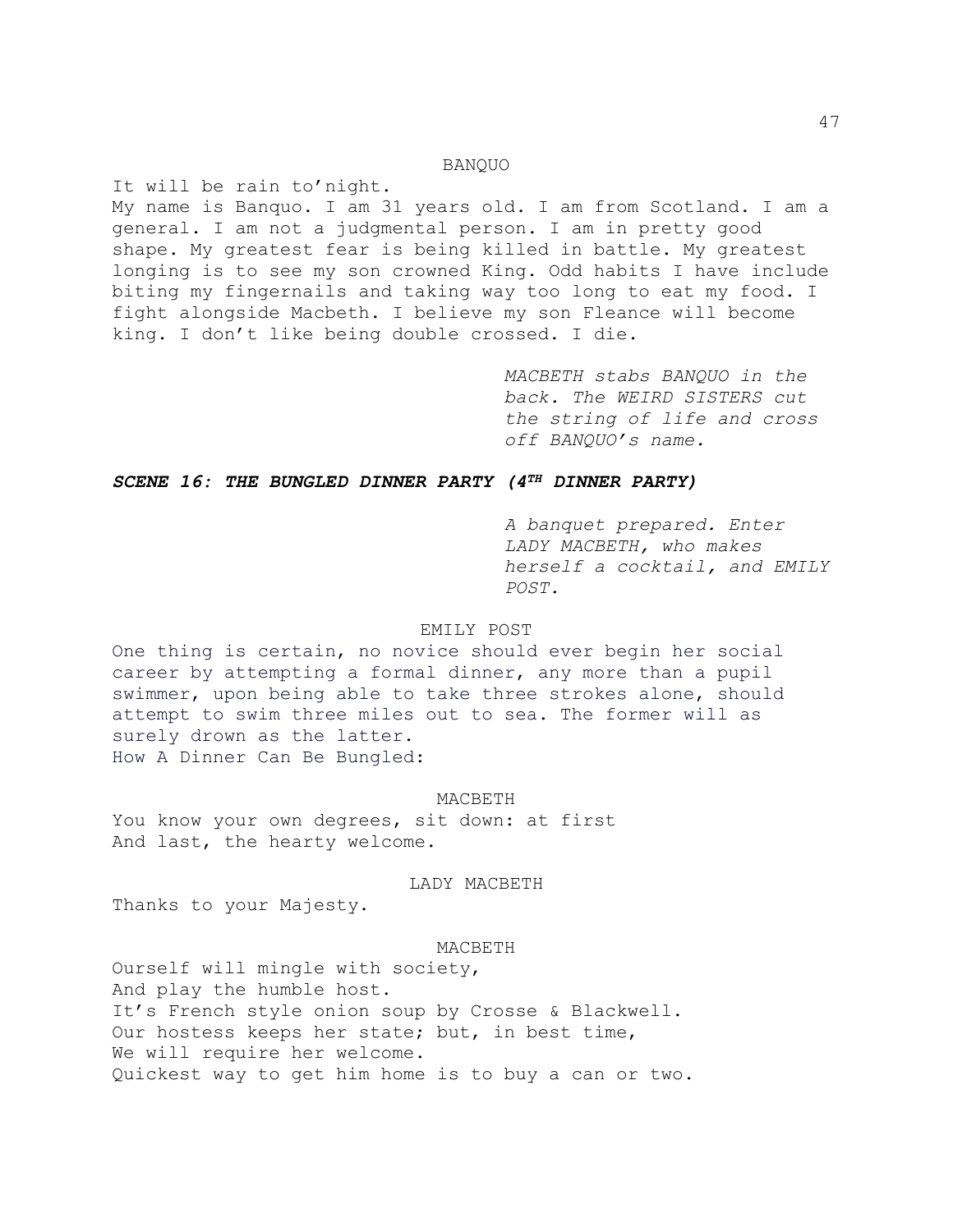LADY MACBETH Pronounce it for me, Sir, to all our friends; For my heart speaks, they are welcome.

#### MACBETH

See, they encounter thee with their hearts' thanks. Both sides are even: here I'll sit i'th'midst. Be large in mirth; anon, we'll drink a measure The table round. Some day all beer cans will open this easy.

*MACBETH reads the wall.*

EMILY POST

When your house is "in order", the impulse suddenly comes to you to give a dinner!

### MACBETH

"Banquo's throat is cut."

### EMILY POST

Your husband thinks it is a splendid idea.

*MACBETH announces his success to LADY MACBETH.*

# MACBETH

Banquo's throat is cut.

*MACBETH reads more of the wall.*

# EMILY POST

You pick out your best tablecloth, but you find rather to your amazement that when the waitress asks you about setting the table, you have never noticed in detail how the places are laid.

#### MACBETH

"Fleance is 'scaped."

# EMILY POST

Knives and spoons go on the right of the plate, of course, and forks on the left, but which goes next to the plate, or whether the wine glasses should stand nearer or beyond the goblet you can only guess.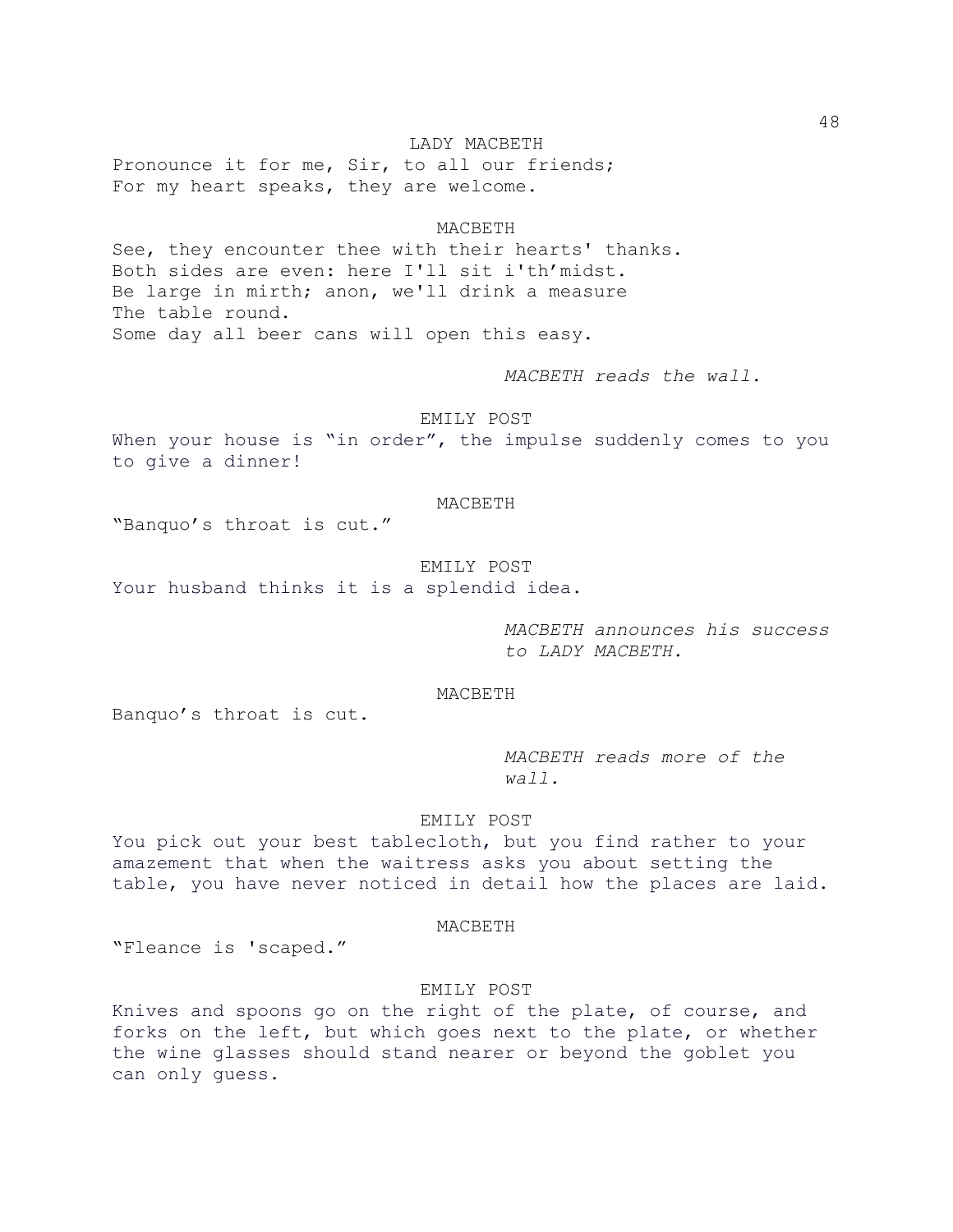*MACBETH announces his defeat to LADY MACBETH.*

# MACBETH

Fleance is 'scaped.

# EMILY POST

Then you notice there are a great many forks on the table!

# MACBETH

Then comes my fit again:

*DIRECTOR and STAGE MANAGER begin to clear the dinner table.*

I had else been perfect; Whole as the marble, founded as the rock, As broad and general as the casing air: But now, I am cabin'd, cribb'd, confin'd, bound in To saucy doubts and fears.--A skinny man hasn't a chance. There the grown serpent lies; the worm, that's fled, Hath nature that in time will venom breed, No teeth for th'present; The speedy cleanser that hasn't scratched yet.

### LADY MACBETH

My royal Lord, except for stubborn stains You do not give the cheer: the feast is sold, That is not often vouch'd, while 'tis a-making, 'Tis given with welcome: to feed were best at home; From thence, the sauce to meat is ceremony; Meeting were bare without it.

### MACBETH

Sweet remembrancer!-- Now, good digestion wait on appetite, And health on both!

# LADY MACBETH

May it please your Highness sit.

*The GHOST OF BANQUO enters, and sits in MACBETH's place.*

### MACBETH

49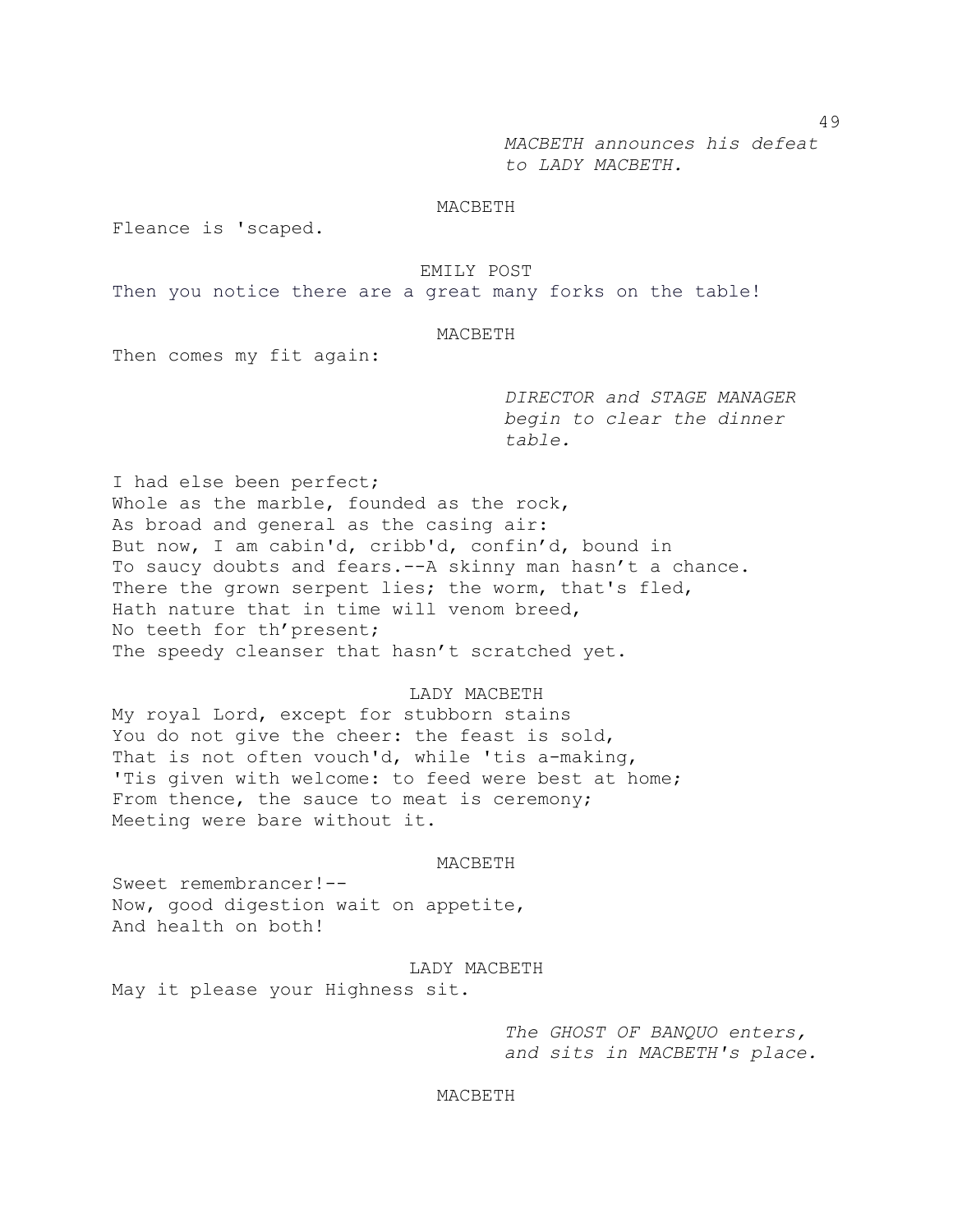Here had we now our country's honour roof'd, Were the grac'd person of our Banquo present; Who may I rather challenge for unkindness, Than pity for mischance!

### LADY MACBETH

His absence, Sir, Lays blame upon his promise.

EMILY POST

Then, suddenly, the fire smokes...

LADY MACBETH

Please't your Highness To grace us with your royal company.

MACBETH

The table's full.

LADY MACBETH Here is a place reserved, Sir.

MACBETH

Where?

LADY MACBETH

Here, my good Lord.

EMILY POST

And in the midst of the smoke your other guests arrive.

LADY MACBETH What is't that moves your Highness?

#### MACBETH

Which of you have done this?

### LADY MACBETH

What, my good Lord?

MACBETH Thou canst not say, I did it: never shake Thy gory locks at me.

LADY MACBETH Self-polishing Simoniz also lasts longer.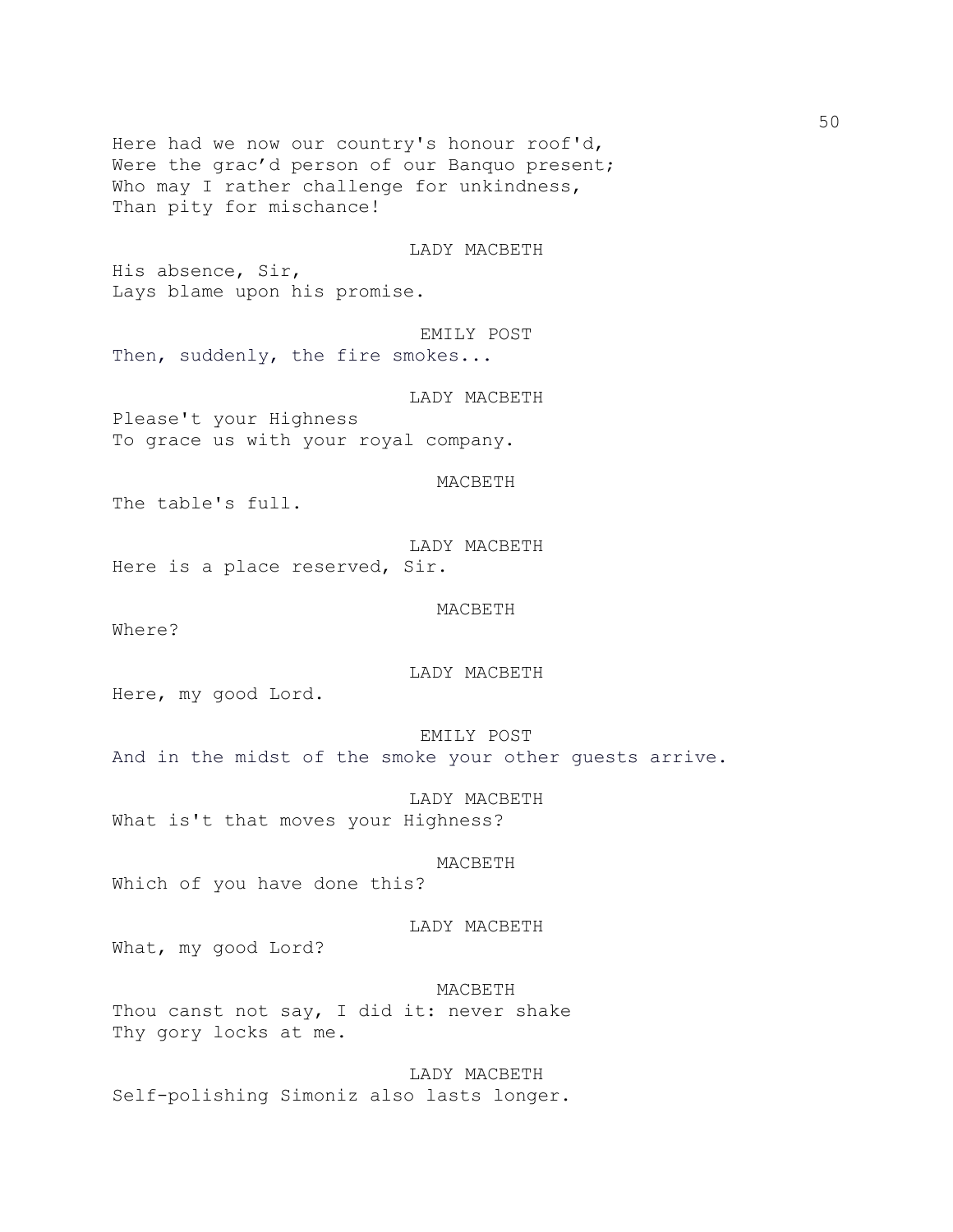#### EMILY POST

Although everyone has arrived, there is no sign of dinner.

# LADY MACBETH

Sit, worthy friends. My Lord is often thus, And hath been from his youth: pray you, keep seat; The fit is momentary; upon a thought He will again be well. If much you note him, You shall offend him, and extend his passion: Feed, and regard him not. -- Are you a man?

MACBETH

Ay, and a bold one, that dare look on that Which might appal the Devil.

LADY MACBETH

O proper stuff! This is the very painting of your fear: This is the air-drawn dagger, which, you said, Led you to Duncan. O! these flaws and starts-- Impostors to true fear--would well become A woman's story at a winter's fire, Authoris'd by her grandam. Shame itself! Why do you make such faces? When all's done, You look but on a stool.

#### MACBETH

Pr'ythee, see there! Behold! look! lo! how say you? The red menace is real! Why, what care I? If thou canst nod, speak too.--If charnel-houses and our graves must send Those that we bury, back, our monuments Shall be the maws of kites.

> *GHOST OF BANQUO vanishes. DIRECTOR and STAGE MANAGER pull plates and table settings from the table.*

### LADY MACBETH

What! quite unmann'd in folly?

# EMILY POST

Gradually you are becoming nervous—what can have happened?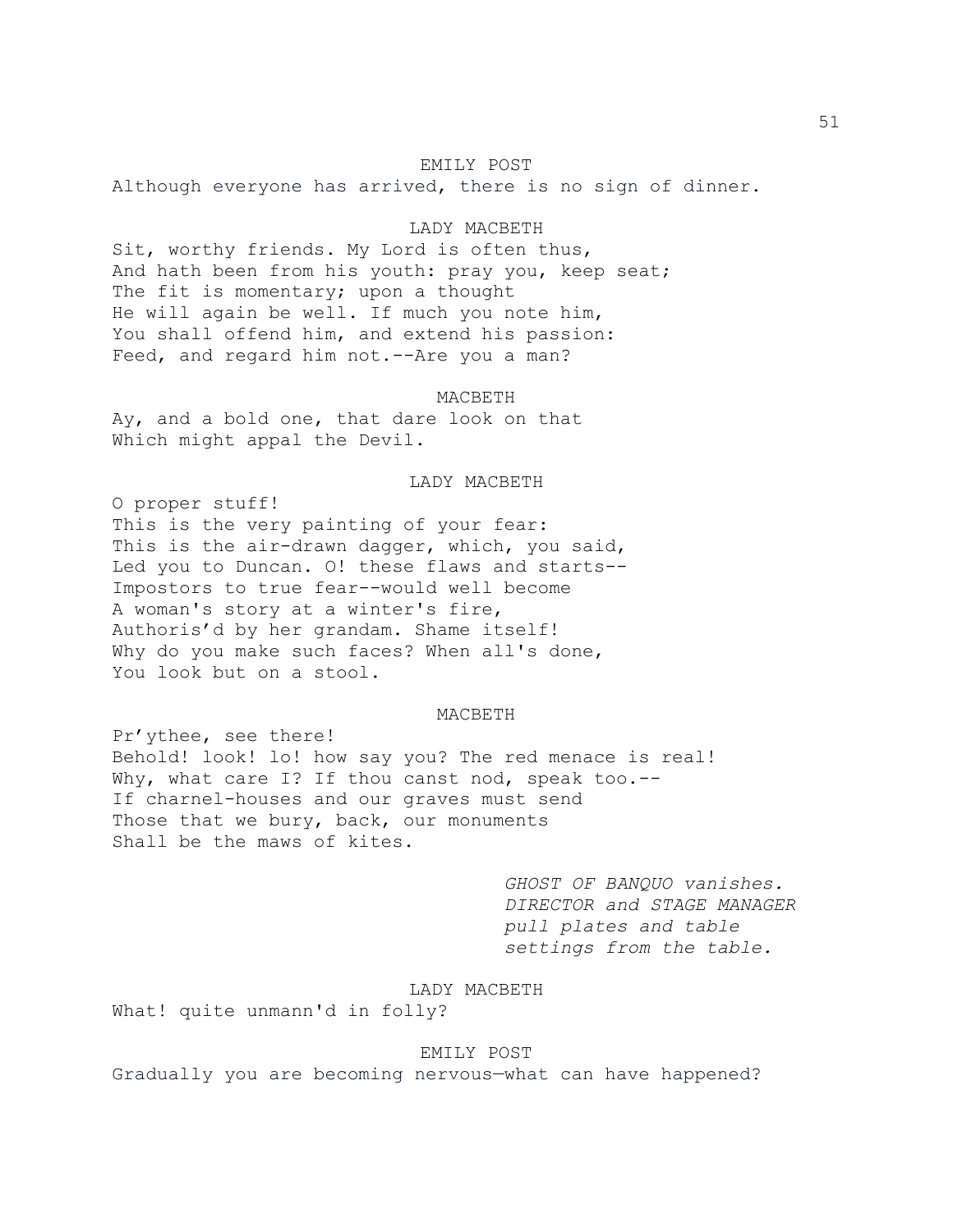If I stand here, I saw him.

LADY MACBETH

Fie! for shame!

#### EMILY POST

The dining-room door might be that of a tomb for all the evidence of life behind it.

### MACBETH

Blood hath been shed ere now, i'the olden time, Ere humane statute purg'd the gentle weal; Ay, and since too, murders have been perform'd Too terrible for the ear: the time has been, That, when the brains were out, the man would die, And there an end; but now, they rise again, With twenty mortal murders on their crowns, And push us from our stools. This is more strange Than such a murder is.

#### LADY MACBETH

My worthy Lord, Your noble friends do lack you.

#### MACBETH

I do forget.--

#### EMILY POST

Then comes the soup.

#### MACBETH

Do not muse at me, my most worthy friends, I have a strange infirmity, which is nothing To those that know me. Come, love and health to all; Then I'll sit down.

# EMILY POST

You don't have to taste it to see that it is wrong.

#### MACBETH

--Give me some wine: fill full:--

### EMILY POST

You taste it, fearing the worst, and the worst is realized.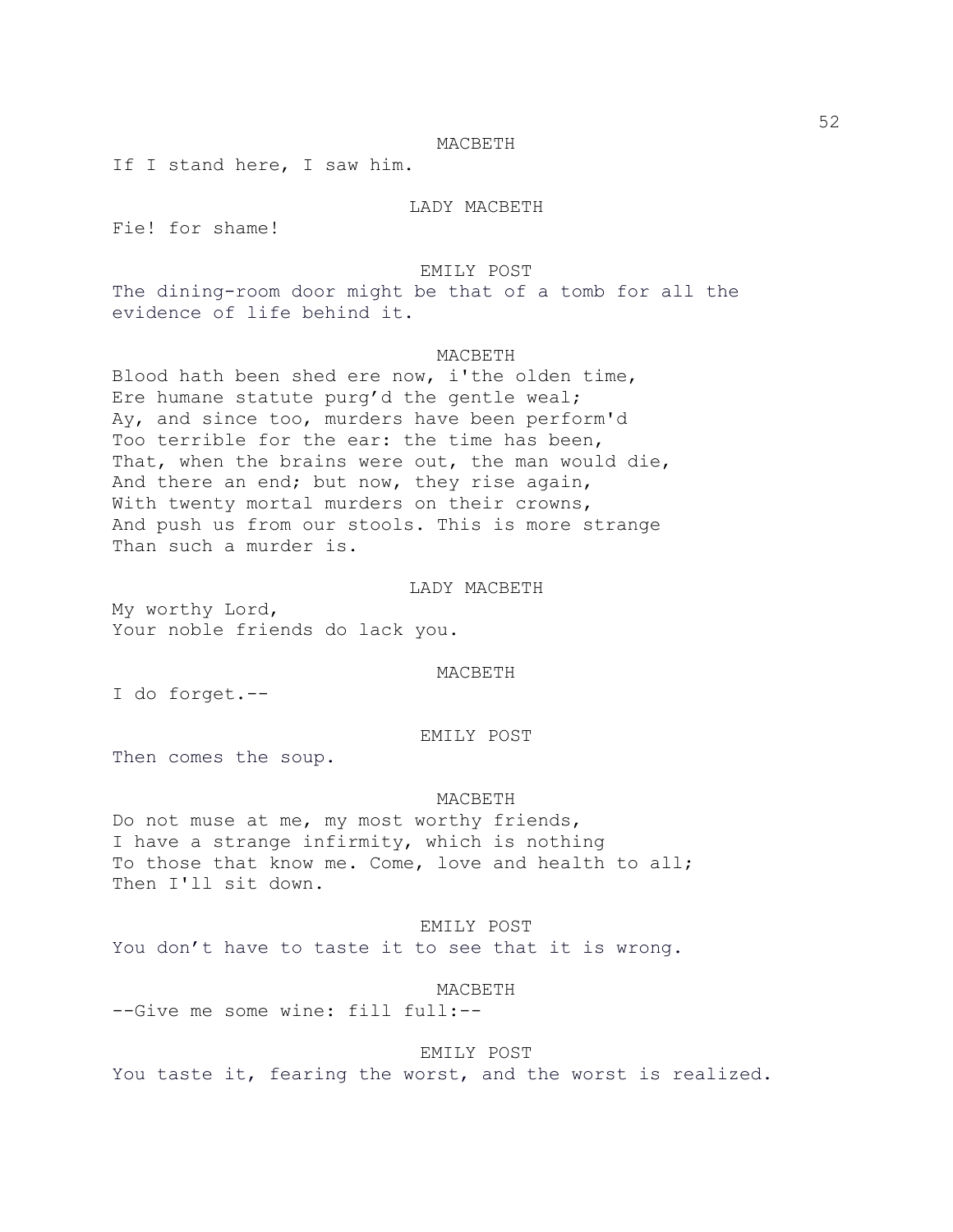I drink to the general joy o'the whole table, And to our dear friend Banquo, whom we miss; Would he were here!

*Re-enter GHOST OF BANQUO.*

To all, and him, we thirst, And all to all.

# LADY MACBETH

Our duties, and the pledge.

#### EMILY POST

You don't know what to do next; you know there is no use in apologizing, there is no way of dropping through the floor, or waking yourself up.

### MACBETH

Avaunt! and quit my sight! let the earth hide thee! Thy bones are marrowless, thy blood is cold; Thou hast no speculation in those eyes, Which thou dost glare with!

# LADY MACBETH

Think of this, good Peers, But as a thing of custom: 'tis no other; Only it spoils the pleasure of the time; You're softening my hands in dishwashing liquid.

### MACBETH

What man dare, I dare: Approach thou like the rugged Russian bear, The arm'd rhinoceros, or the Hyrcan tiger; Take any shape but that, and my firm nerves Shall never tremble: or, be alive again, And dare me to the desert with thy sword; If trembling I inhabit then, protest me The baby of a girl. Hence, horrible shadow! Unreal mock'ry, hence!--

### EMILY POST

You have collected the smartest and the most critical people around your table to put them to torture such as they will never forget.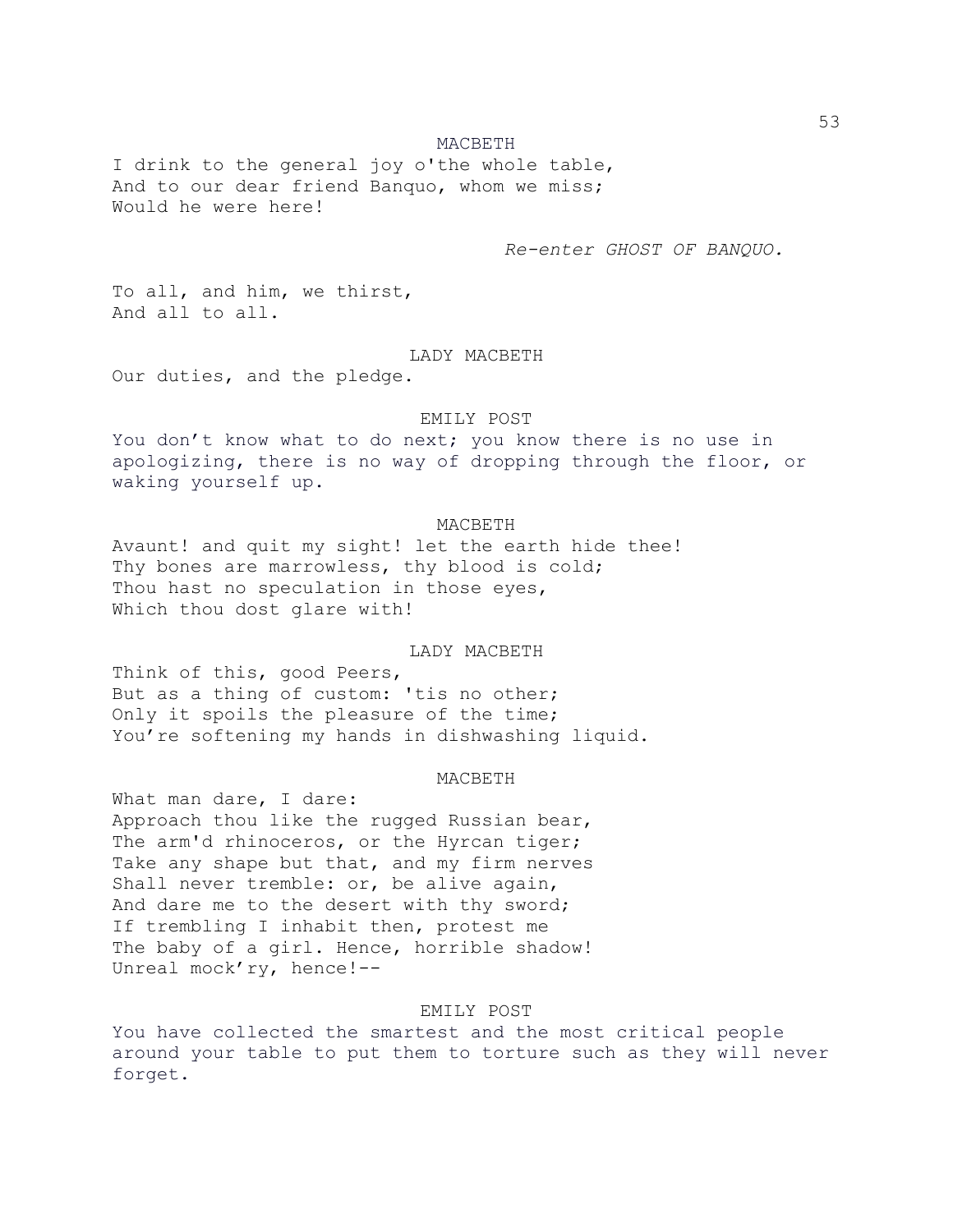Why, so;--being gone, I am a man again.--Pray you, sit still.

#### LADY MACBETH

You have displac'd the mirth, broke the good meeting With most admir'd disorder.

### EMILY POST

Whatever possessed you to ask these people to your horrible house?

#### MACBETH

Can such things be, And overcome us like a summer's cloud, Without our special wonder? You make me strange Even to the disposition that I owe, When now I think you can behold such sights, And keep the natural ruby of your cheeks, When mine is blanch'd with fear; Let the King have his fling in Textron Menswear.

### LADY MACBETH

I pray you, speak not; he grows worse and worse; Question enrages him. At once, good night:--

# EMILY POST

You know that it will be years (if ever) before any of them will Be willing to risk an evening in your house again.

#### LADY MACBETH

Stand not upon the order of your going, But go at once. A kind good night to all!

> *All movement freezes, save EMILY POST.*

# EMILY POST

You also know that without malice, but in truth and frankness, they will tell everyone: "Whatever you do, don't dine with the Macbeth's unless you eat your dinner before you go, and wear black glasses so no sight can offend you."

*Exeunt all except MACBETH and*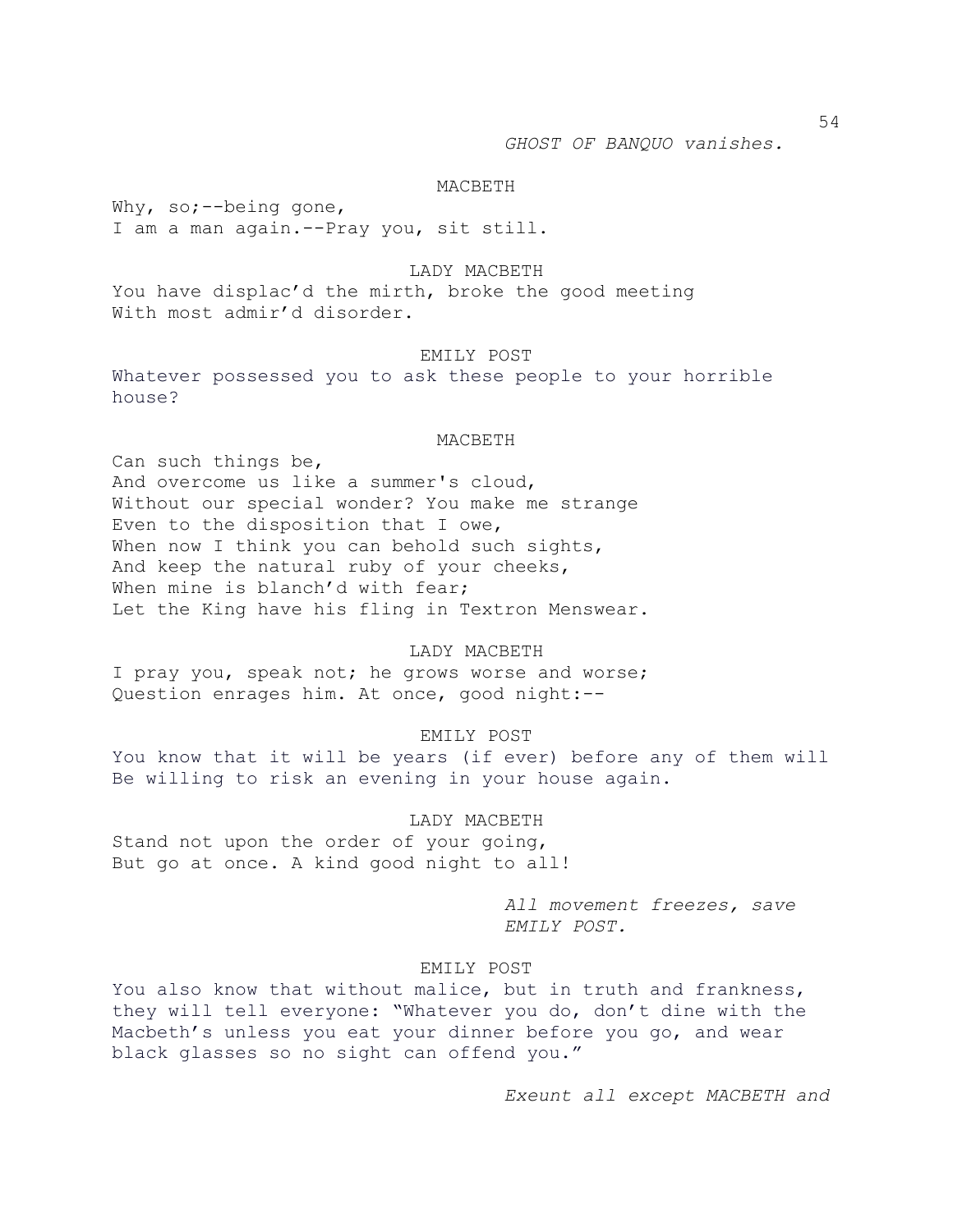*LADY MACBETH. Move audience away from table.*

# MACBETH

It will have blood, they say: blood will have blood: Stones have been known to move, and trees to speak; Augures, and understood relations, have By magot-pies, and choughs, and rooks, brought forth The secret'st man of blood.--What is the night?

### LADY MACBETH

Almost at odds with morning, which is which.

#### MACBETH

How say'st thou, that Macduff denies his person, At our great bidding?

> *MACDUFF family portrait comes alive.*

# LADY MACBETH

Did you send to him, Sir?

#### MACBETH

I heard it by the way; but I will send. There's not a one of them, but in his house I keep a servant fee'd. I will to-morrow-- And betimes I will--to the Weird Sisters: More shall they speak; for now I am bent to know, By the worst means, the worst. For mine own good, All causes shall give way: I am in blood Stepp'd in so far, that, should I wade no more, Returning were as tedious as go o'er. Strange things I have in head, that will to hand, Which must be acted, ere they may be scann'd.

LADY MACBETH

You lack the season of all natures, sleep.

MACBETH

Come, we'll to sleep. My strange and self-abuse Is the initiate fear, that wants hard use: We are yet but young in deed; /That bright, fresh, ketchup flavor has my mouth watering already.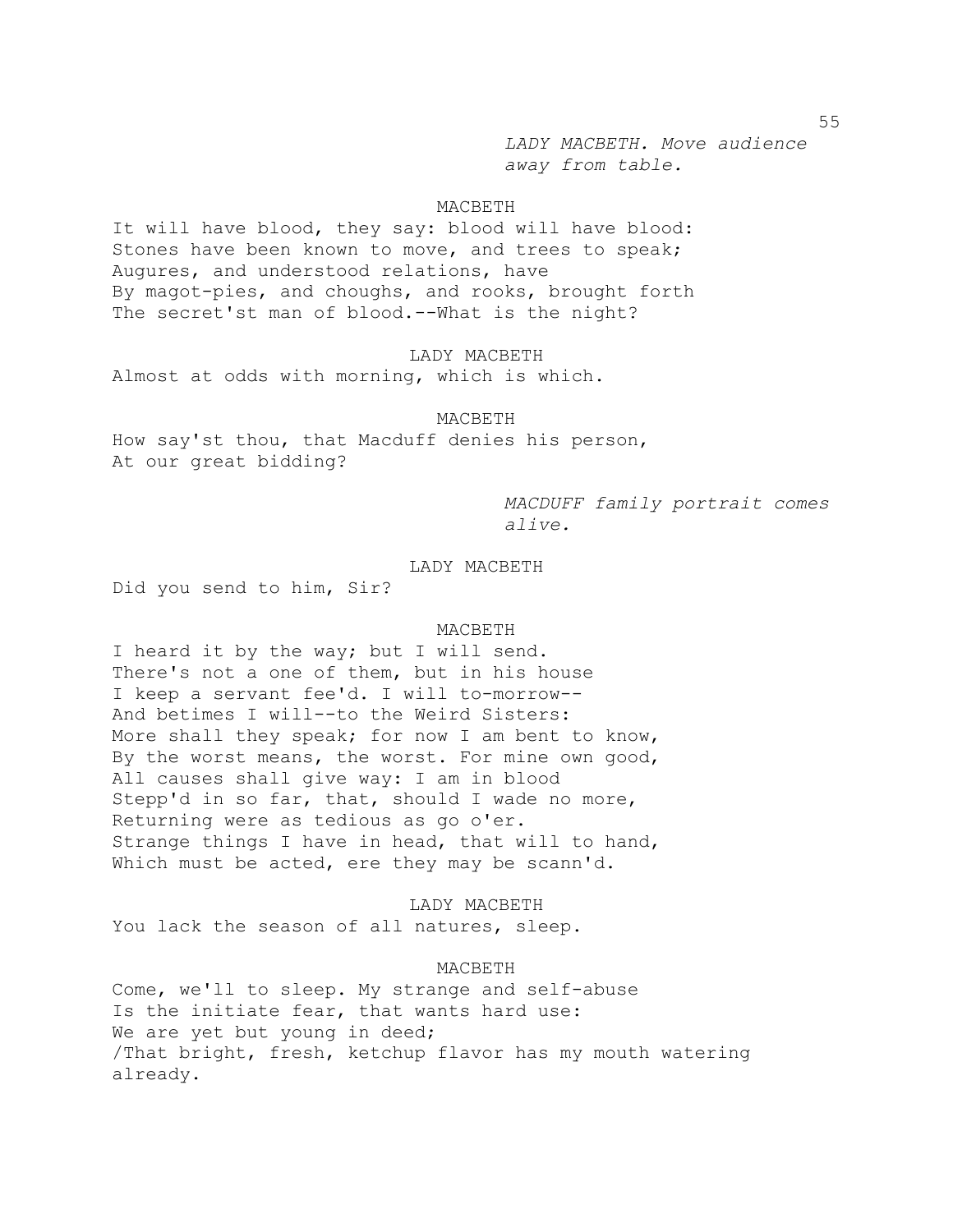LADY MACBETH Lucky me with porcelain on steel Enameledware; it stays beautiful for years.

> *Exeunt MACBETH and LADY MACBETH in different directions. MACDUFF family portrait diassappears.*

*SCENE 17: THE DEED WITHOUT A NAME*

*A commercial for Witch Switch New Instant Prophecy Mix. LADY MACBETH samples her soup.*

# LADY MACBETH

Fie, for shame!

1ST & 2ND SISTERS (*Offstage.*) All hail Banquo!

LADY MACBETH What's done cannot be undone!

1ST & 2ND SISTERS (*Offstage.*) Beware Macduff!

LADY MACBETH You don't have to taste it to see that it's wrong.

1ST & 2ND SISTERS (*Offstage.*) Better is a dinner of herbs where love is, than a fatted ox with hatred therewith.

LADY MACBETH All the perfumes of Arabia will not sweeten this!

1ST & 2ND SISTERS (*Offstage.*) Whatever possessed you to ask these people to your horrible house?

LADY MACBETH

Hide that dishpan!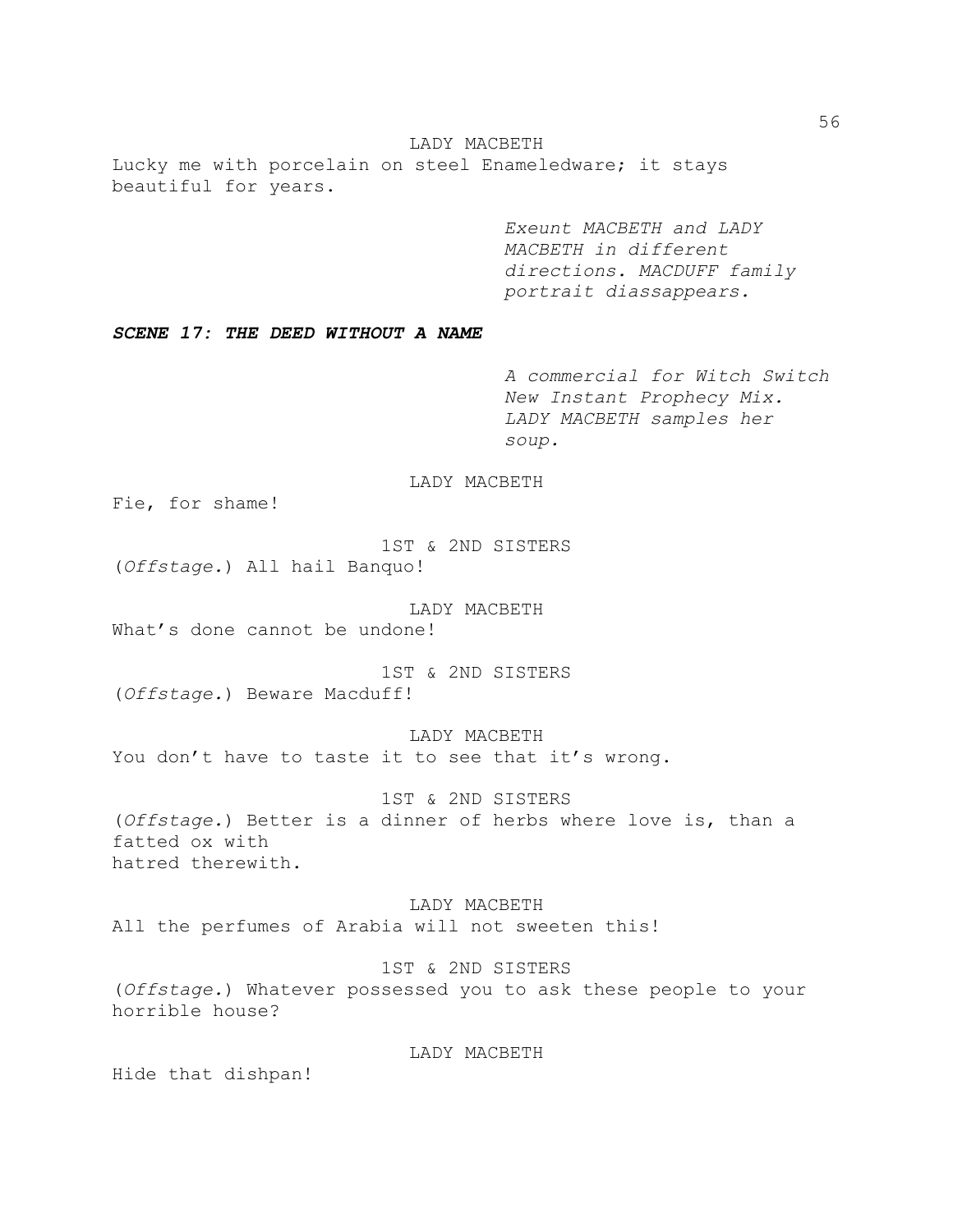*1ST and 2ND WEIRD SISTERS enter on their brooms.* 

1ST SISTER

Is that old, ordinary soup not satisfying your husband?

2ND SISTER

Are your prophecies as stale as yesterday's bread?

1ST & 2ND SISTERS Try Witch Switch new instant prophecy mix!

LADY MACBETH

Just add hot water?

WEIRD SISTERS Made from these simple ingredients:

> *The SISTERS add the ingredients to the cauldron.*

1ST SISTER

1 1/2 cups poison entrails

2ND SISTER

1 1/2 pounds ground lean toad

3RD SISTER

4 fillets of fenny snake

*The WEIRD SISTERS meet at the soup pot and knead with vigor.*

1ST SISTER Blend into a meat-bread mixture.

> *The WEIRD SISTERS return to adding ingredients to the cauldron.*

# 2ND SISTER

1/2 tbsp minced eye of newt

3RD SISTER

2 tbsp. French's toe of frog

57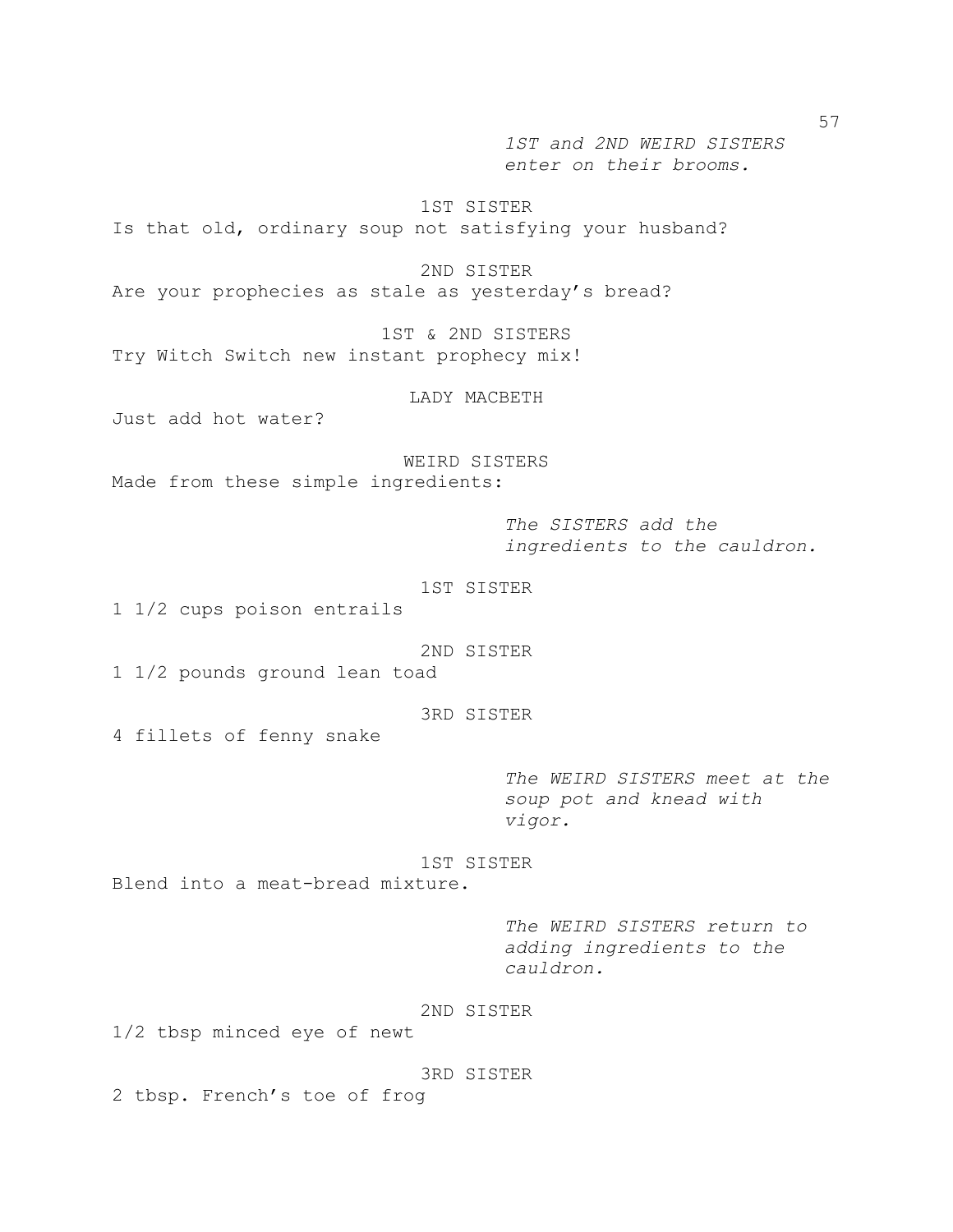*The WEIRD SISTERS take a quick cocktail shake-break.*

1ST SISTER Don't expect the best results from this recipe with any other brand. 2ND SISTER 1 1/2 tbsp prepared wool of bat 3RD SISTER 3 tbsp finely diced tongue of dog 1ST SISTER 2 tbsp French's Adder's fork 2ND SISTER 1/3 cup blind worm sting 3RD SISTER Sprinkle a dash of lizard's leg and a pinch of howlet's wing *The WEIRD SISTERS stir their pots.* 1ST SISTER Bring to a hell broth boil and bubble. 2ND SISTER Finish with a packet of our WEIRD SISTERS Crown o'Gold topping! 2ND SISTER Made from: *The WEIRD SISTERS return to adding ingredients to the cauldron.* 3RD SISTER

4 egg whites

1ST SISTER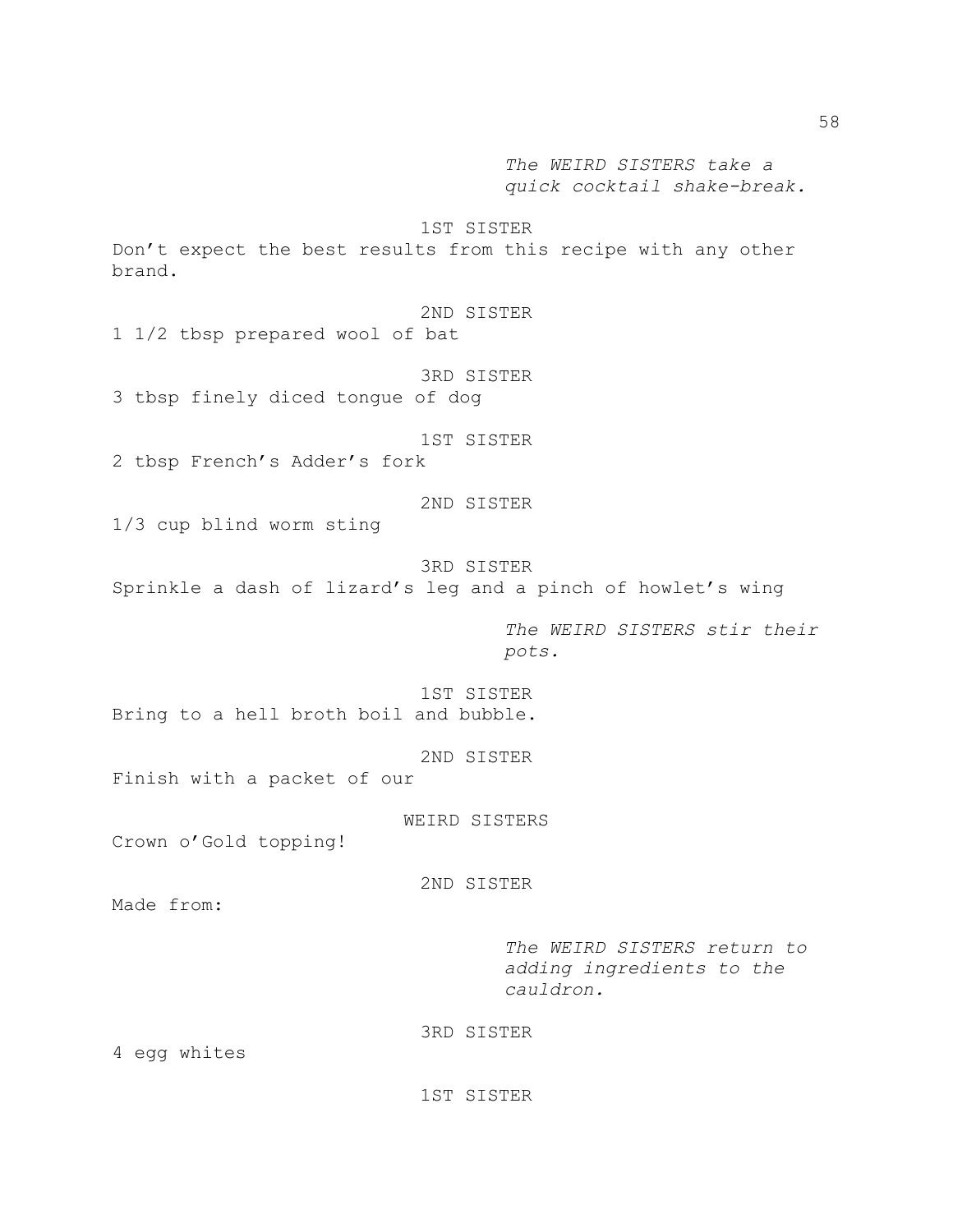1/4 teaspoon French's scale of dragon 2ND SISTER 4 tbsp. French's tooth of wolf LADY MACBETH 7 3oz packages of witch's mummy 1ST SISTER 1 can maw and gulf of a ravined salt sea shark 2ND SISTER 4 1/2 cups grated root of hemlock, digg'd i'the dark 3RD SISTER 1 8 oz jar liver of blaspheming Jew 1ST SISTER 4 1/2 cups cold gall of goat, divided 2ND SISTER 2 tbsp. slips of yew, finely slivered 3RD SISTER 2 envelopes unflavored nose of turk 1ST SISTER And in our spicy flavor--finger of a birth-strangled babe, ditch-deliver'd by a drab. WEIRD SISTERS Make the gruel thick and slab Add thereto a tiger's chaudron For the ingredients of our cauldron. *The WEIRD SISTERS do some spooky spell casting.* Double, double toil and trouble Fire burn and cauldron bubble MACBETH How now you secret, black, and midnight hags! What is't you do?

# WEIRD SISTERS

GET READY TO GUESS…

59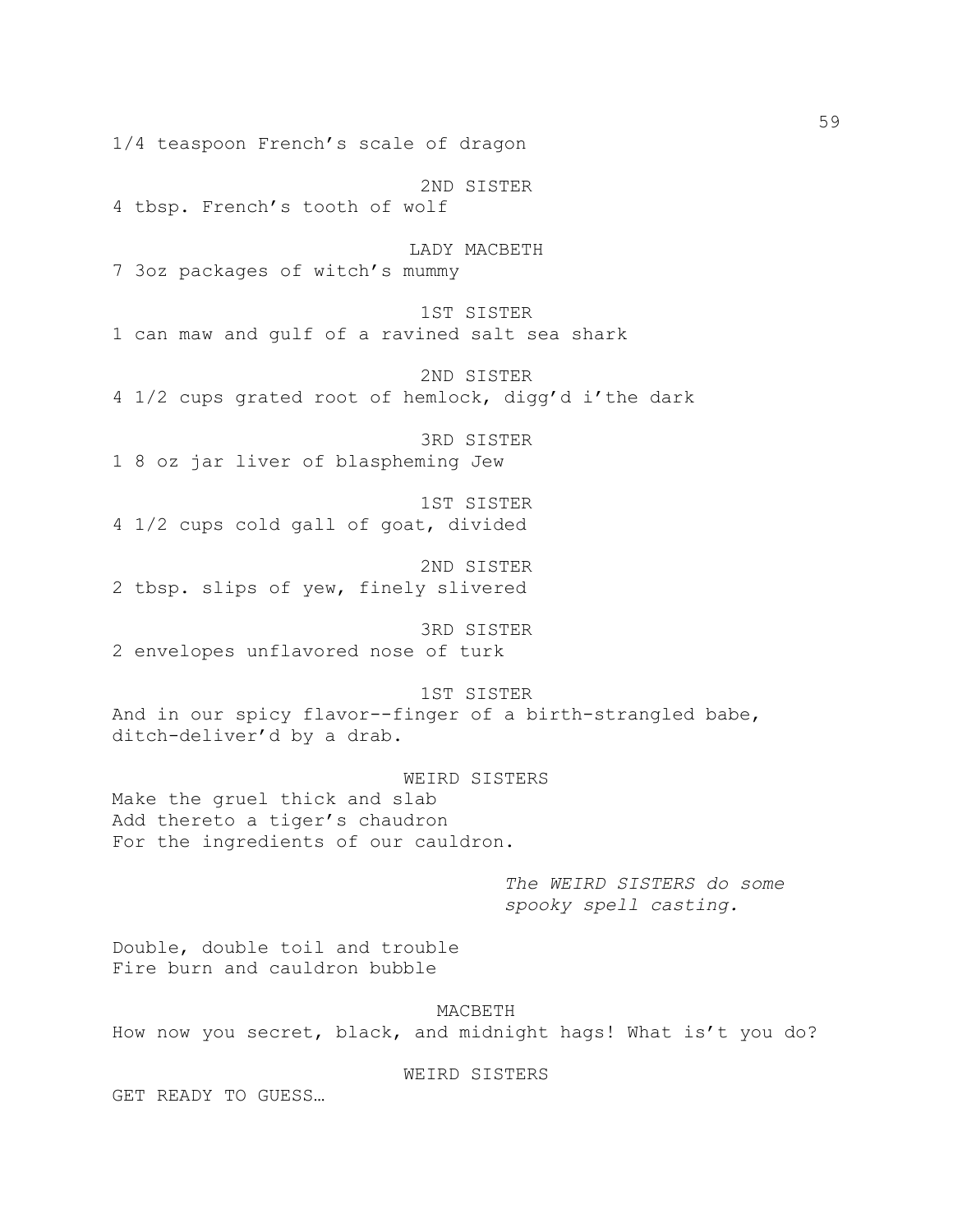*They pull out microphones from soup pot.*

THE DEED WITHOUT A NAME!

#### JUNE

Now, here's the star of Deed Without a Name, MacBETH!

*Applause.*

# MACBETH

I conjure you, by that which you profess, Howe'er you come to know it, answer me: Though you untie the winds, and let them fight Against the churches; though the yesty waves Confound and swallow navigation up; Though bladed corn be lodg'd, and trees blown down; Though castles topple on their warders' heads; Though palaces, and pyramids, do slope Their heads to their foundations; though the treasure Of Nature's germens tumble all together, Even till destruction sicken, answer me To what I ask you.

JUNE Hello, hello, hello, Betty and Donna

DONNA Hello, hello, hello, Betty and June

BETTY Hello, hello, hello, Donna and June

JUNE

Thank you very much,

#### WEIRD SISTERS

Okay.

JUNE Thank you, one and all for joining us, here--

DONNA

Whether you're at home by your tv set--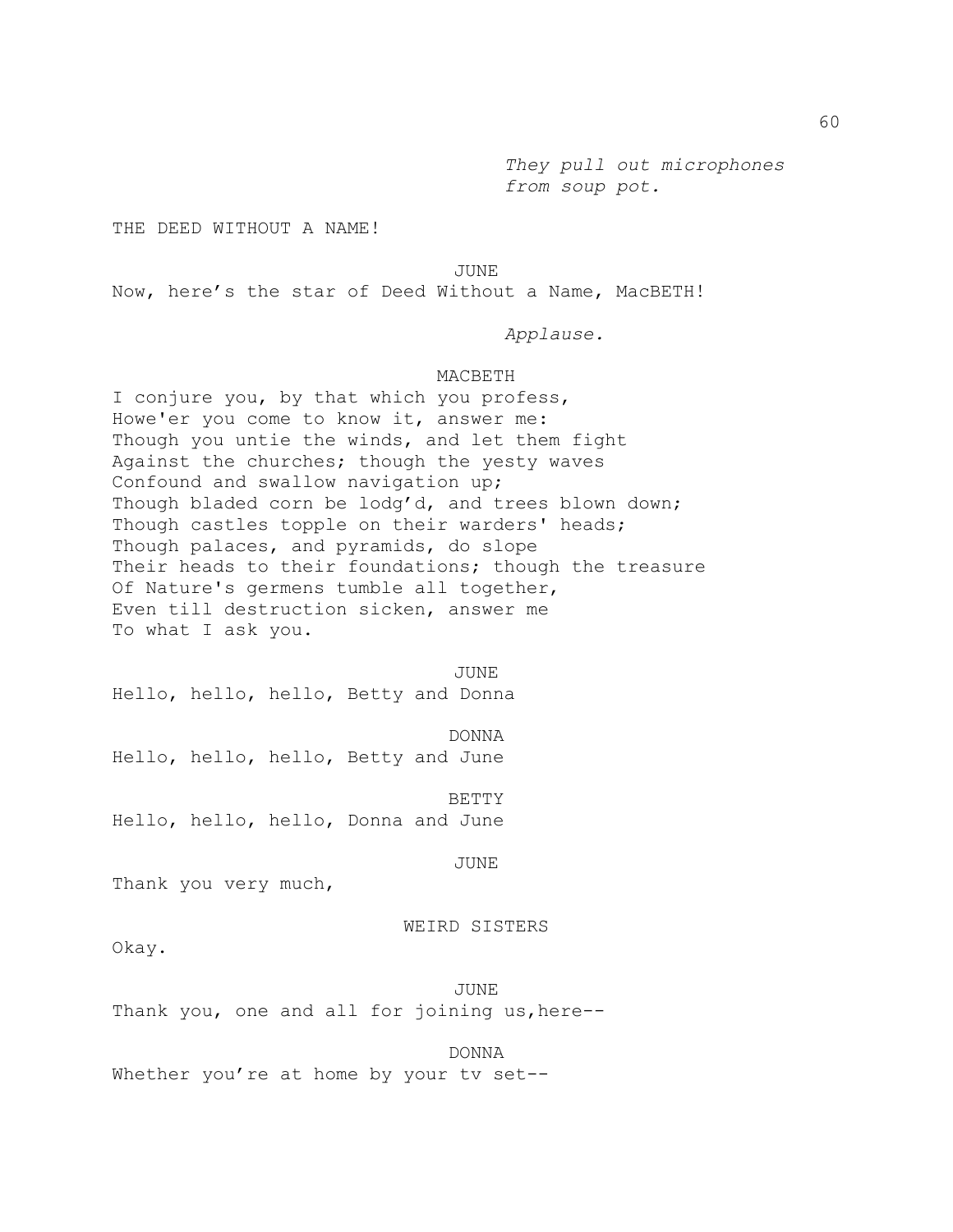#### BETTY

Or here in the studio in the person.

# JUNE

*(to Macbeth:)* And it's nice for you to show up too because we couldn't do it without you.

DONNA

Let's say hello to our players now, June--

#### BETTY

Donna--

JUNE

and Betty!

# *Applause.*

# BETTY

Now we'd like to find out a little bit about all of you!

#### JUNE

Now we'll begin with you, Donna, and ask you to tell us a little bit about yourself.

#### DONNA

My name is Donna, I am many years old, I am from Ladue, My profession is housewitch. I love cooking… potions and I have two sisters. I like to feel in control, my greatest fear is Hecate, and I enjoy having fun!

### *Applause*.

Now, Betty, let's find out about you!

### BETTY

My name is Betty, I am many, many years old. My zip code is *also* in the 63124, and I work full time as a spellcaster for Hecate. Something people don't know about me is that:

WEIRD SISTERS

I often speak in unison with my sisters!

### BETTY

I enjoy bad weather and pure malice.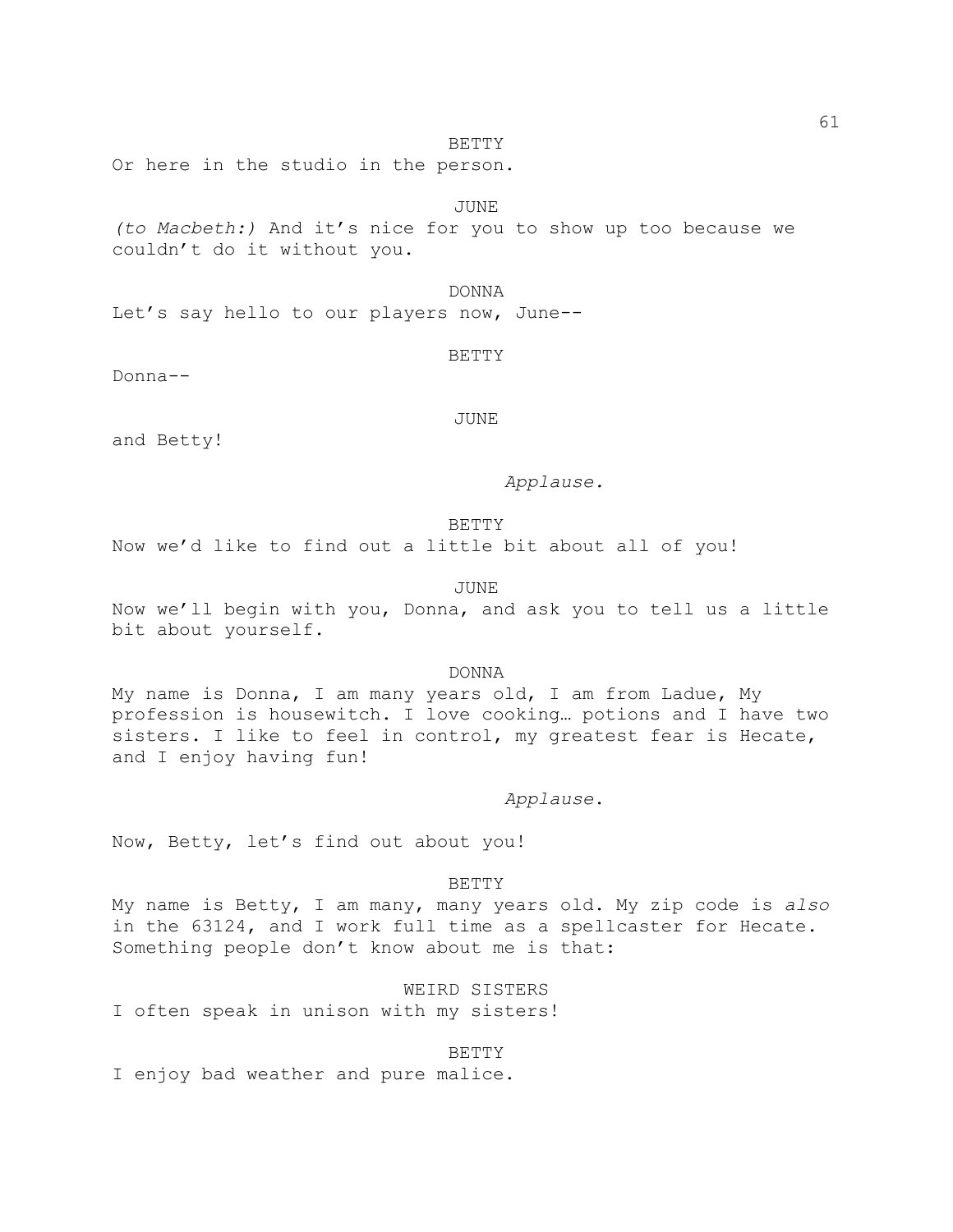*Applause.*

Now June, let's find out about you.

#### JUNE

My name is June, I am many, many, many years old. I live on old Warson, and I'm a stay-at-home house witch. I interact with Macbeth and I feel a strong connection to nature. I dislike disorder but my likes include singing, brooms, and preying on people's weaknesses.

# *Applause*.

# DONNA

I just want to point out to you that you'll be matching as many prophecies as you can, and then the winner will go on to play the big money supermatch.

Speak.

Demand.

We'll answer.

MACBETH

/Call 'em; let me see 'em.

### DONNA

Okay Betty,

#### WEIRD SISTERS

Macbeth! Macbeth! Macbeth!

# DONNA

"Beware 'blank'." Whom should Macbeth beware?

*A pause.*

The first ones are kind of difficult, we're waiting on you my dear. "Macbeth! Macbeth! Macbeth! Beware…"

BETTY

"Macduff"?

ALL

JUNE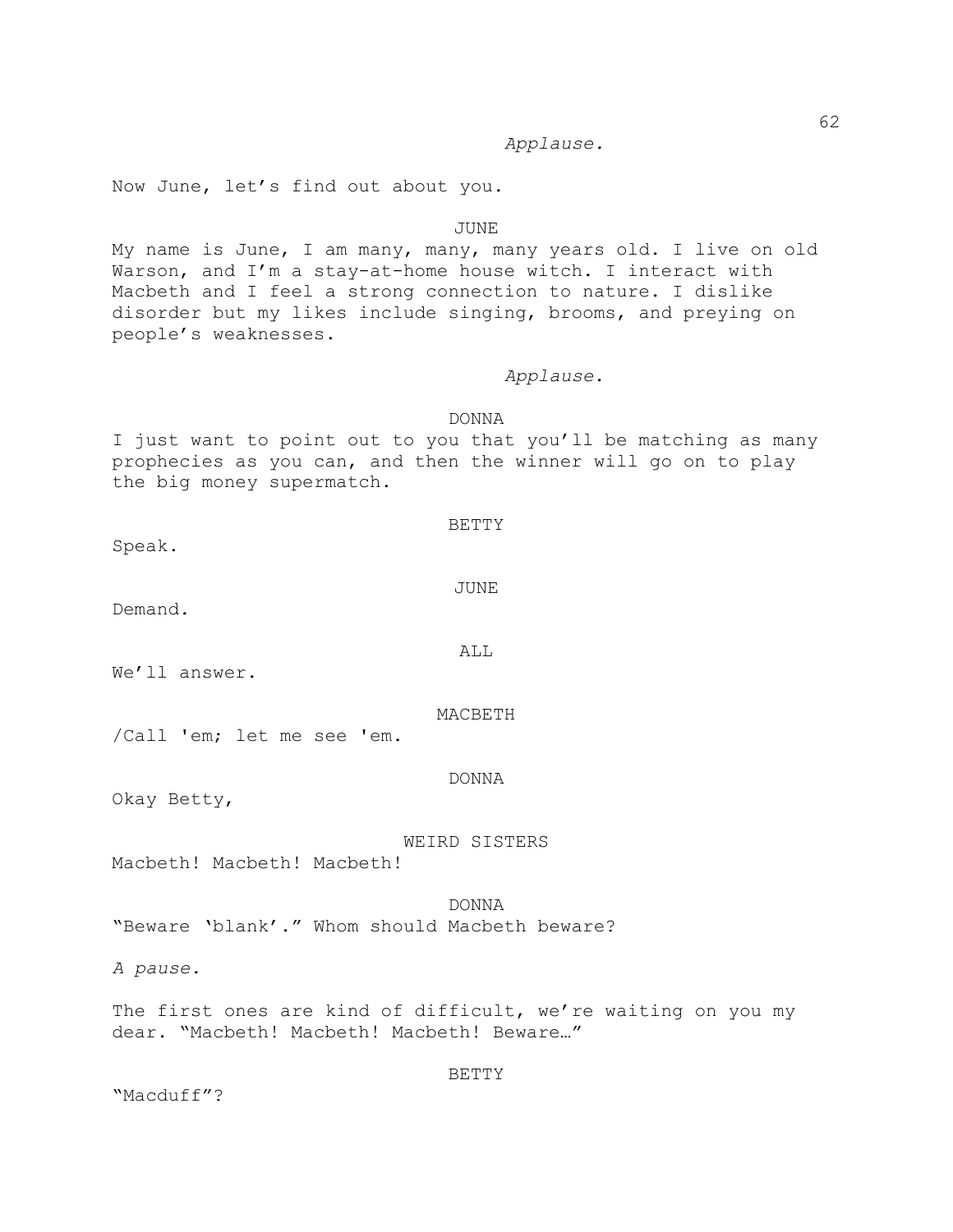DONNA

Ok, what is the prophecy? Betty says "Macduff," the prophecy says…

# WEIRD SISTERS

SHOW SHOW SHOW!

### MACBETH

Tell me, thou unknown power,--

JUNE

(*Pulling prophecy string out of soup pot.*) *"*Beware Macduff!"

# MACBETH

/Whate'er thou art, for thy good caution, thanks: Thou hast harp'd my fear aright.--But one word more:--

# WEIRD SISTERS

It's a match!

# *Applause.*

#### BETTY

Now June, let's see how you do!

WEIRD SISTERS

Macbeth! Macbeth! Macbeth!

#### MACBETH

Had I three ears, I'ld hear thee.

### BETTY

"Be bloody, bold, and resolute laugh to scorn The power of man, for none of 'blank blank' Shall harm Macbeth."

### *A pause.*

June, "Laugh to scorn The power of man, for none of 'blank blank' Shall harm Macbeth."

# JUNE

"Woman born"?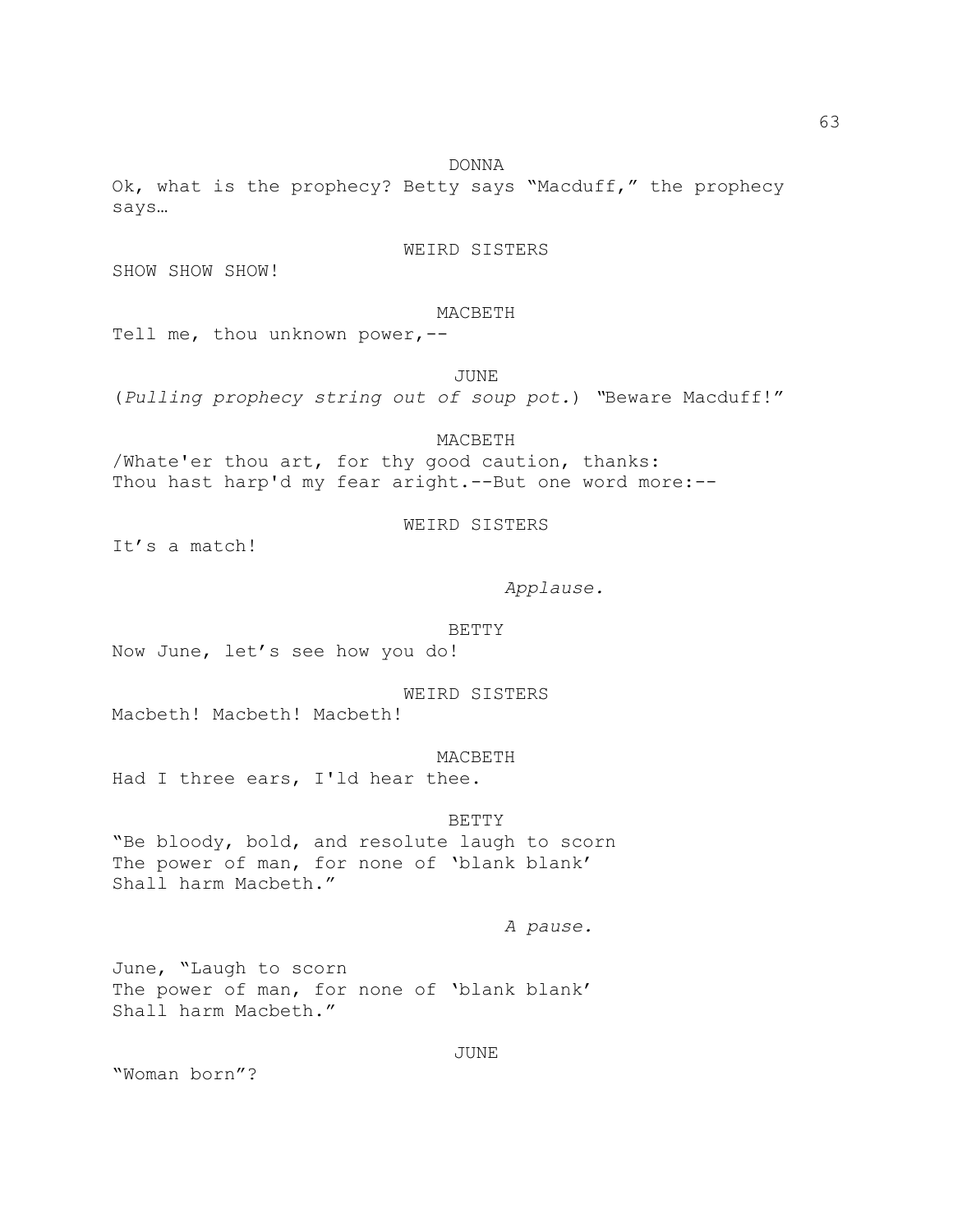BETTY

She says, "none of 'woman born' Shall harm Macbeth." What is the Prophecy?

### WEIRD SISTERS

SHOW! SHOW! SHOW!

DONNA

"Be bloody, bold, and resolute: laugh to scorn The power of man, for none of 'woman born' Shall harm Macbeth."

### MACBETH

/Then live, Macduff: what need I fear of thee? But yet I'll make assurance double sure, And take a bond of Fate: thou shalt not live; That I may tell pale-hearted fear it lies, And sleep in spite of thunder.--

WEIRD SISTERS

It's a match!

*Applause.*

JUNE Now, it's Donna's turn for the big money super match!

*Applause.*

#### MACBETH

/What is this, That rises like the issue of a king; And wears upon his baby brow the round And top of sovereignty?

WEIRD SISTERS

Macbeth! Macbeth! Macbeth!

JUNE

"Be lion-mettled, proud, and take no care Who chafes, who frets, or where conspirers are: Macbeth shall never vanquish'd be, until Great 'blank' wood to high Dunsinane hill Shall come against him."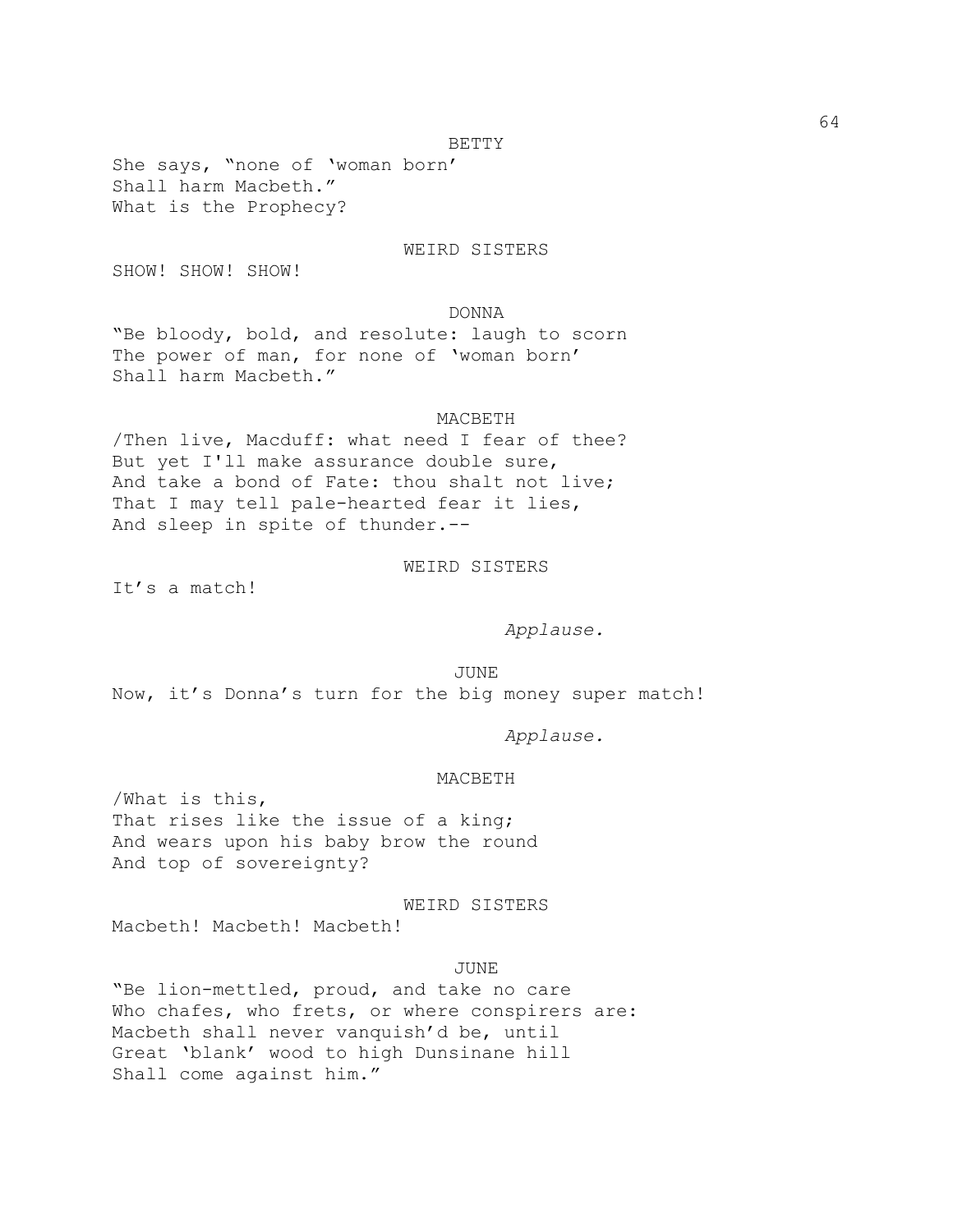*A pause.* 

"Macbeth shall never vanquish'd be, until Great 'blank' wood to high Dunsinane hill Shall come against him."

*DONNA looks terrified.*

What wood, Donna?

DONNA

"Birnam"?

JUNE

What does the prophecy say?

WEIRD SISTERS

Show! Show! Show!

BETTY "Macbeth shall never vanquish'd be, until 'Great Birnam' wood to high Dunsinane hill Shall come against him!"

WEIRD SISTERS

/It's a Match!

*Applause.*

#### MACBETH

That will never be: Who can impress the forest; bid the tree Unfix his earth-bound root? Sweet bodements! good! Rebellious dead, rise never, till the wood Of Birnam rise; and our high-plac'd Macbeth Shall live the lease of Nature, pay his breath To time, and mortal custom.--Yet my heart Throbs to know one thing: tell me (if your art Can tell so much), shall Banquo's issue ever Reign in this kingdom?

WEIRD SISTERS

Seek to know no more.

#### MACBETH

I will be satisfied: deny me this,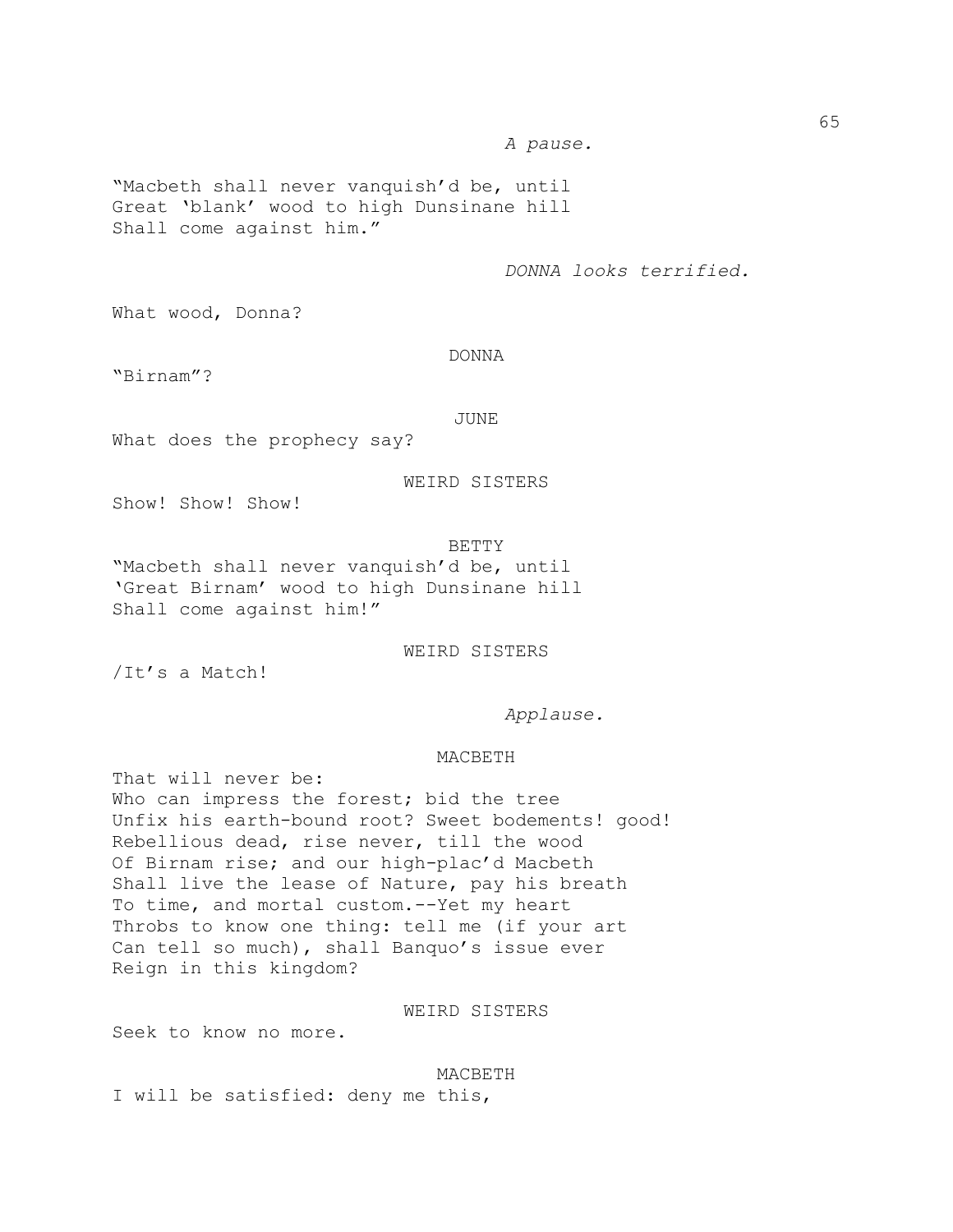And an eternal curse fall on you! Let me know/.-- Why sinks that cauldron? and what noise is this?

# WEIRD SISTERS

/Show! Show! Show! Show his eyes, and grieve his heart; Come like shadows, so depart.

# DONNA

You may have not won the big money supermatch, and you may not be the King of Scotland but everybody's royalty on *The Deed Without a Name!* June, what have we got for them?

### BETTY

Come, sisters, cheer we up their sprites, And show them the best of our delights.

### JUNE

Crowns for everyone!

*Enter GHOST OF BANQUO. MACBETH speaks to the audience, who are now the line of ghost kings. JUNE and BETTY pass out colorful crowns to the audience as DONNA clears away the Witch Switch cauldron.*

#### MACBETH

/Thou art too like the spirit of Banquo: down! Thy crown does sear mine eye-balls:--and thy hair, Thou other gold-bound brow, is like the first:-- A third is like the former:--filthy hags! Why do you show me this?--A fourth?--Start, eyes! What! will the line stretch out to th'crack of doom? Another yet?--A seventh?--I'll see no more:-- And yet the eighth appears, who bears a glass, Which shows me many more; and some I see, That two-fold balls and treble scepters carry. Horrible sight--Now, I see, 'tis true; For the blood-bolter'd Banquo smiles upon me, And points at them for his.

> *WEIRD SISTERS and GHOST OF BANQUO exit.*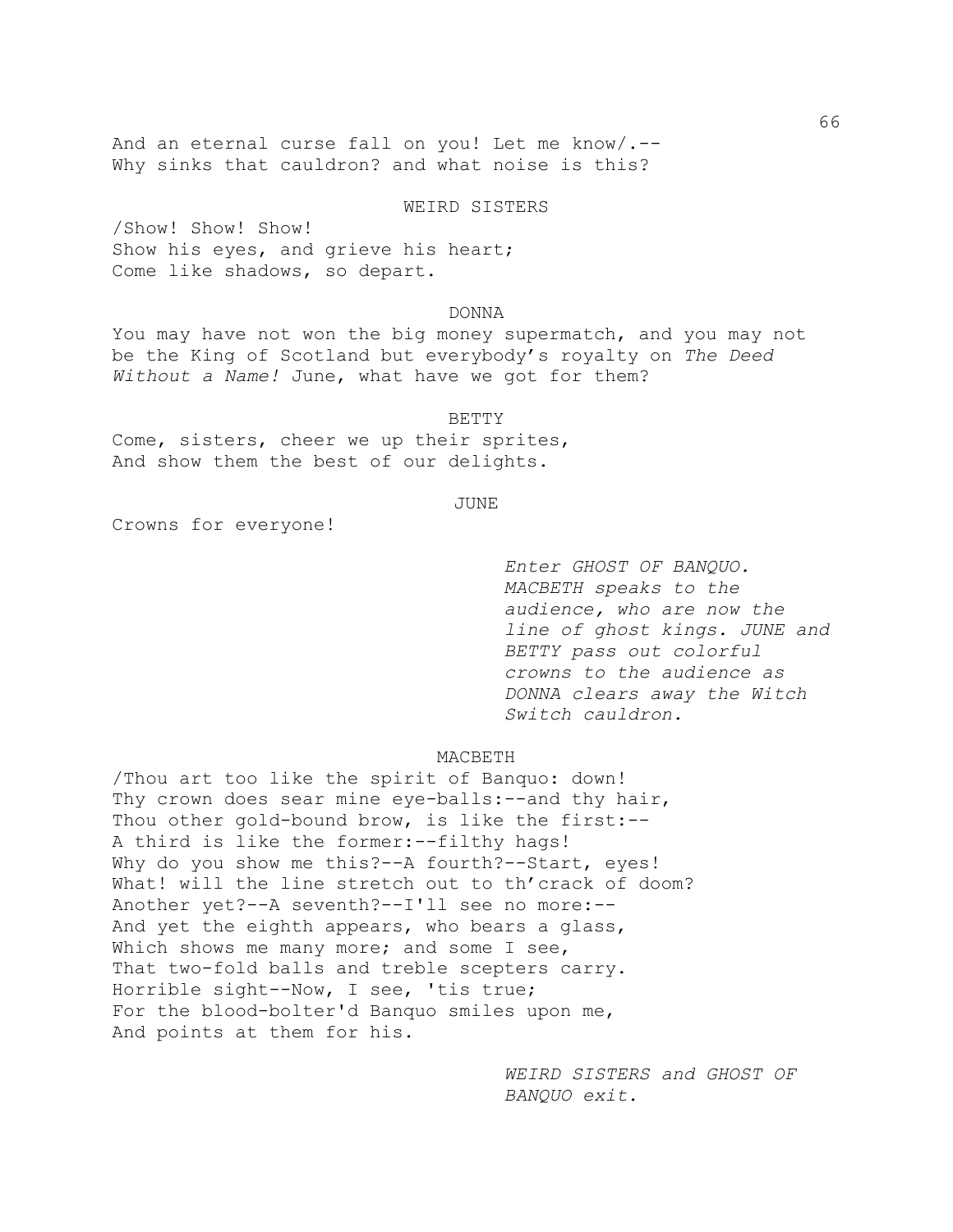--What! Is this so?

### DONNA

Portions of this program affecting the outcome have been edited over the last 400 years. *A Deed Without a Name* is brought to you by Witch Switch Instant Prophecy Mix. Witch Switch: a subsidiary of Kraft Foods. Also, by: Dial. The soap that gets you extra clean is Dial, Dial, Dial. The soap with Hexachlorophene is Dial, Dial, Dial! This gentle soap does something extra for complexions - something other fine face soaps just can't do. And by Spic and Span. This week, you can clean all your kitchen linoleum in the time it used to take to clean this small patch of linoleum. Yes, in half the time and with half the work of soap or newest detergent. How? With new Spic and Span's amazing cleaning power. Once over - no going back a second time to rinse and a third time to wipe dry.

#### MACBETH

Where are they? Gone?--Let this pernicious hour Stand aye accursed in the calendar!-- Infected be the air whereon they ride; And damn'd all those that trust them! Time, thou anticipat'st my dread exploits: The flighty purpose never is o'ertook, Unless the deed go with it. From this moment, The very firstlings of my heart shall be The firstlings of my hand. And even now, To crown my thoughts with acts, be it thought and done: The castle of Macduff I will surprise; Seize upon Fife; give to th'edge o'th'sword His wife, his babes, and all unfortunate souls That trace him in his line. No boasting like a fool; This deed I'll do, before this purpose cool.

*Exit MACBETH.*

# *SCENE 18. LADY MACDUFF'S MURDER*

*Enter LADY MACDUFF. She quickly sews, smokes, burps a baby, rocks a baby, sweeps, and tears fabric.*

LADY MACDUFF What had he done, to make him fly the land?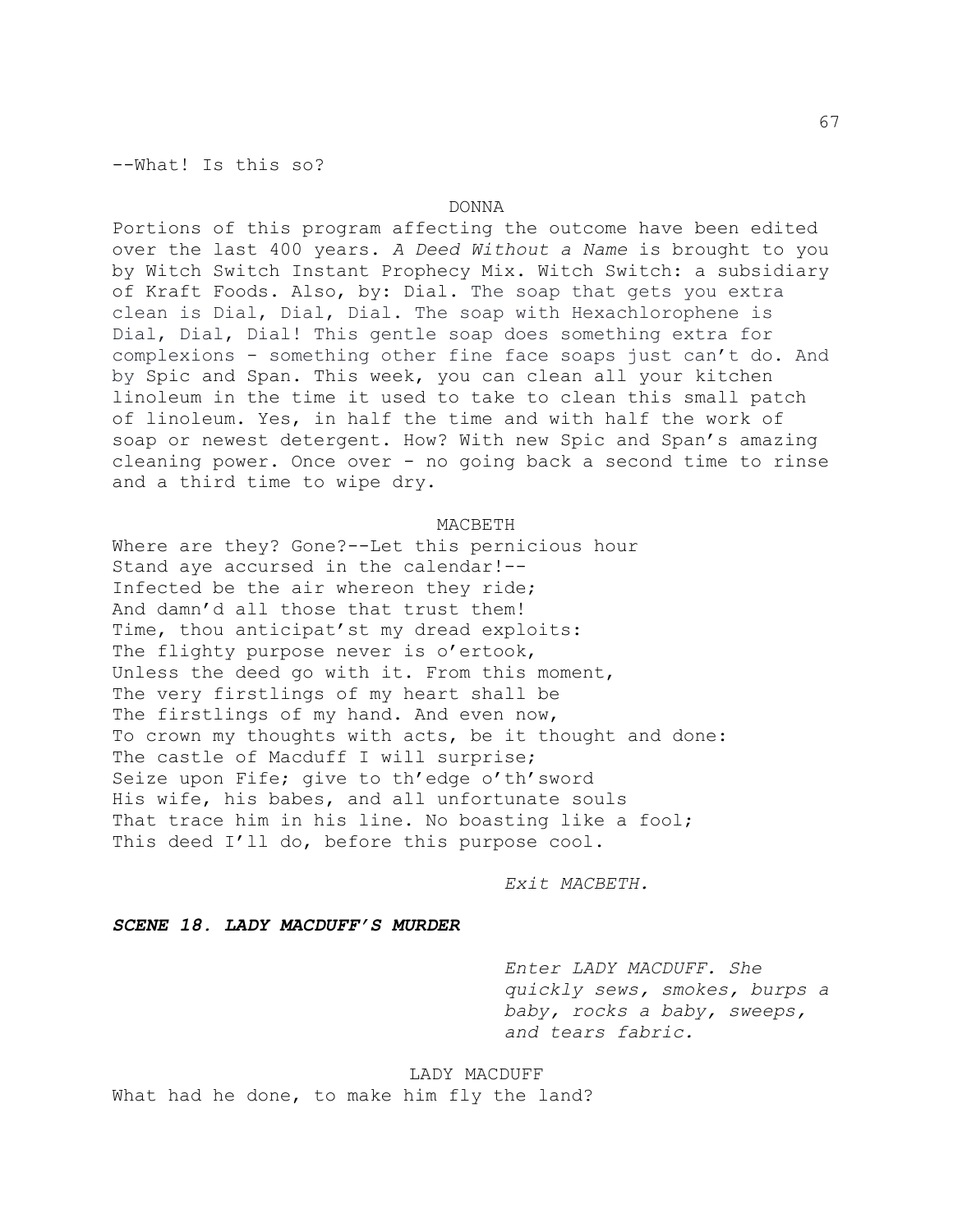#### LEAD MUSICIAN

You must have patience, Madam.

### LADY MACDUFF

He had none: His flight was madness: when our actions do not, Our fears do make us traitors.

### LEAD MUSICIAN

You know not, Whether it was his wisdom, or his fear.

#### LADY MACDUFF

Wisdom! to leave his wife, to leave his babes, His mansion, and his titles, in a place From whence himself does fly? He loves us not: He wants the natural touch; for the poor wren, The most diminutive of birds, will fight, Her young ones in her nest, against the owl. All is the fear, and nothing is the love; As little is the wisdom, where the flight So runs against all reason.

### LEAD MUSICIAN

My dearest coz,

I pray you, school yourself: but, for your husband, He is noble, wise, judicious, and best knows The fits o'th' season. I dare not speak much further: But cruel are the times, when we are traitors, And do not know ourselves; when we hold rumour From what we fear, yet know not what we fear, But float upon a wild and violent sea Each way, and move--I take my leave of you: Shall not be long but I'll be here again. Things at the worst will cease, or else climb upward To what they were before.--My pretty cousin, Blessing upon you!I take my leave at once.

LADY MACDUFF Father'd he is, and yet he's fatherless.

> *Exit. LADY MACDUFF unfolds children's clothes and lays them on the ground. She moves very slowly and deliberately.*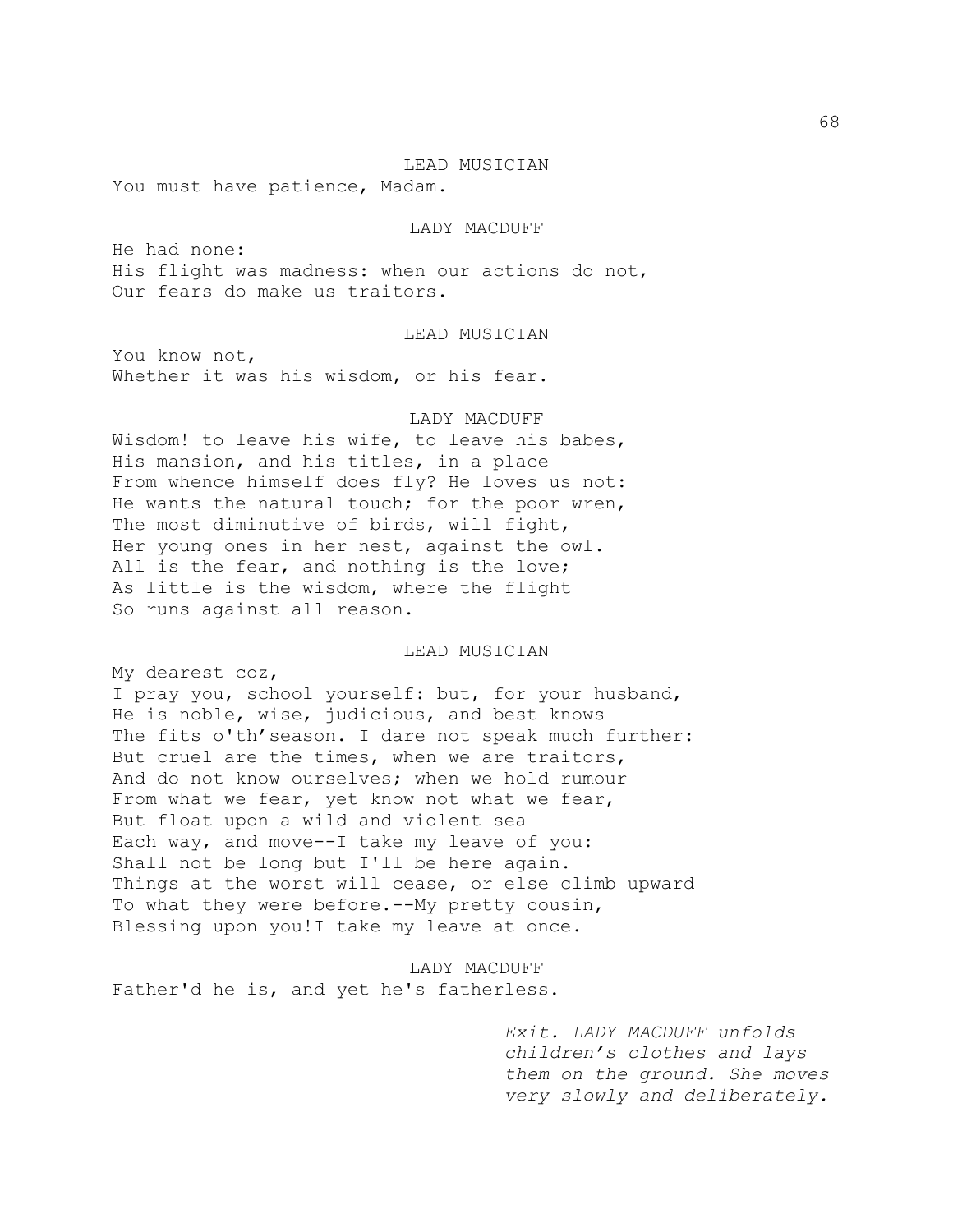*She speaks to a faraway voice.*

Sirrah, your father's dead: And what will you do now? How will you live?

SON

As birds do, mother.

# LADY MACDUFF

What, with worms and flies?

SON With what I get, I mean; and so do they.

LADY MACDUFF Poor bird! thou'dst never fear the net, nor lime, The pit-fall, nor the gin.

#### SON

Why should I, mother? Poor birds they are not set for. My father is not dead, for all your saying.

LADY MACDUFF Yes, he is dead: how wilt thou do for a father?

SON

Nay, how will you do for a husband?

LADY MACDUFF Why, I can buy me twenty at any market.

SON Then you'll buy 'em to sell again.

LADY MACDUFF Thou speak'st with all thy wit: And yet, i'faith, with wit enough for thee.

SON

Was my father a traitor, mother?

LADY MACDUFF

Ay, that he was.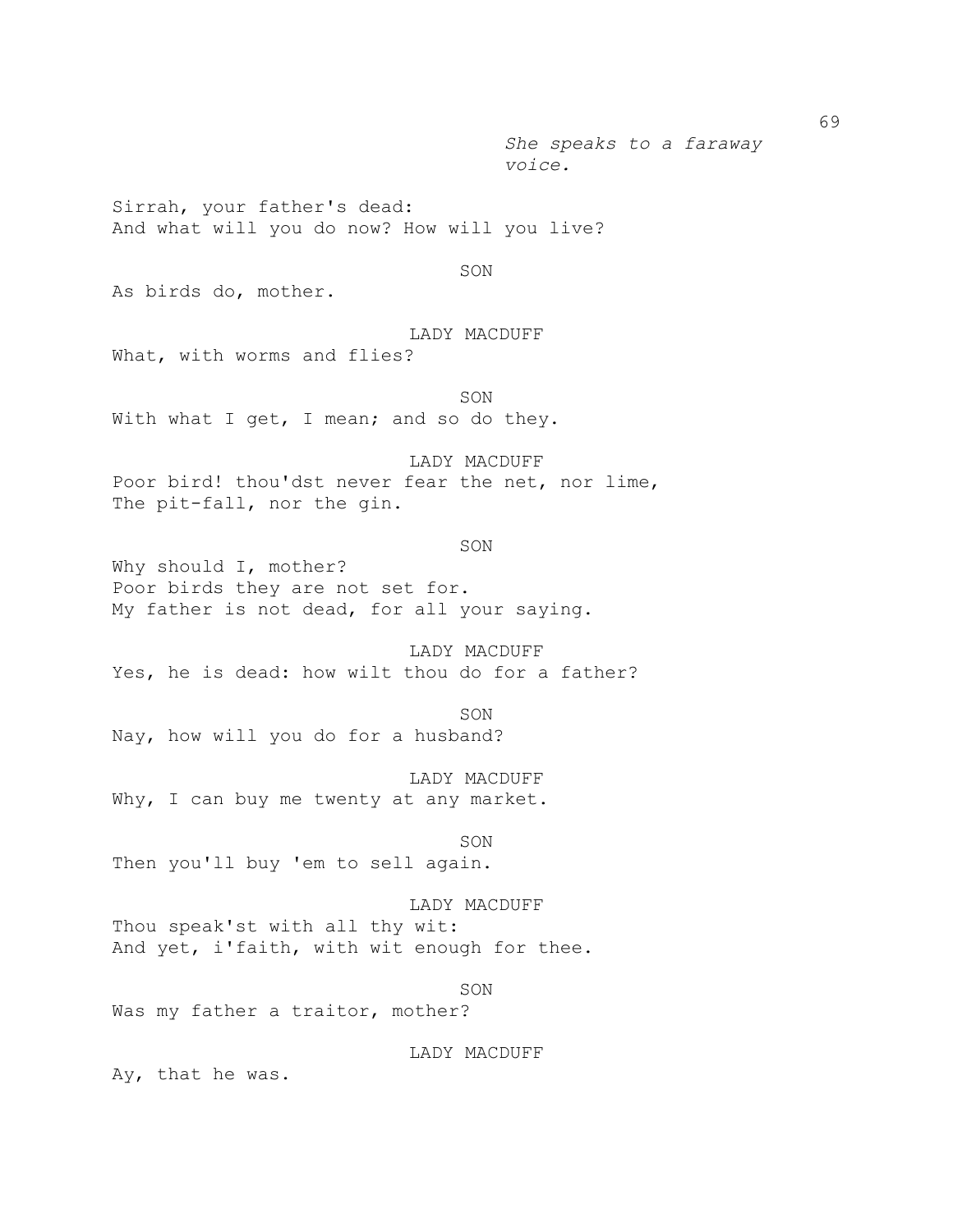SON

What is a traitor?

# LADY MACDUFF

Why, one that swears and lies.

#### SON

And be all traitors that do so?

# LADY MACDUFF

Every one that does so is a traitor, and must be hang'd.

SON

And must they all be hang'd that swear and lie?

# LADY MACDUFF

Every one.

### SON

Who must hang them?

# LADY MACDUFF

Why, the honest men.

SON

Then the liars and swearers are fools; for there are liars and swearers enow to beat the honest men, an hang up them.

### LADY MACDUFF

Now God help thee, poor monkey! But how wilt thou do for a father?

#### SON

If he were dead, you'ld weep for him: if you would not, it were a good sign that I should quickly have a new father.

# LADY MACDUFF

Poor prattler, how thou talk'st!

*Enter LADY MACBETH, disguised with a black lace veil.*

# LADY MACBETH

Bless you, fair dame! I am not to you known, Though in your state of honour I am perfect. I doubt, some danger does approach you nearly: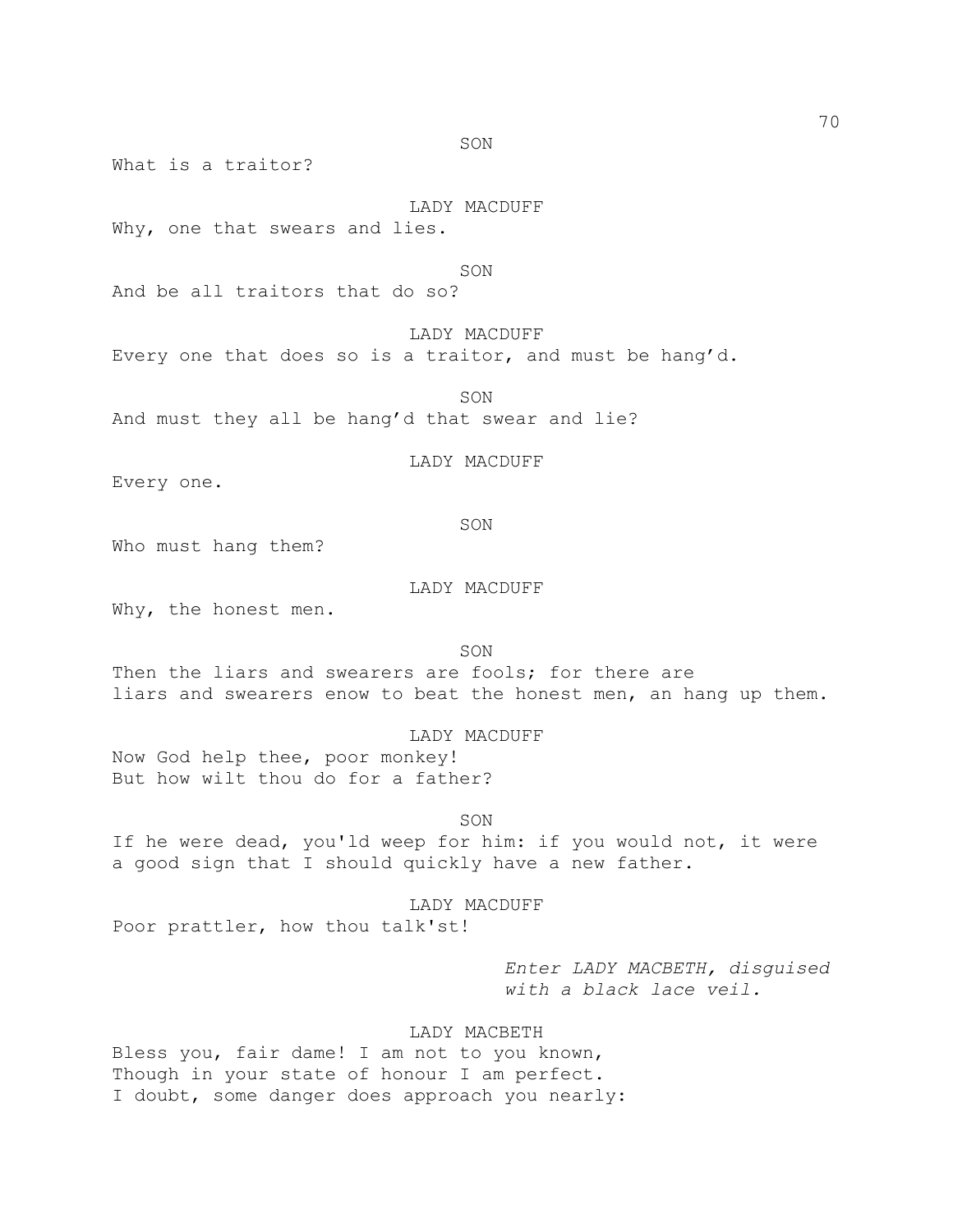If you will take a homely man's advice, Be not found here; hence, with your little ones. To fright you thus, methinks, I am too savage; To do worse to you were fell cruelty, Which is too nigh your person. Heaven preserve you! I dare abide no longer.

*LADY MACBETH hides.*

# LADY MACDUFF

Whither should I fly? I have done no harm. But I remember now I am in this earthly world, where, to do harm Is often laudable; to do good, sometime Accounted dangerous folly: why then, alas! Do I put up that womanly defence, To say, I have done no harm?

# *She speaks to the audience.*

I am Lady Macduff. I am 30 years old. I am a mother. I am from Fife. I like smoking and making perfectly portioned lunches. I dislike dirty toilets and boring company. I long for passionate love. I am not a perfect housewife. I am strong-willed and stubborn. I am not afraid of men. Odd habits I have include crying in the shower.I love being a mother more than being a wife. I hate traitors. I think the world is a dangerous place. I fear being alone. My husband has left us.

*Enter MURDERERS.*

# FIRST MURDERER

Where is your husband?

LADY MACDUFF I hope, in no place so unsanctified, Where such as thou may'st find him.

# FIRST MURDERER

He's a traitor.

SON & LADY MACDUFF Thou liest, thou shag-hair'd villain!

#### SON

He has kill'd me, mother: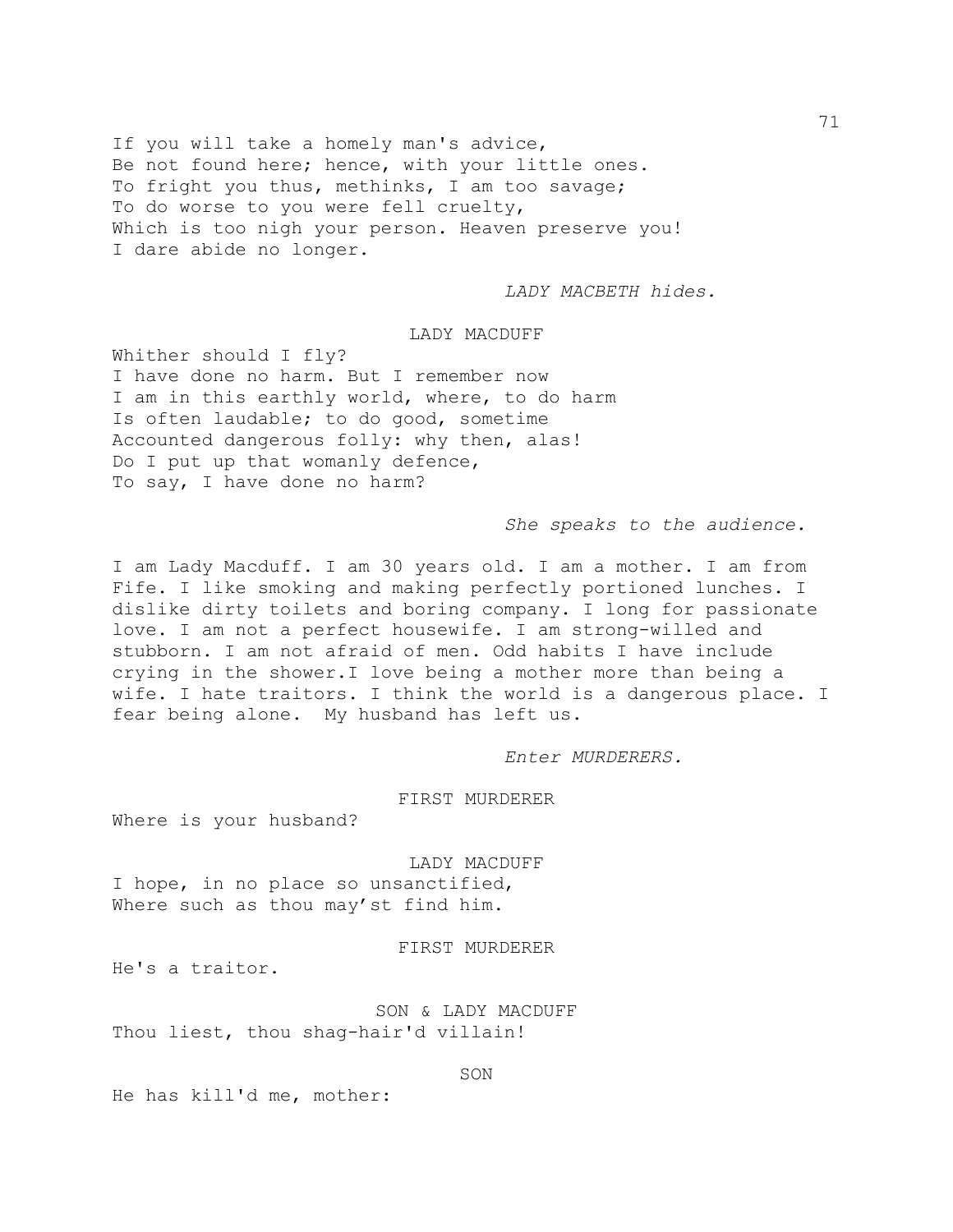*Repeats until MACBETH begins to strangle LADY MACDUFF. LADY MACDUFF is killed. Exeunt MURDERERS. LADY MACDUFF is dead. LADY MACBETH disguised in black veil approaches LADY MACDUFF. LADY MACBETH drapes LADY MACDUFF with black veil. EMILY POST enters. EMILY POST and LADY MACBETH mourn the dead children. LADY MACDUFF sits up.* 

### LADY MACDUFF

Doubt Inhibitions Ignorance Often a wife fails to realize that doubts due to one intimate neglect shut her out from happy, married love. A man marries a woman because he loves her. So instead of blaming him if married love begins to cool, she should questions herself. Is she truly trying to keep her husband and herself eager, happy lovers? One most effective way to safeguard her dainty feminine allure is by practicing complete feminine hygiene as provided by vaginal douches with a scientifically correct preparation like "Lysol." So easy a way to banish the misgivings that often keep lovers apart. Germs destroyed swiftly.

> *LADY MACBETH takes baby clothes one at a time, places them in the bassinet, and snips a thread of life for each. EMILY POST sweeps blood trash into piles where the children were.*

"Lysol" has amazing proved power to kill germ-life on contact...truly cleans the vaginal canal, even in the presence of mucous matter. Thus "Lysol" acts in a way that makeshifts like soap, salt or soda never can. Appealing daintiness is assured, because the very source of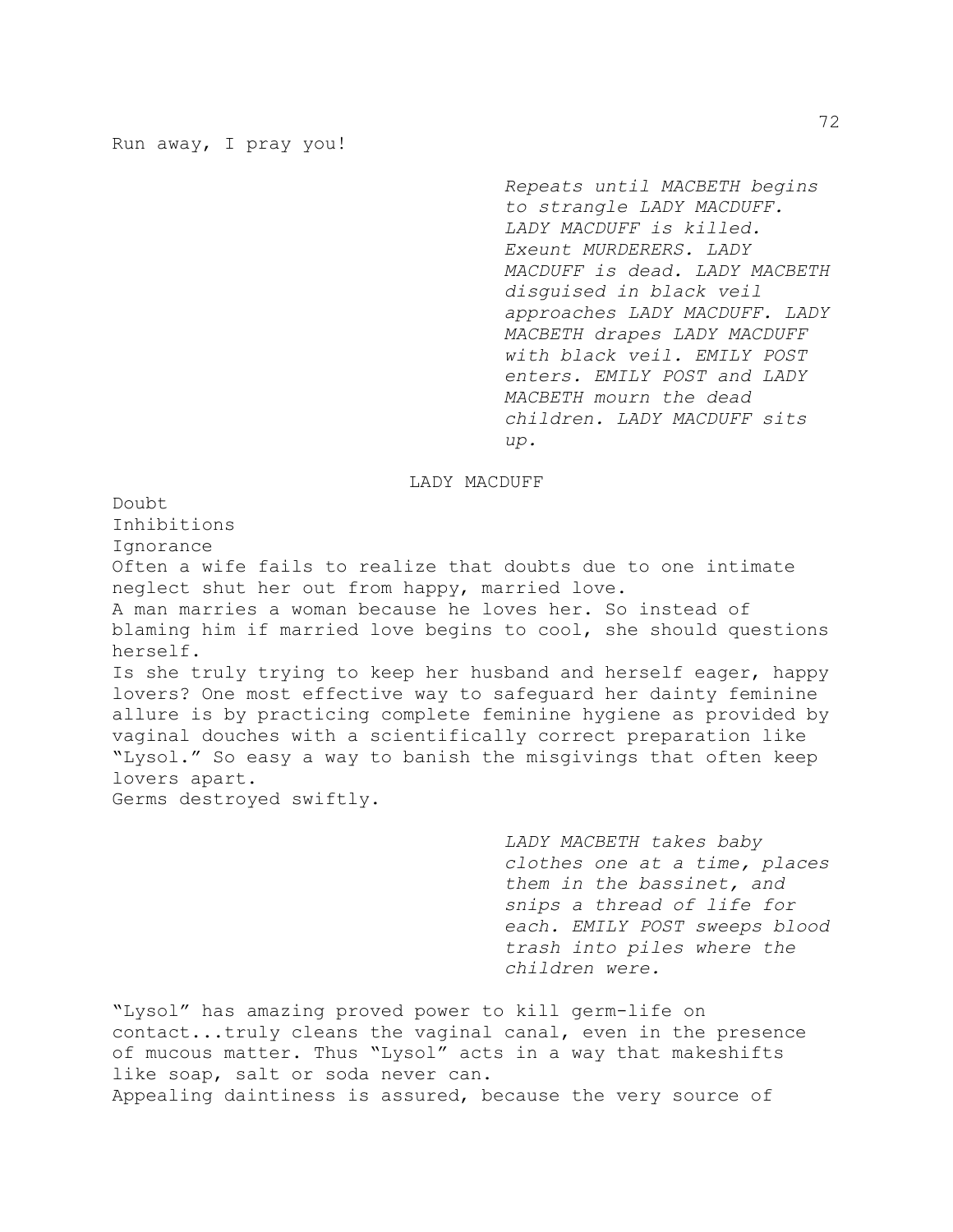objectionable odors is eliminated. For Complete Feminine Hygiene, rely on Lysol (brand), a concentrated germ-killer. Use whenever needed! Yet gentle, non-caustic "Lysol" will not harm gentle tissue. Simple directions give correct douching solution. Many doctors advise their patients to douche regularly with "Lysol" brand disinfectant, just to ensure feminine daintiness alone, and to use it as often as necessary. No greasy aftereffect. For feminine hygiene, three times more women use "Lysol" than any other liquid preparation. No other is more reliable. You, too, can rely on "Lysol" to protect your marriedhappiness...keep you desireable!

*Exeunt.* 

# *SCENE 19. MACDUFF FINDS OUT ABOUT HIS DEAD FAMILY*

# MACDUFF

My name is Macduff. I am 36 years old. I am from Scotland. I am an honest, loyal, and motivational person. I am emotional at heart, respected in the community and religious. I work too much and I don't get enough sleep. My greatest fear is having too much power. My greatest longing is unity and peace. I like banquets and long walks on the beach. I dislike liars and Macbeth. I am a thane. I am a husband. I am a father.

*Enter GHOST OF LADY MACDUFF.*

## MACDUFF

See, who comes here? My countryman; but yet I know thee not. My ever-gentle lady, welcome hither. Good God, betimes remove The means that makes us strangers!

### GHOST OF LADY MACDUFF

Sir, amen.

#### MACDUFF

Stands Scotland where it did?

# GHOST OF LADY MACDUFF

Alas, poor country! Almost afraid to know itself. It cannot Be call'd our mother, but our grave; where nothing,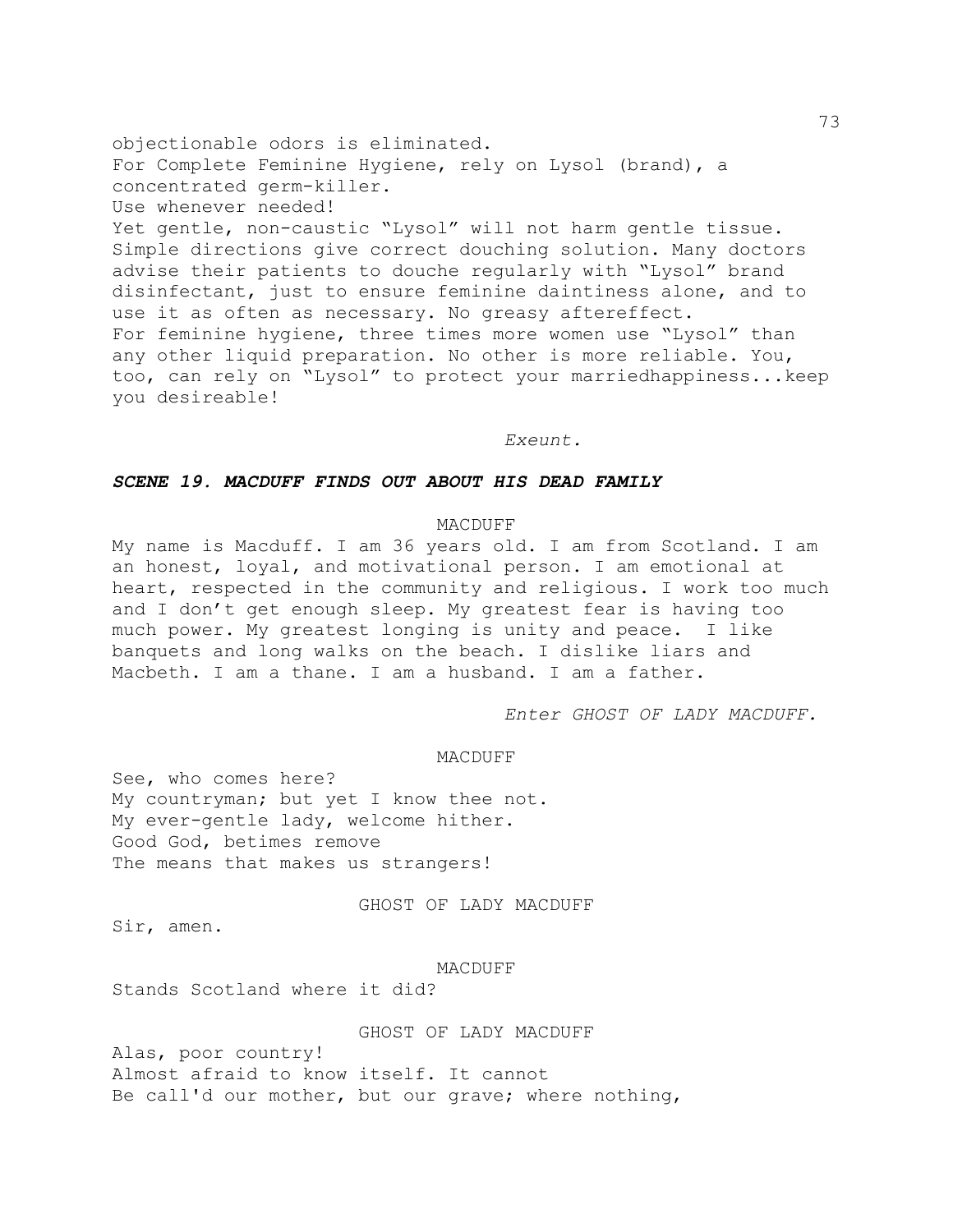But who knows nothing, is once seen to smile; Where sighs, and groans, and shrieks that rend the air Are made, not mark'd; where violent sorrow seems A modern ecstasy: the dead man's knell Is there scarce ask'd for who; and good men's lives Expire before the flowers in their caps, Dying or ere they sicken.

### MACDUFF

 $\circ$ , Too nice, and yet too true! What's the newest grief?

GHOST OF LADY MACDUFF That of an hour's age doth hiss the speaker; Each minute teems a new one.

# MACDUFF

How does my wife?

GHOST OF LADY MACDUFF

Why, well.

### MACDUFF

And all my children?

GHOST OF LADY MACDUFF

Well too.

#### MACDUFF

The tyrant has not batter'd at their peace?

GHOST OF LADY MACDUFF They were well at peace, when I did leave 'em.

MACDUFF

But not a niggard of your speech: how goes't?

GHOST OF LADY MACDUFF When I came hither to transport the tidings, Which I have heavily borne, there ran a rumour Of many worthy fellows that were out; Which was to my belief witness'd the rather, For that I saw the tyrant's power afoot. Now is the time of help. Your eye in Scotland Would create soldiers, make our women fight,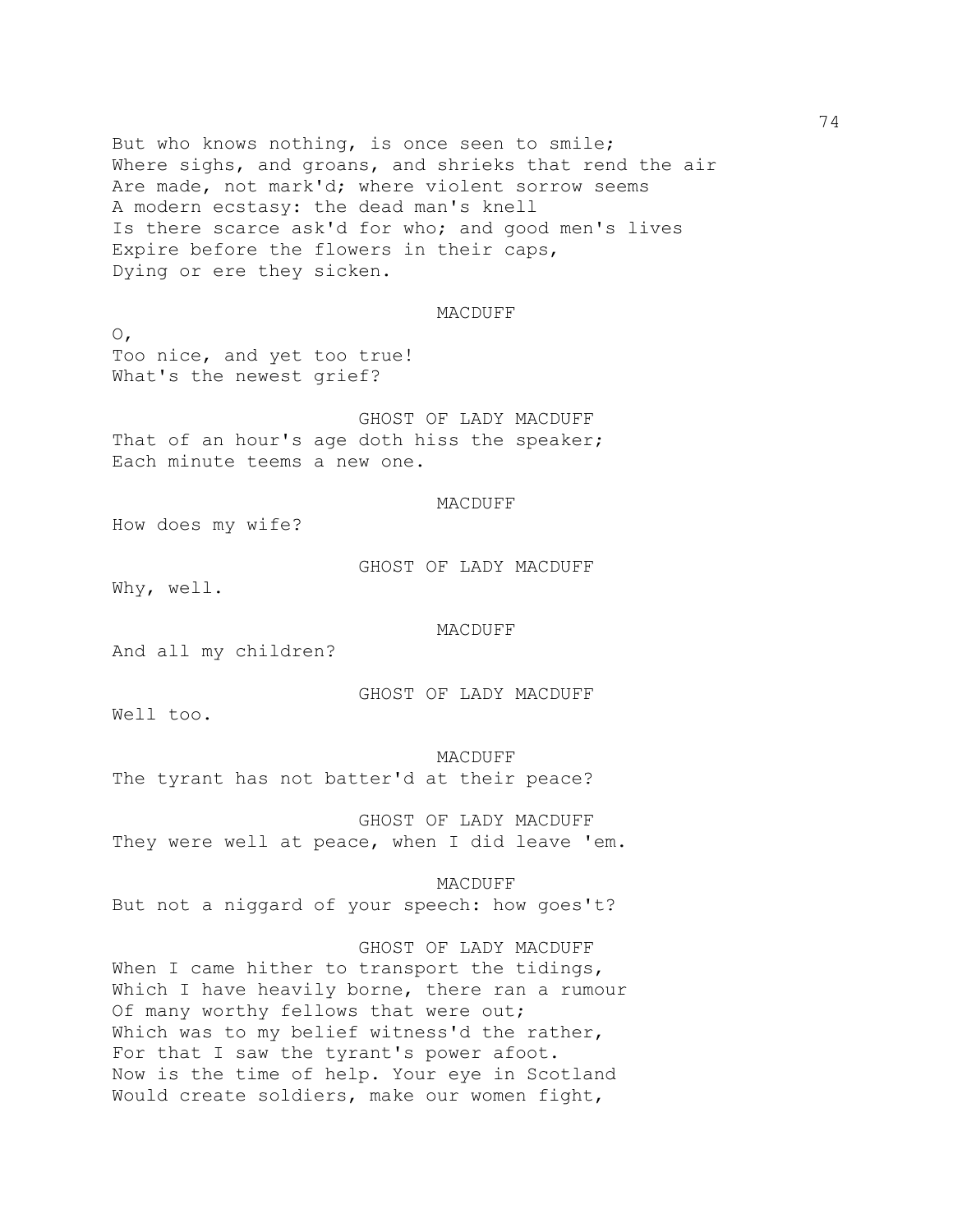To doff their dire distresses.

### MACDUFF

Be't their comfort We are coming thither. Gracious England hath Lent us ten thousand men.

GHOST OF LADY MACDUFF Would I could answer This comfort with the like! But I have words, That would be howl'd out in the desert air, Where hearing should not latch them.

## MACDUFF

What concern they? The general cause? or is it a fee-grief, Due to some single breast?

GHOST OF LADY MACDUFF No mind that's honest But in it shares some woe, though the main part Pertains to you alone.

### MACDUFF

If it be mine, Keep it not from me; quickly let me have it.

GHOST OF LADY MACDUFF Let not your ears despise my tongue for ever, Which shall possess them with the heaviest sound, That ever yet they heard.

## MACDUFF

Humh! I guess at it.

GHOST OF LADY MACDUFF Your castle is surpris'd; your wife, and babes Savagely slaughter'd: to relate the manner, Were, on the quarry of these murder'd deer, To add the death of you.

# MACDUFF

My children too?

GHOST OF LADY MACDUFF Wife, children, servants, all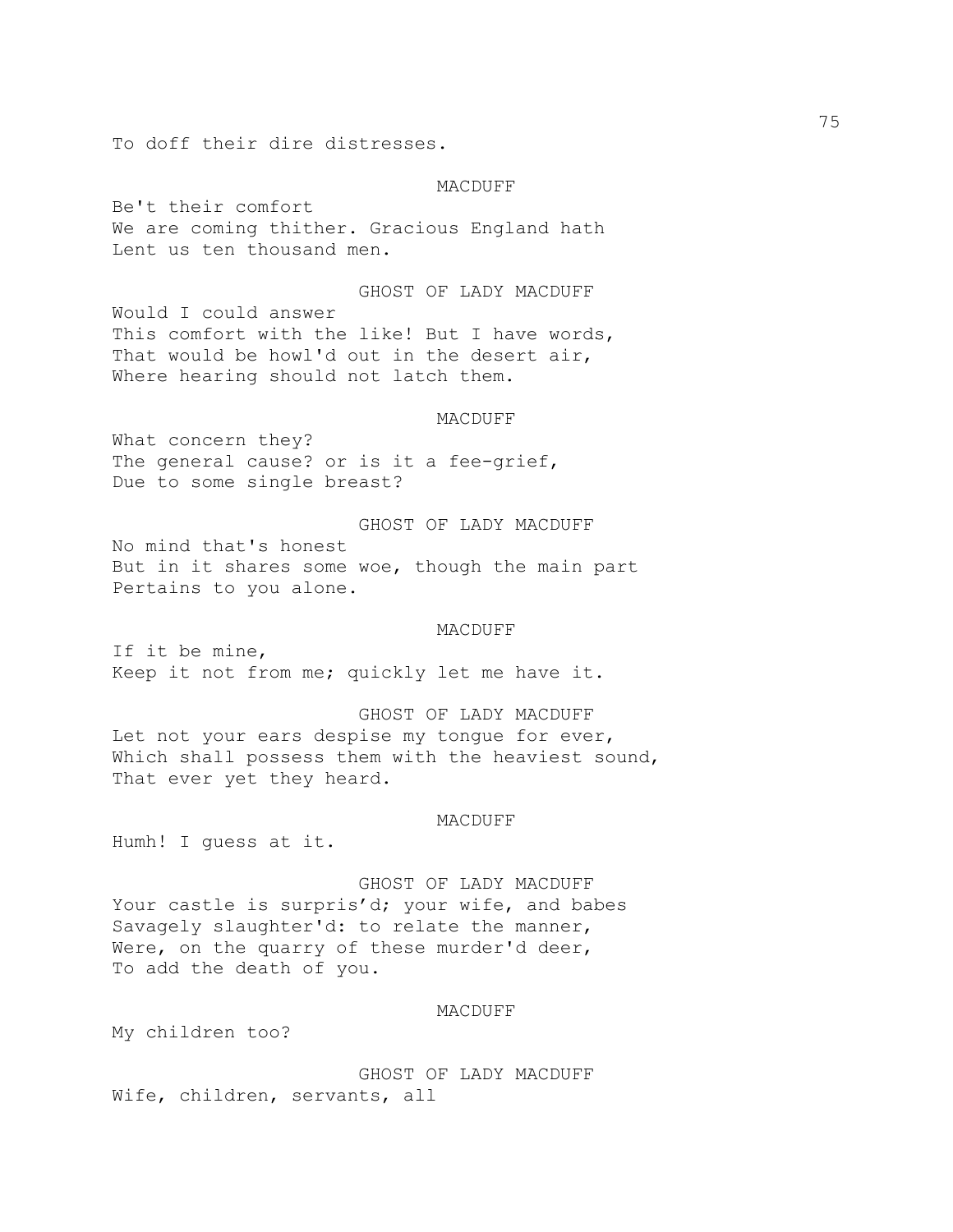That could be found.

#### MACDUFF

And I must be from thence! My wife kill'd too?

### GHOST OF LADY MACDUFF

I have said. Be comforted: Go make you medicines of your great revenge, To cure this deadly grief.

#### MACDUFF

He has no children.--All my pretty ones? Did you say all?--O hell-kite!--All? What, all my pretty chickens, and their dam, At one fell swoop?

GHOST OF LADY MACDUFF Dispute it like a man.

## MACDUFF

I shall do so; But I must also feel it as a man: I cannot but remember such things were, That were most precious to me. -- Did heaven look on, And would not take their part? Sinful Macduff! They were all struck for thee. Naught that I am, Not for their own demerits, but for mine, Fell slaughter on their souls: Heaven rest them now!

GHOST OF LADY MACDUFF Be this the whetstone of your sword: let grief Convert to anger; blunt not the heart, enrage it.

## MACDUFF

O! I could play the woman with mine eyes, And braggart with my tongue.--But, gentle Heavens, Cut short all intermission; front to front, Bring thou this fiend of Scotland, and myself; Within my sword's length set him; if he 'scape, Heaven forgive him too!

GHOST OF LADY MACDUFF

This tune goes manly. Macbeth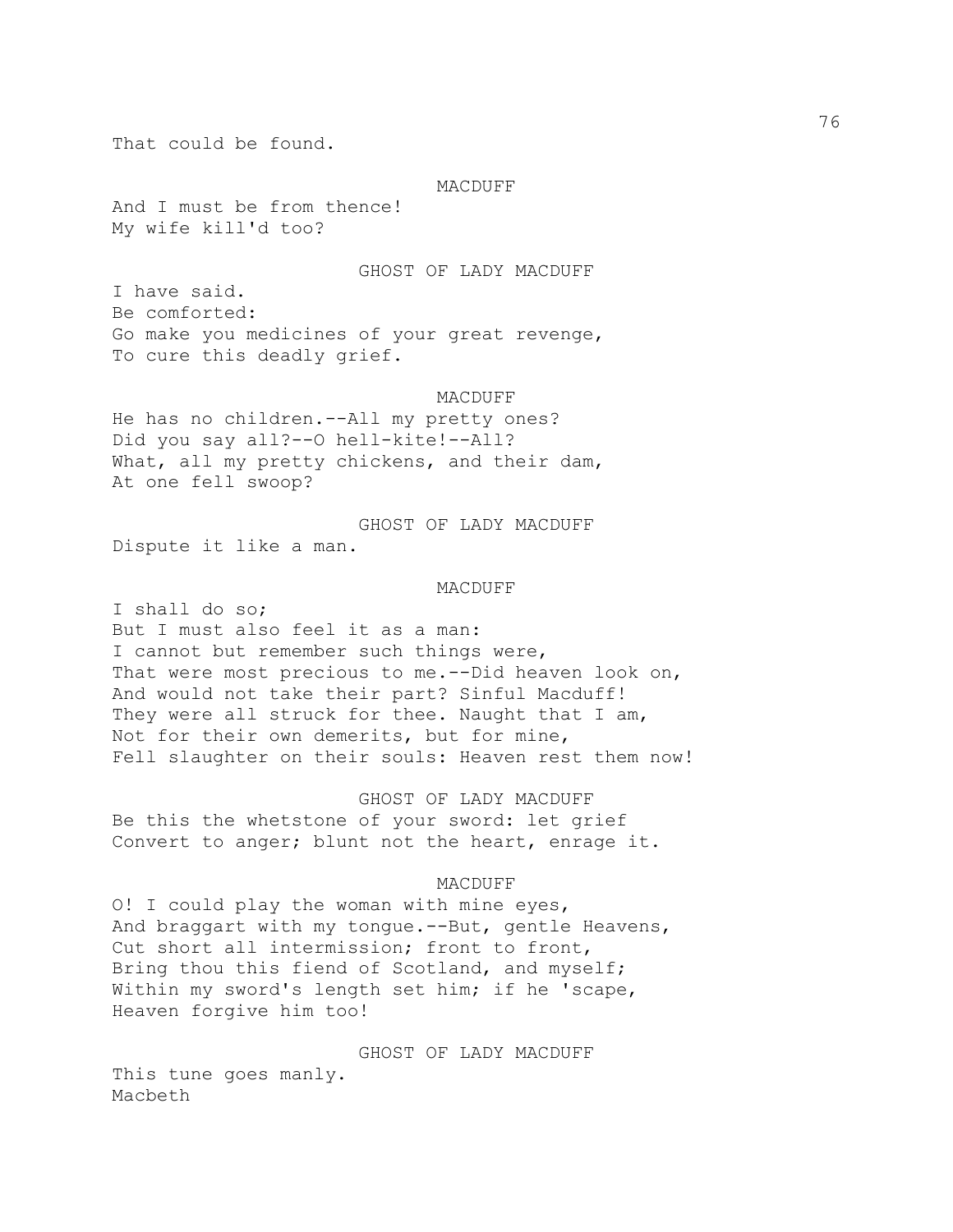Is ripe for shaking, and the Powers above Put on their instruments. Receive what cheer you may: The night is long that never finds the day.

## *Exeunt.*

# *SCENE 20. THE DETERIORATION OF LADY MACBETH*

*Enter LADY MACBETH onto the dining-room table. Enter EMILY POST.*

## EMILY POST

At no time does solemnity so possess our souls as when we stand deserted at the brink of darkness into which our loved one has gone. And the last place in the world where we would look for comfort at such a time is in the seeming artificiality of etiquette; yet it is in the moment of deepest sorrow that etiquette performs its most vital and real service. It is the time-worn servitor, Etiquette, who draws the shades, who muffles the bell, who keeps the house quiet, who hushes voices and footsteps and sudden noises; who stands between well-meaning and importunate outsiders and the retirement of the bereaved; who decrees that the last rites shall be performed smoothly and with beauty and gravity, so that the poignancy of grief may in so far as possible be assuaged*.*

*Exit EMILY POST.*

## LADY MACBETH

Yet here's a spot. (*First gesture.*) Out, damned spot! out, I say! (*Second gesture.*)--One; two; why, then 'tis time to do't. (*She kneels*)--Hell is murky. (*Third gesture.*)--Fie my Lord, fie! a soldier, and afeared?--What need we fear who knows it, when none can call our power to accompt? (*Fourth gesture.*)--Yet who would have thought the old man to have had so much blood in him? (*Fifth gesture.*) The Thane of Fife had a wife; where is she now? (*Sixth gesture.*)--What, will these hands ne'er be clean?--No more o'that, my Lord, no more o'that: you mar all with this starting. (*Seventh gesture.*) Here's the smell of the blood still: all the perfumes of Arabia will not sweeten this little hand. (*Eighth gesture.*) Oh! oh! oh! (*Ninth gesture.*) Wash your hands, put on your night-gown; look not so pale.--I tell you yet again, Banquo's buried: he cannot come out on's grave. (*Breath.*) To bed, to bed: there's knocking at the gate. (*Breath.*) Come, come, come, come, give me your hand. (*Breath.*) What's done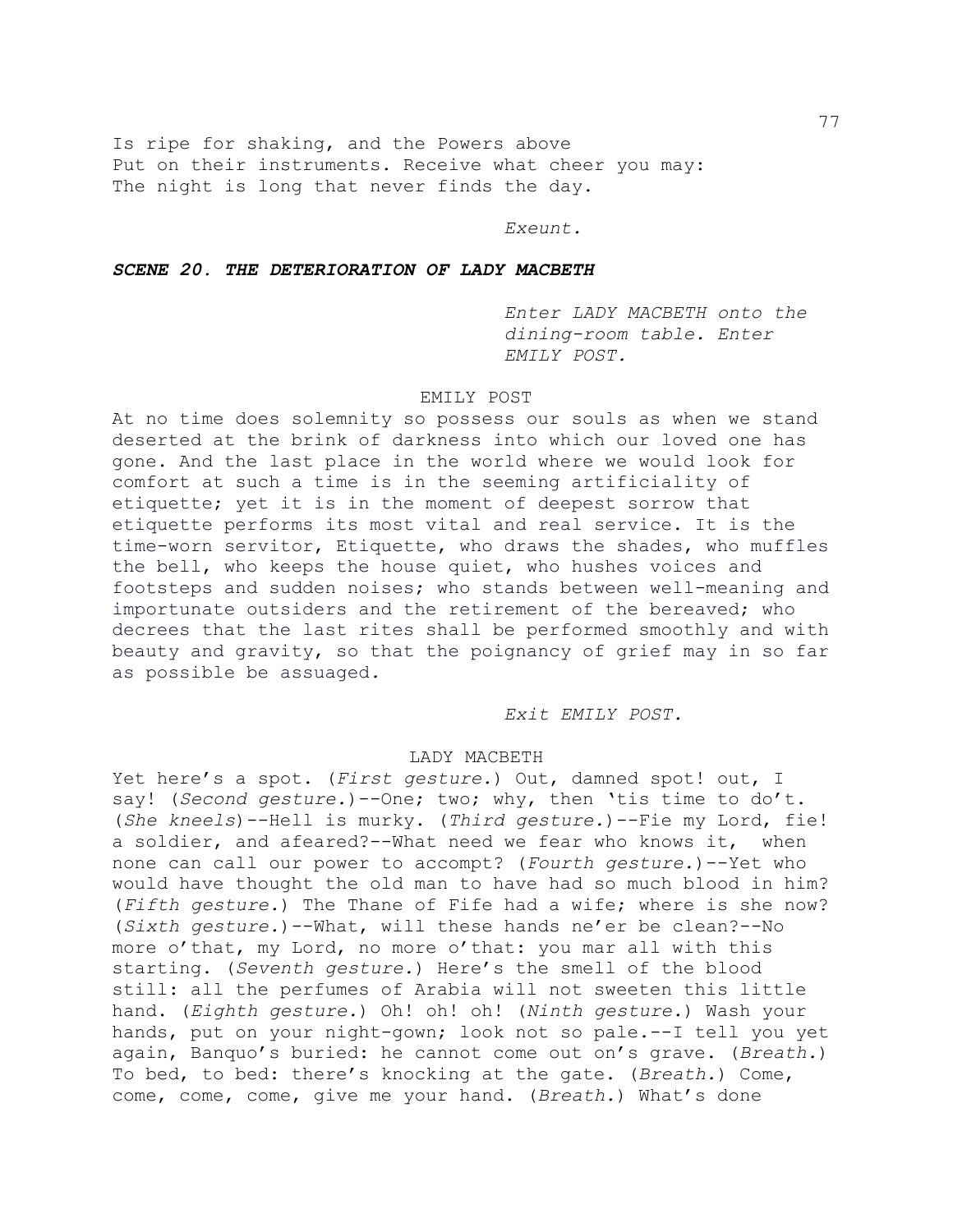cannot be undone. To bed, to bed, to bed.

*1ST & 2ND SISTERS enter sweeping in blood.* 

Yet here's a spot. (*First gesture.*) Out, damned spot! out, I say! (*Second gesture.*) -- One; two; why, then 'tis time to do't. (*She kneels.*)--Hell is murky. (*Third gesture.*)--Fie my Lord, fie! a soldier, and afeared?--What need we fear who knows it, when none can call our power to accompt? (*Fourth gesture.*)--Yet who would have thought the old man to have had so much blood in him? (*Fifth gesture.*) The Thane of Fife had a wife; where is she now? How do you clean stubborn spots off floors? (*Sixth gesture.*)--What, will these hands ne'er be clean?--No more o'that, my Lord, no more o'that: you mar all with this starting. (*Seventh gesture.*) Here's the smell of the blood still: all the perfumes of Arabia will not sweeten this little hand. (*Eighth gesture.*) Oh! Oh! Oh! Tide's got what women want. Wash your hands, put on your night-gown; look not so pale.--I tell you yet again, Banquo's buried: he cannot come out on's grave. (*Breath.*) To bed, to bed: there's knocking at the gate. (*Breath.*) Come, come, come, come, give me your hand. (*Breath.*) What's done cannot be undone. To bed, to bed, to bed. Only Sollax cleans this amazing new way.

## *Music comes in.*

(*First gesture.*) Then, once over - no going back a second time to rinse and a third time to wipe dry. --One; two; why, then 'tis time to do't. (*She kneels.*)--Hell is murky. (*Third gesture.*)--Fie my Lord, fie! a soldier, and afeared? The soldiers need our help. Turns out you gals are useful after all. (*Fourth gesture.*)--Yet who would have thought the old man to have had so much blood in him? (*Fifth gesture.*) The Thane of Fife had a wife; where is she now? Shipwrecked on the dangerous reef of half-truths about feminine hygiene. (*Sixth gesture.*)-- What, will these hands ne'er be clean?--No more o'that, my Lord, no more o'that: you mar all with this starting. (*Seventh gesture.*) Why ruin the evening, mother? Housework on hot days is bound to have you tired and cross. (*Eighth gesture.*) Oh! Oh! Oh! Wash your hands, put on your night-gown; look not so pale.--I tell you yet again, Banquo's buried: he cannot come out on's grave. (*Breath.*) To bed, to bed: there's knocking at the gate. (*Breath.*) Every afternoon get into the tub with a cake of Ivory soap. (*Breath.*) Come, come, come, come, give me your hand. (*Breath.*) What's done cannot be undone. Remember - just once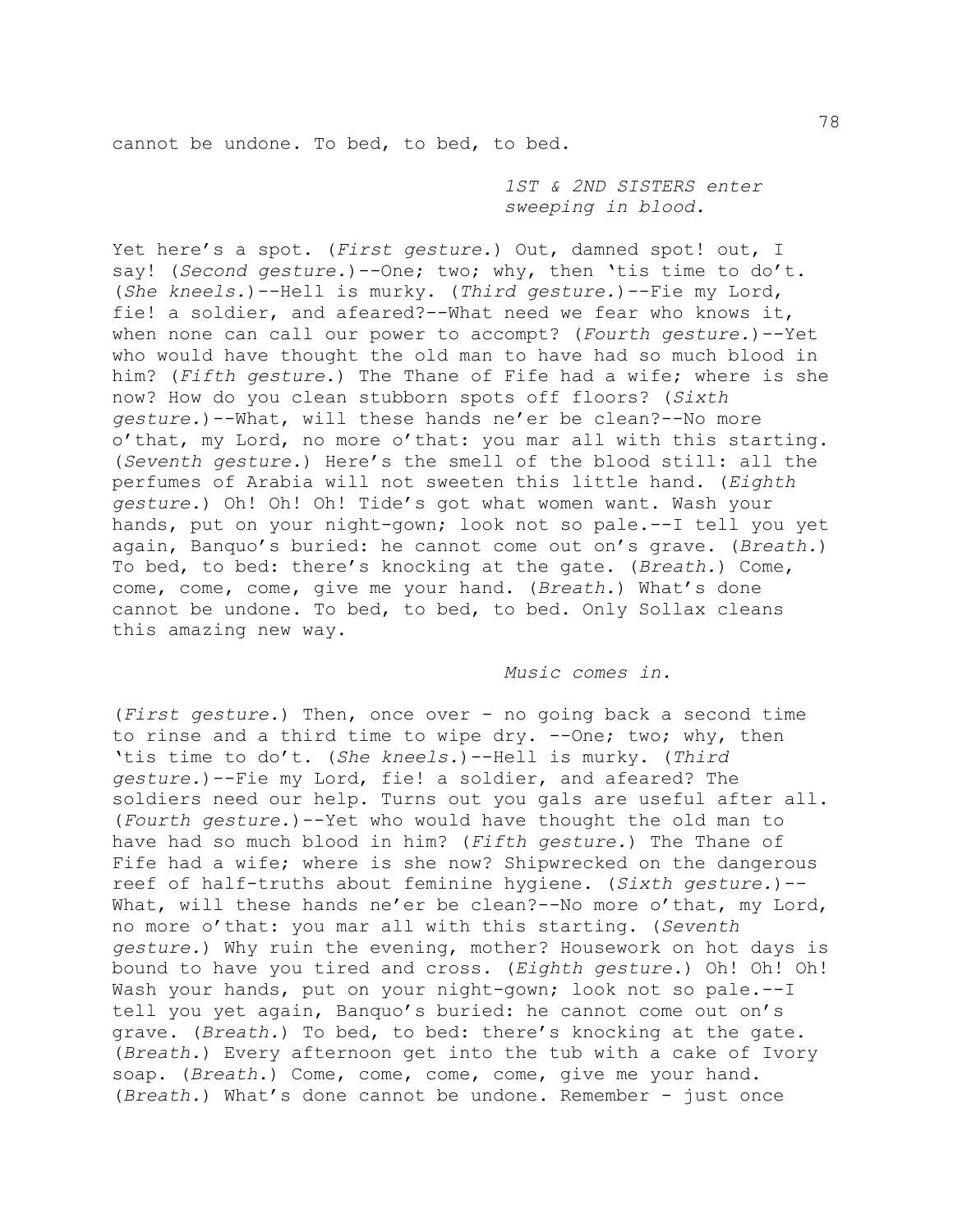over lightly with new Spic and Span. To bed, to bed, to bed.

# *SCENE 21. THE END. CHAPTER 1: 10,000 GEESE*

*Enter MACBETH. Enter GHOST OF BANQUO. Weaving begins. LADY MACBETH begins to make a poison cocktail.*

## MACBETH

Bring me no more reports; let them fly all: Till Birnam wood remove to Dunsinane, I cannot taint with fear. What's the boy Fleance? Was he not born of woman? The spirits that know All mortal consequence have pronounc'd me thus: 'Fear not, Macbeth; no man that's born of woman Shall e'er have power upon thee.'--Then fly, false Thanes, And mingle with the English epicures: The mind I sway by, and the heart I bear, Shall never sag with doubt, nor shake with fear. (*To 2nd Sister:*) The devil damn thee black, thou cream-fac'd loon!

Where gott'st thou that goose look?

SECOND SISTER

Only 59--

#### MACBETH

Geese, villain!

## SECOND SISTER

Cents plus tax.

#### MACBETH

Go, prick thy face, and over-red thy fear, Thou lily-liver'd boy. What soldiers, patch? Death of thy soul! those linen cheeks of thine Are counsellors to fear. What soldiers, whey-face?

SERVANT

Westmore Hollywood Cosmetics.

# MACBETH

Take thy face hence.--Seyton!--I am sick at heart, When I behold--Seyton, I say!--This push Will cheer me ever, or disseat me now.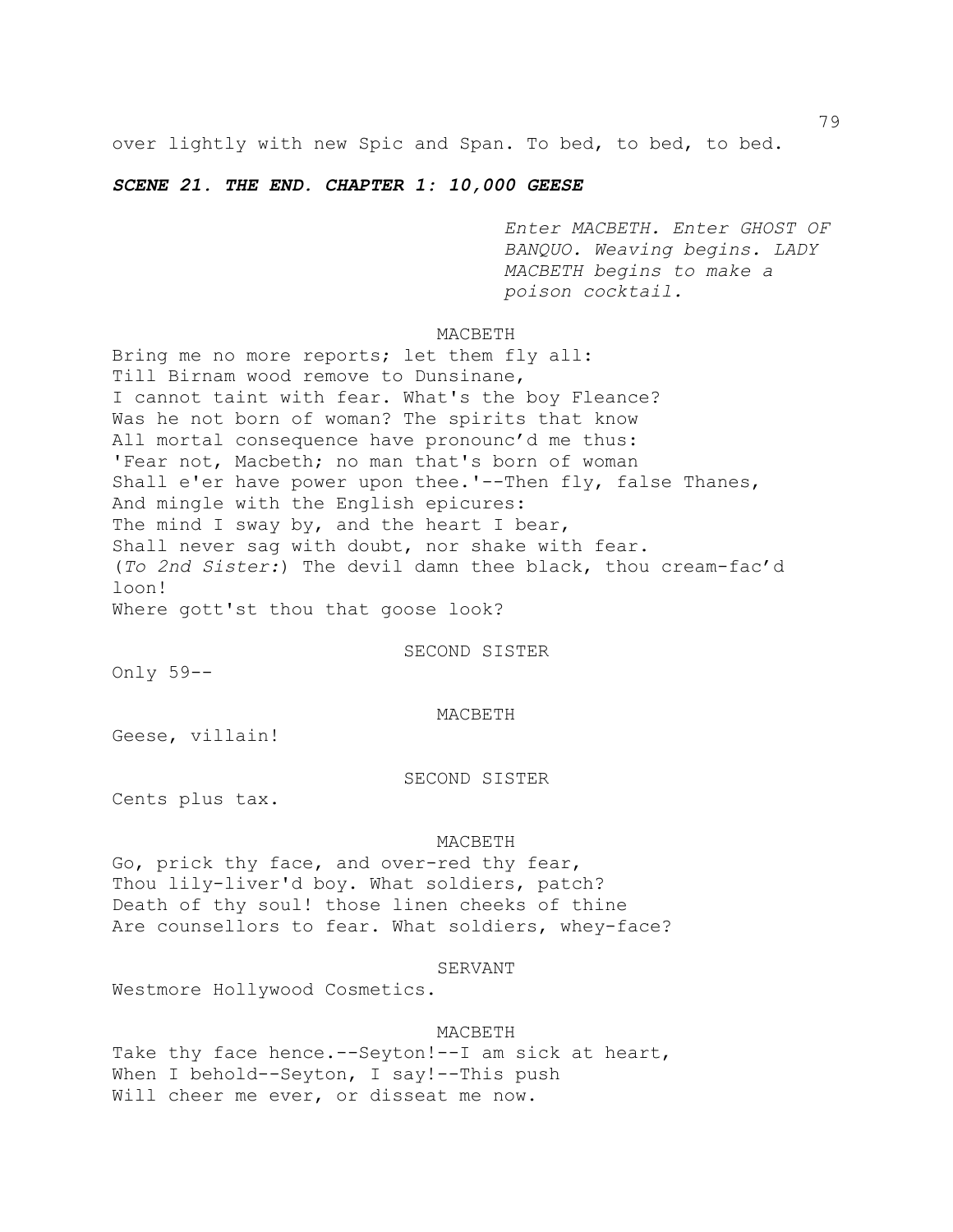I have liv'd long enough: my way of life Is fall'n into the sear, the yellow leaf; And that which should accompany old age, As honour, love, obedience, troops of friends, I must not look to have; but, in their stead, Curses, not loud, but deep, mouth-honour, breath, Which the poor heart would fain deny, and dare not. Seyton!

# GHOST OF BANQUO

Remember, Tide gets clothes cleaner than any other washday product you can buy.

# MACBETH

What news more?

## GHOST OF BANQUO

Your truth dollars fight communism in its own backyard.

# MACBETH

I'll fight, till from my bones my flesh be hack'd. Give me my armour.

## GHOST OF BANQUO

Face the facts! When tempted to overindulge, reach for a Lucky instead.

## MACBETH

I'll put it on. Send out more horses, skirr the country round; Hang those that talk of fear. Give me mine armour.-- How does your patient, Doctor?

FIRST SISTER When she overreacts to any situation.

### MACBETH

Cure her of that. Canst thou not minister to a mind diseas'd, Pluck from the memory a rooted sorrow, Raze out the written troubles of the brain, And with some sweet oblivious antidote Cleanse the stuff'd bosom of that perilous stuff Which weighs upon the heart?

# FIRST SISTER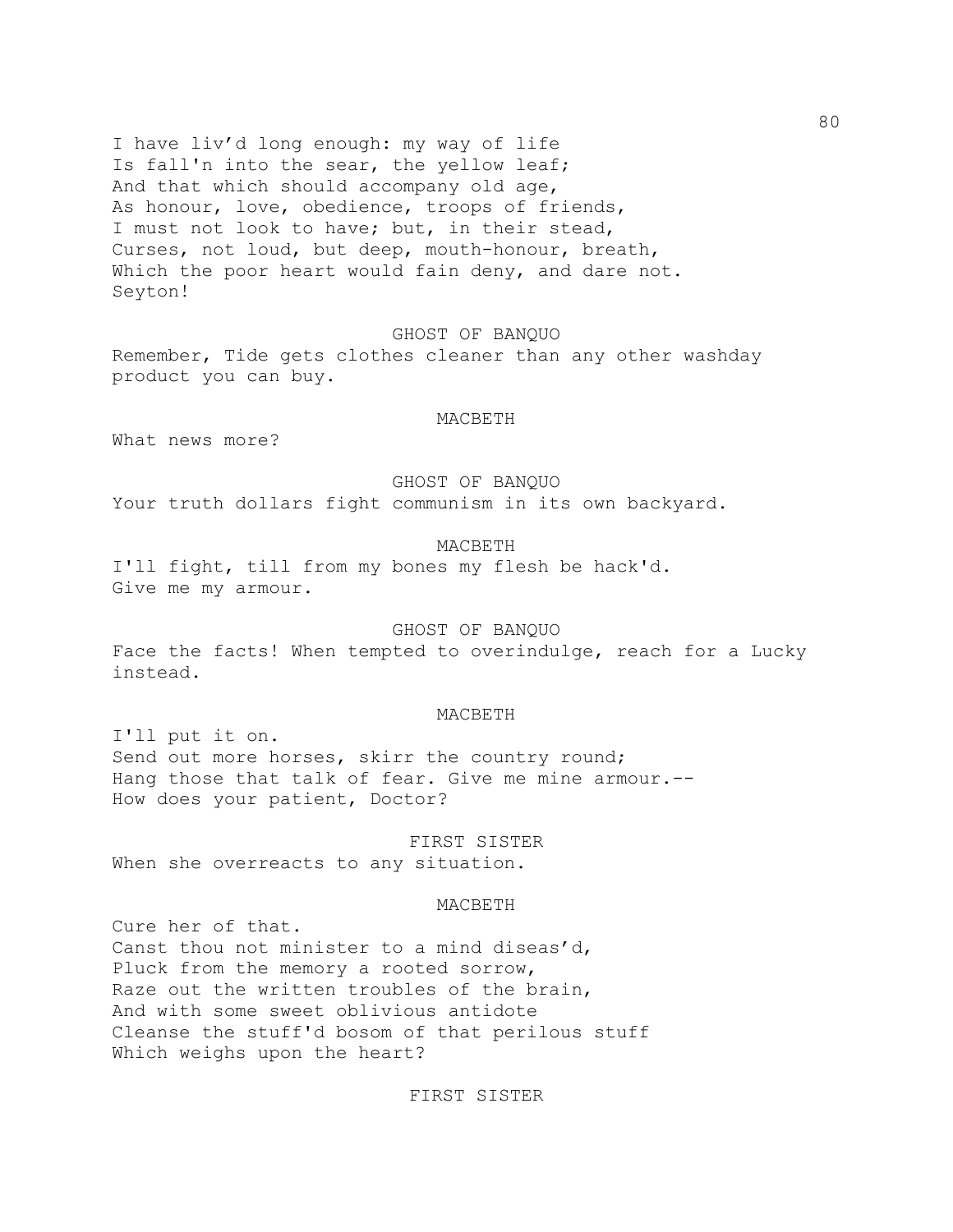Since I have been taking Nervine nothing bothers me.

## MACBETH

Throw physic to the dogs; I'll none of it.--Come, put mine armour on; give me my staff.-- Seyton, send out.--Doctor, the Thanes fly from me.-- Come, sir, dispatch.

> *MACBETH continues speaking over MACDUFF*.

# MACDUFF

Fear not; I am the first and the last: I am he that liveth, and was dead; and, behold, I am alive for evermore. Fear none of those things which thou shalt suffer: behold, the devil shall cast some of you into prison, that ye may be tried; and ye shall have tribulation ten days: be thou faithful unto death, and I will give thee a crown of life. I will put upon you none other burden. But that which ye have already hold fast till I come. And he that overcometh, and keepeth my works unto the end, to him will I give power over the nations.

## MACBETH (continued)

If thou couldst, Doctor, cast The water of my land, find her disease, And purge it to a sound and pristine health, I would applaud thee to the very echo, That should applaud again.--Pull't off, I say.--What rhubarb, cyme, or what purgative drug, Would scour these English hence?--Hear'st thou of them?

## FIRST SISTER

Rub in Ben-Gay fast.

### MACBETH

Bring it after me.-- I will not be afraid of death and bane, Till Birnam forest come to Dunsinane.

# *Exit MACBETH.*

## FIRST SISTER

When the patient tells you that she is too easily upset, think of Mebaral.

# *CHAPTER 2: INDUSTRIOUS SOLDIERSHIP*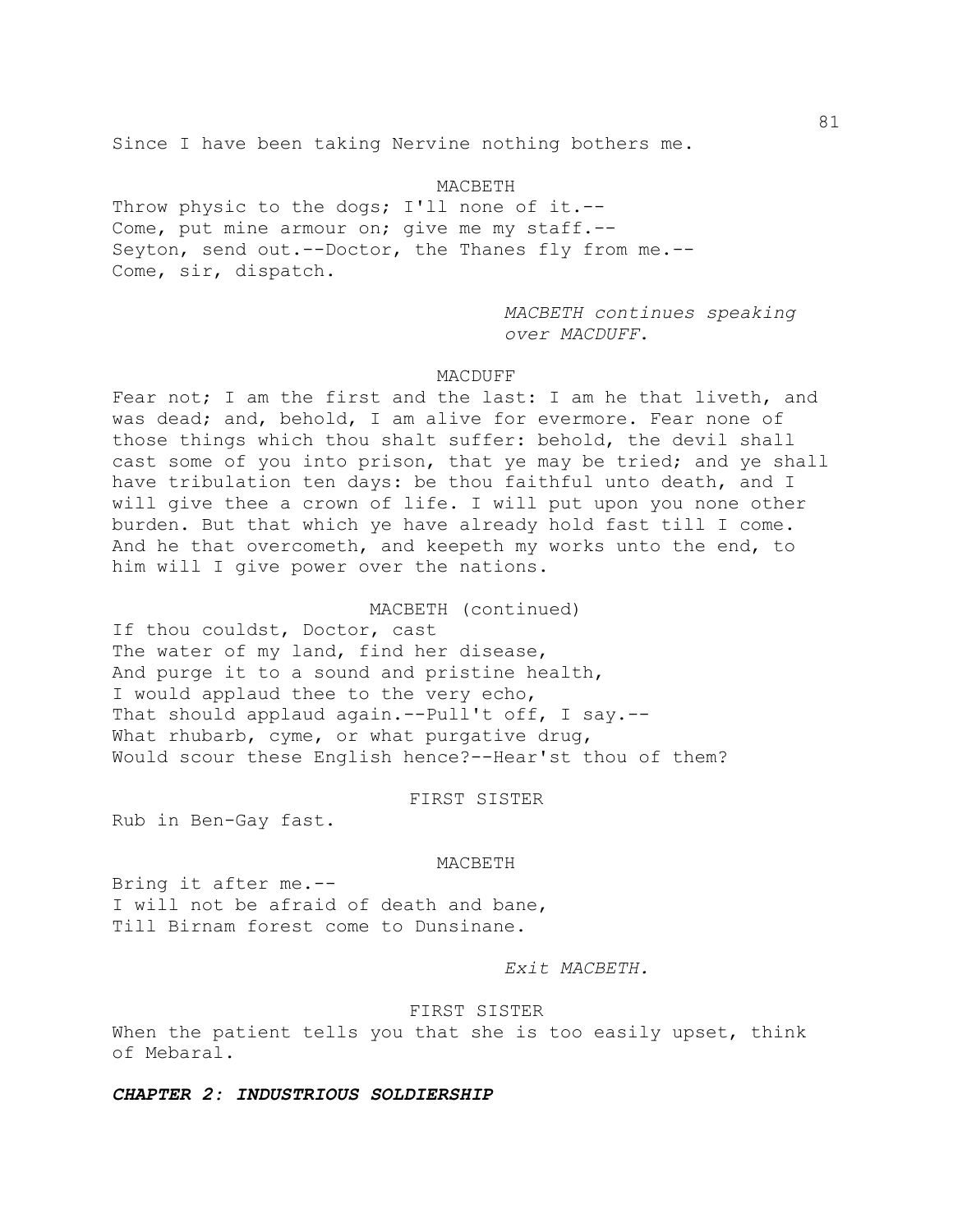MACDUFF These things sayest the Amen, the faithful and true witness, the beginning of the creation of God. Let our just censures Attend the true event, and put we on Industrious soldiership. Make all our trumpets speak; give them all breath, Those clamorous harbingers of blood and death.

*Exit MACDUFF.*

# *CHAPTER 3: THE CRY OF WOMEN*

*Enter MACBETH. MACBETH and LADY MACBETH begin speaking at the same time.*

# LADY MACBETH

/I have almost forgot the taste of fears. The time has been, my senses would have cool'd To hear a night-shriek; and my fell of hair Would at a dismal treatise rouse, and stir, As life were in't. I have supp'd full with horrors; Direness, familiar to my slaughterous thoughts, Cannot once start me. Fare thee well, Witches.

# MACBETH

/Hang out our banners on the outward walls; The cry is still, 'They come!' Our castle's strength Will laugh a siege to scorn: here let them lie, Till famine and the ague eat them up. Were they not forc'd with those that should be ours, We might have met them dareful, beard to beard, And beat them backward home.

> *WEIRD SISTERS begin to sing. Macbeth speaks upon hearing it.*

# 1ST AND 2ND SISTERS

(*Singing.*) /The soap that gets you extra clean is Dial, Dial, Dial. The soap with Hexachlorophene is Dial, Dial, Dial.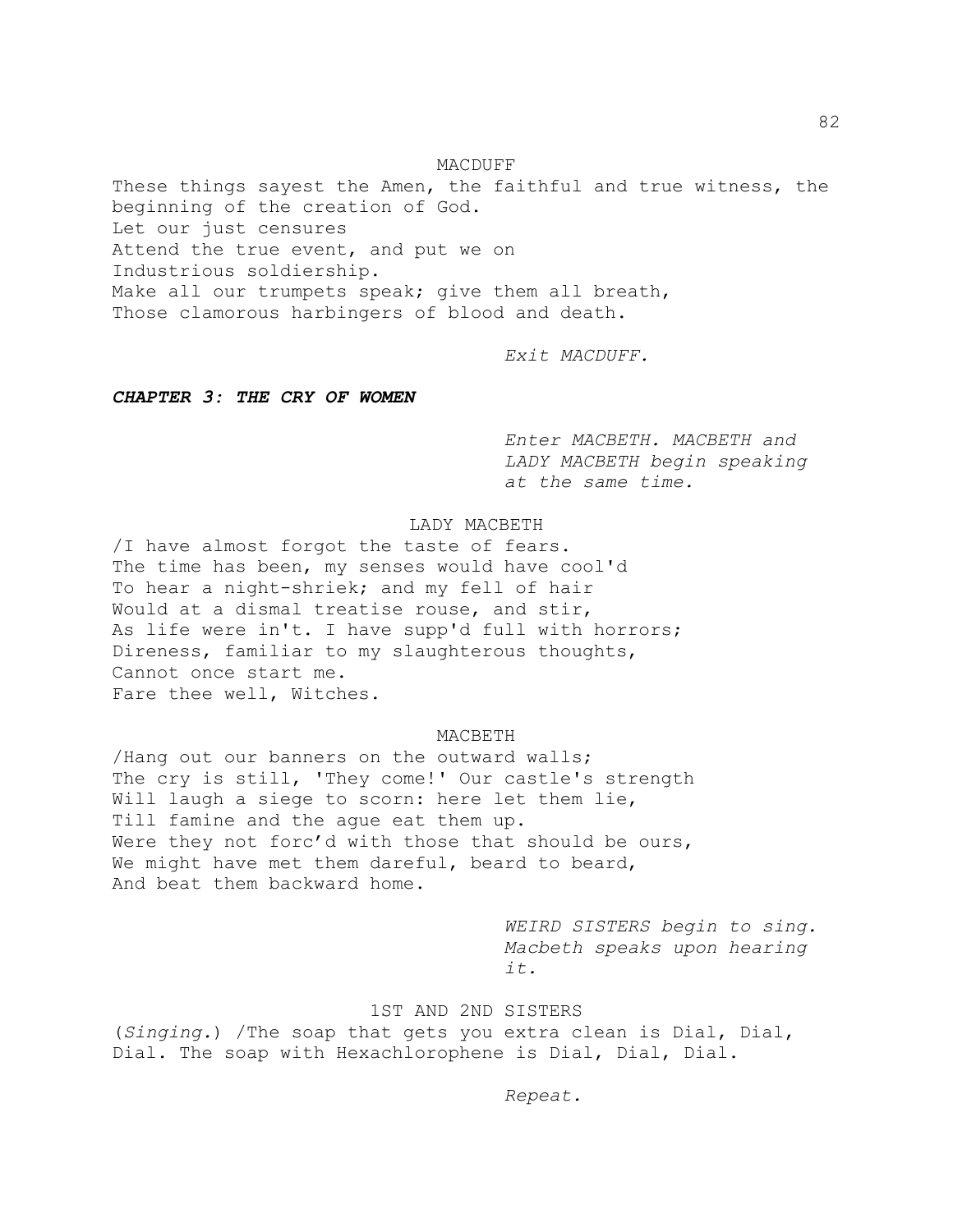# MACBETH

What is that noise?

## LADY MACBETH

I am Lady Macbeth. I am 37 years old. I am from Scotland. I am married. I am a housewife. I have no children. I was pregnant at one time. I love my husband. I am afraid of being embarrassed. My greatest longing is to be a mother. Odd habits I have are killing people. My likes include a good cocktail, cleanliness, pretty dresses, and my husband. My dislikes include, guilt, shame, fear, and filth. I am a woman, I am the queen, I die.

> *She drinks. WEIRD SISTERS 1 & 2 hand her thread; she cuts it and holds it up.*

# MACBETH

Wherefore was that cry?

# LADY MACBETH

The Queen, my Lord, is dead.

*She drops the thread on the ground. Her sisters help her off the table.*

# ALL SISTERS

(*Singing.*) As I did stand upon the hill, I look'd toward Birnam, and anon, methought, The wood began to move.

### MACBETH

She should have died hereafter: There would have been a time for such a word.-- Liar and slave! If you speak false, Upon the next tree shall you hang alive, Till famine cling you: if your song be sooth, I care not if you do for me as much.-- I pull in resolution; and begin To doubt th'equivocation of the fiend, That lies like truth: 'Fear not, till Birnam wood Do come to Dunsinane';--and now a wood Comes toward Dunsinane.--Arm, arm, and out!-- If this which they avouch does appear,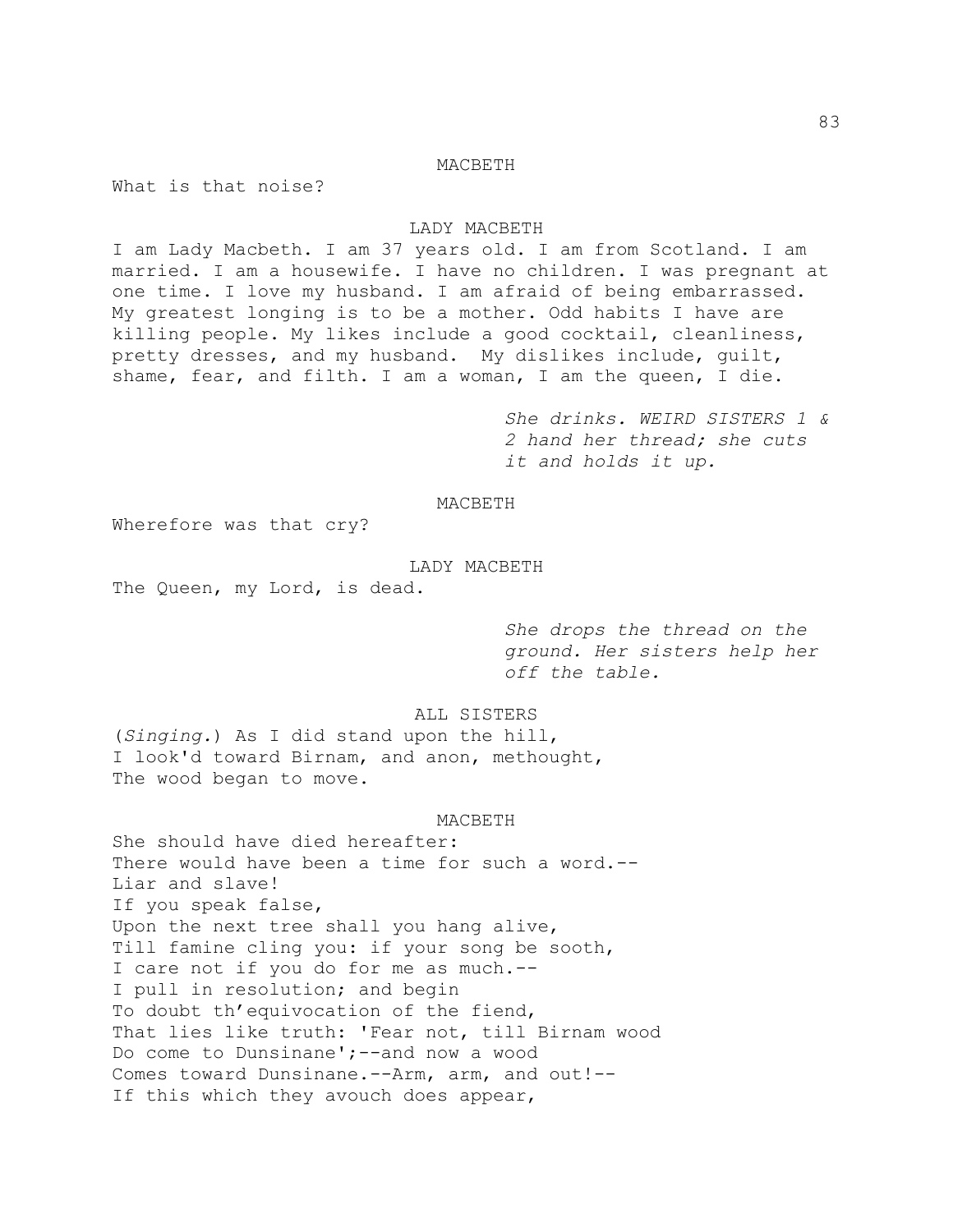There is nor flying hence, nor tarrying here. I'gin to be aweary of the sun, And wish th'estate o'the world were now undone.-- Ring the alarum-bell!--Blow, wind! come, wrack! At least we'll die with harness on our back.

*Exit MACBETH.*

*CHAPTER 4: TURN HELL-HOUND*

*Alarums. Enter MACDUFF.*

### MACDUFF

That way the noise is.--Tyrant, show thy face! If thou be'st slain, and with no stroke of mine, My wife and children's ghosts will haunt me still. There thou shouldst be; By this great clatter, one of greatest note Seems bruited. Let me find him, Fortune! And more I beg not.

*Enter MACBETH.*

### MACBETH

Why should I play the Roman fool, and die On mine own sword? whiles I see lives, the gashes Do better upon them.

*Enter MACDUFF.*

# MACDUFF

Turn, hell-hound, turn! Thou sayest, I am rich, And increased with goods, and have need of nothing; And knows not that thou art wretched, And miserable, and poor, And blind, and naked. Remember therefore from whence thou art fallen, and repent. I am Alpha and Omega, The beginning and the ending: Which is, and which was, And which is to come.

## MACBETH

Of all men else I have avoided thee: But get thee back, my soul is too much charg'd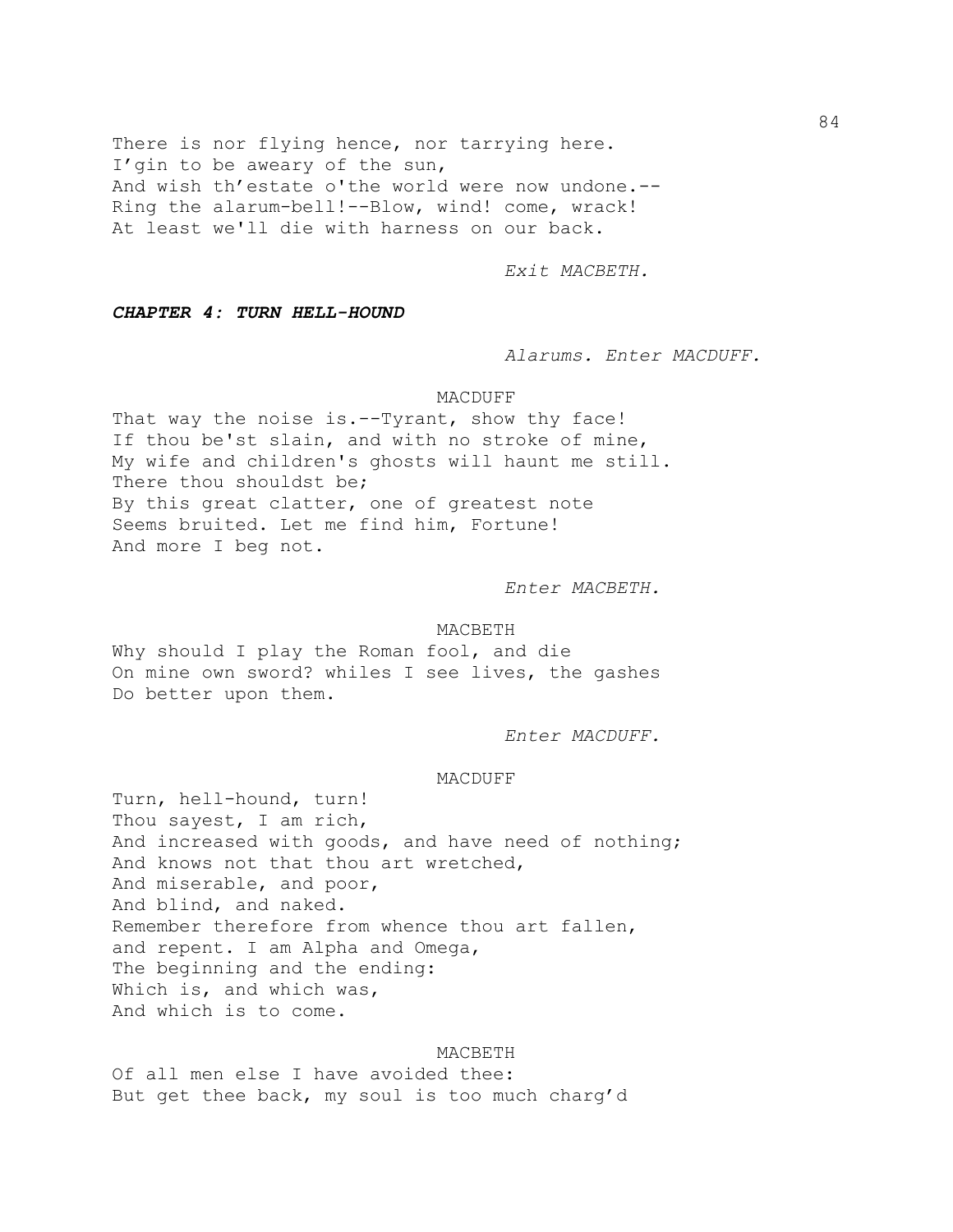With blood of thine already.

### MACDUFF

I have no words; My voice is in my sword: thou bloodier villain Than terms can give thee out!

# MACBETH

Thou losest labour: As easy may'st thou the intrenchant air With thy keen sword impress, as make me bleed.

### MACDUFF

Yield thee, coward, And live to be the show and gaze o'the time: We'll have thee, as our rarer monsters are, Painted on a pole, and underwrit, 'Here may you see the tyrant.'

## MACBETH

Let fall thy blade on vulnerable crests; I bear a charmed life; which must not yield To one of woman born.

### MACDUFF

Despair thy charm; And let the Angel, whom thou still hast serv'd, Tell thee, Macduff was from his mother's womb Untimely ripp'd.

*Silence.*

# *CHAPTER 5: SIGNIFYING NOTHING*

## MACBETH

My name is Macbeth. I am 30 years old. I am from North Scotland. I change my mind often. I worry about being undermined. I lean on my wife. I am insecure about my masculinity. I love when people pay attention to me. I don't think things all the way through. I am a good soldier. I have been promised great things.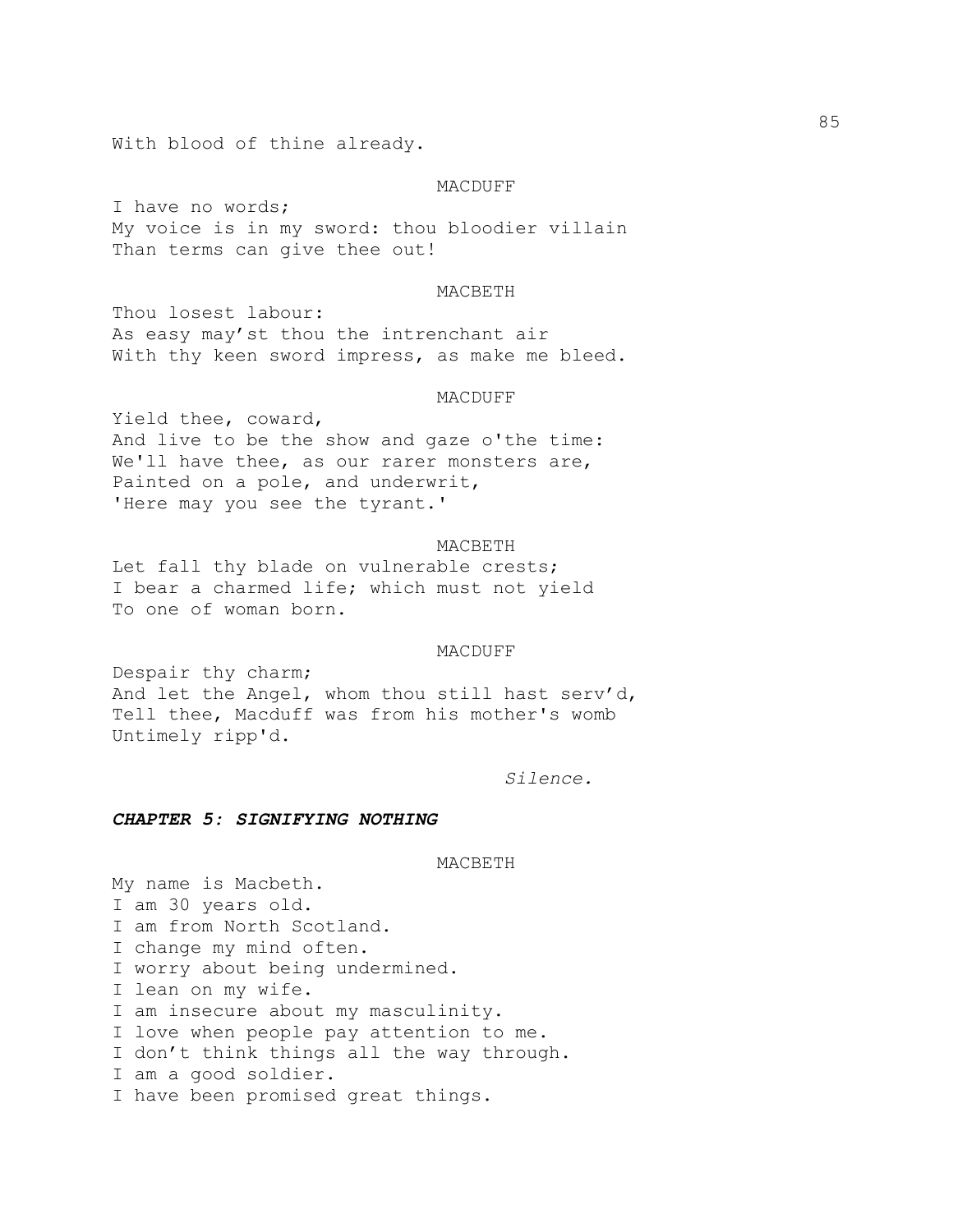I have no living children. I am King. To-morrow, and to-morrow, and to-morrow, Creeps in this petty pace from day to day To the last syllable of recorded time, And all our yesterdays have lighted fools The way to dusty death. Out, out, brief candle! Life's but a walking shadow, a poor player That struts and frets his hour upon the stage And then is heard no more: it is a tale Told by an idiot, full of sound and fury, Signifying nothing.

# CHORUS

/To-morrow, and to-morrow, and to-morrow, Creeps in this petty pace from day to day, To the last syllable of recorded time; And all our yesterdays have lighted fools The way to dusty death. Out, out, brief candle! Life's but a walking shadow; a poor player, That struts and frets his hour upon the stage, And then is heard no more: it is a tale Told by an idiot, full of sound and fury, Signifying nothing.

## MACDUFF

Thou sayest, I am rich, And increased with goods, and have need of nothing; And knows not that thou art wretched, And miserable, and poor, And blind, and naked. Remember therefore from whence thou art fallen, and repent. I am Alpha and Omega, The beginning and the ending: Which is, and which was, And which is to come.

## CHORUS

/Tomorrow Day Time Fools Candle Player Stage Tale